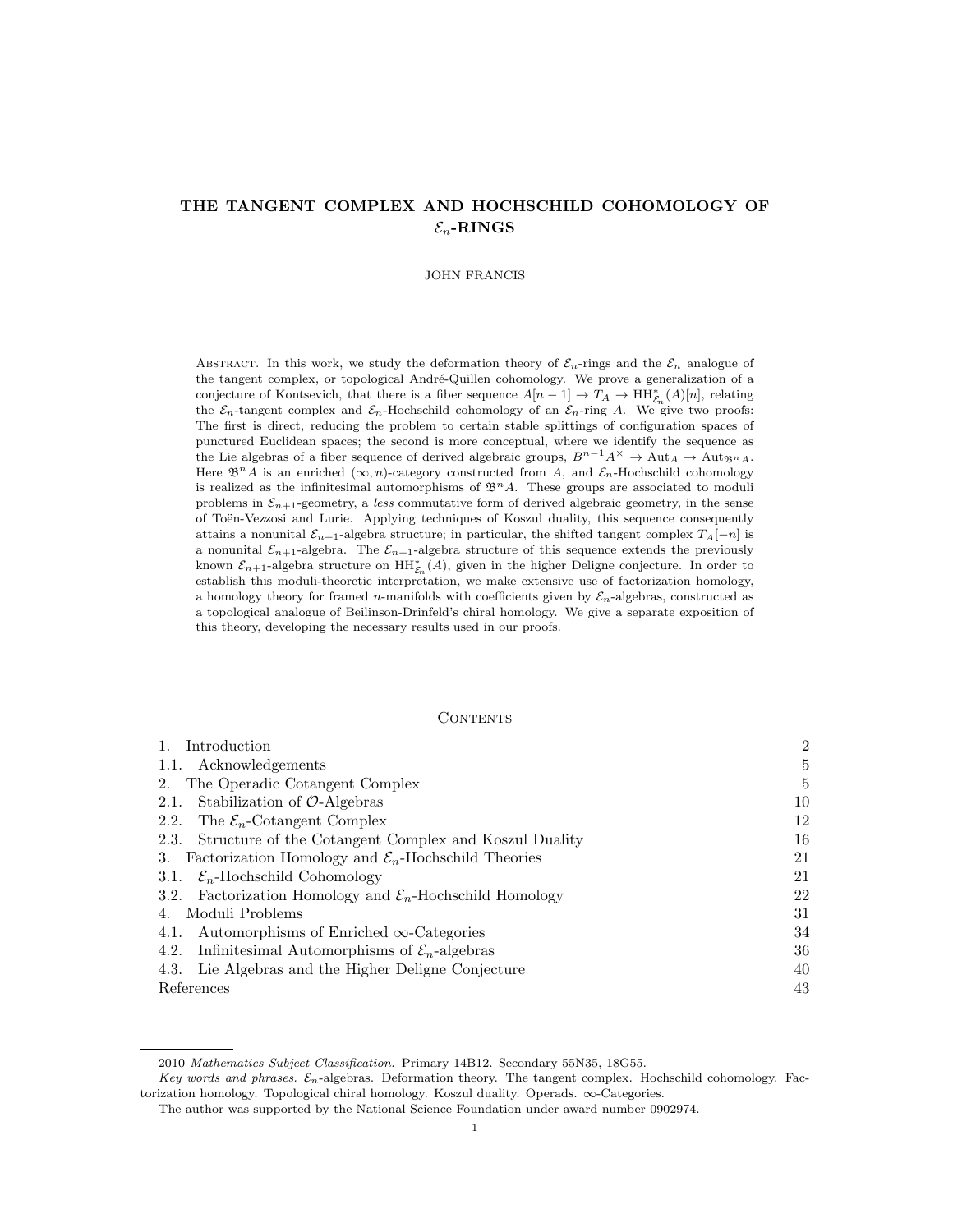## 1. INTRODUCTION

In this paper, we study certain aspects of  $\mathcal{E}_n$ -algebra, that is, algebras with multiplication maps parametrized by configuration spaces of  $n$ -dimensional disks inside a standard  $n$ -disk. We focus on the deformation theory of  $\mathcal{E}_n$ -algebras, which is controlled by an operadic version of the tangent complex of Grothendieck and Illusie. One of our basic results is a relation between this  $\mathcal{E}_n$ -tangent complex and  $\mathcal{E}_n$ -Hochschild cohomology. This result generalizes a theorem of Quillen in the case of  $n = 1$  in [Qu], and was first conjectured by Kontsevich in [Ko]. Before stating our main theorem, we first recall some important examples and motivations in the theory of  $\mathcal{E}_n$ -algebra.

The  $\mathcal{E}_n$  operads interpolate between the  $\mathcal{E}_1$  and  $\mathcal{E}_{\infty}$  operads, and as a consequence, the categories of  $\mathcal{E}_n$ -algebras provide homotopy theoretic gradations of less commutative algebra, interpolating between noncommutative and commutative algebra. Since the second space of the operad  $\mathcal{E}_n(2)$  is homotopy equivalent to  $S^{n-1}$  with its antipodal action by  $\Sigma_2$ , one can intuitively imagine an  $\mathcal{E}_n$ algebra as an associative algebra with multiplications parametrized by  $S^{n-1}$  as a  $\Sigma_2$ -space, in which the antipodal map on  $S^{n-1}$  exchanges an algebra structure with its opposite algebra structure. The spaces  $S^{n-1}$  become more connected as n increases, and for this reason one may think that an  $\mathcal{E}_n$ -algebra is more commutative the larger the value of n.

For the special case of  $n = 1$ , the space  $\mathcal{E}_1(2) \simeq S^0$  has two components, which reflects the fact that an algebra and its opposite need not be isomorphic. The quotient  $\mathcal{E}_1(2)_{\Sigma_2} \simeq S^0_{\Sigma_2} = *$ is equivalent to a point, and as a consequence the theory of  $\mathcal{E}_1$ -algebras is equivalent to that of strictly associative algebras. For  $n = \infty$ , the space  $\mathcal{E}_{\infty}(2) \simeq S^{\infty}$  is contractible, corresponding to an essentially unique multiplication, but the quotient  $S_{\Sigma_2}^{\infty} \cong \mathbb{RP}^{\infty} \simeq B\Sigma_2$  is not contractible, and this distinguishes the theory of  $\mathcal{E}_{\infty}$ -algebras from that of strictly commutative algebras in general. The rational homology  $H_*(\mathbb{R}\mathbb{P}^\infty,\mathbb{F})$  is trivial if  $\mathbb F$  is a field of characteristic zero, in contrast, and this has the consequence that the theories of  $\mathcal{E}_{\infty}$ -algebras and strictly commutative algebras agree over a field of characteristic zero. Otherwise, the homotopy theory of strictly commutative algebras is often ill-behaved, so one might interpret this to mean that, away from characteristic zero, commutativity wants to be a structure, rather than a property.

We now consider six occurrences of  $\mathcal{E}_n$ , each serving to motivate the study of  $\mathcal{E}_n$ -algebra:

**Iterated loop spaces:** Historically, the theory of the  $\mathcal{E}_n$  operad and its algebras first developed in the setting of spaces, where Boardman and Vogt originally defined  $\mathcal{E}_n$  in order to describe the homotopy theoretic structure inherent to an *n*-fold loop space, [BV].  $\mathcal{E}_n$ -algebras were first used to give configuration space models of mapping spaces, and then May proved the more precise result that n-fold loop spaces form a full subcategory of  $\mathcal{E}_n$ -algebras in spaces, up to homotopy, [Ma].

**Ring spectra:**  $\mathcal{E}_n$ -structures next arose in the study of ring spectra in algebraic topology. For instance, various of the important spectra in topology do not support  $\mathcal{E}_{\infty}$ -ring structures, but do admit an  $\mathcal{E}_n$ -algebra structure for lesser n, which allows for certain advantageous manipulations (such as defining the smash product of A-module spectra). For example, the Morava K-theories  $K(n)$  admit a unique  $\mathcal{E}_1$ -algebra structure, [Ang]; the Brown-Peterson spectra BP are presently only known to admit an  $\mathcal{E}_4$ -algebra structure, [BM2]; a Thom spectrum  $Mf$  classified by a map  $f: X \to BO$  obtains an  $\mathcal{E}_n$ -ring structure if the map f is an n-fold loop map, which is the case for the spectra  $X(n)$  in Devinatz-Hopkins-Smith's proof of Ravenel's conjectures, Thom spectra for the Bott map  $\Omega SU(n) \to BU$ , a 2-fold loop map.

**Quantum groups:** A very different source of  $\mathcal{E}_n$  structures arose in the 1980s, with the advent of the theory of quantum groups. The Hopf algebras  $U_q(\mathfrak{g})$  of Drinfeld and Jimbo have an invertible element R in  $U_q(\mathfrak{g})^{\otimes 2}$  which satisfies the Yang-Baxter equation. This gives the category of  $U_q(\mathfrak{g})$ modules the structure of a braided monoidal category, or, equivalently, an  $\mathcal{E}_2$ -algebra in categories, using the fact that the spaces  $\mathcal{E}_2(k)$  are classifying spaces for the pure braid groups  $P_k$  on k strands. This braided structure on the category gives rise to invariants of knots and 3-manifolds, such as the Jones polynomial.

Conformal and topological field theory:  $\mathcal{E}_n$ -algebras are topological analogues of Beilinson-Drinfeld's chiral algebras, algebro-geometric objects encoding the operator product expansions in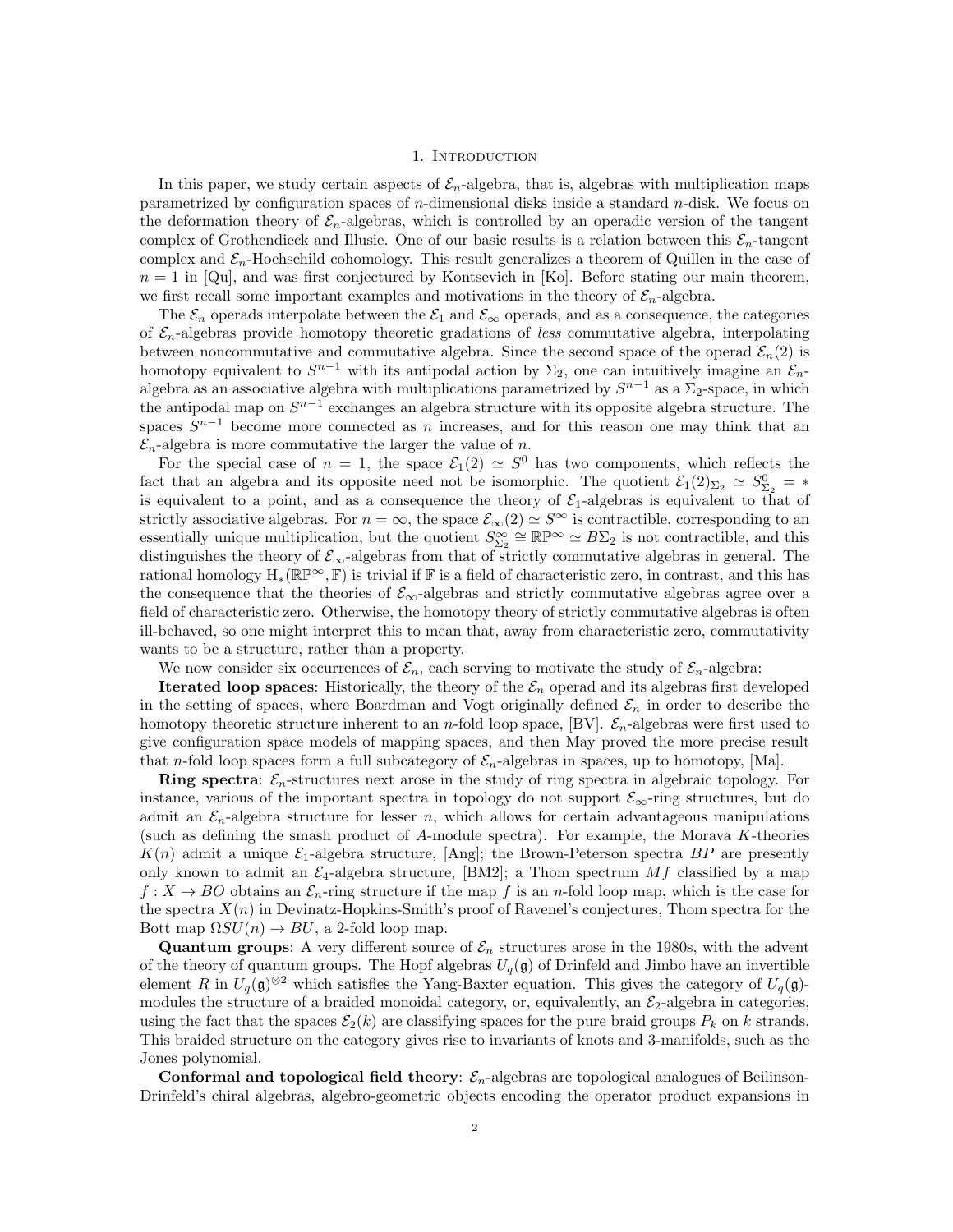conformal field theory. That is, via the Riemann-Hilbert correspondence,  $\mathcal{E}_n$ -algebras bear the same relation to chiral algebras as constructible sheaves bear to D-modules. Consequently,  $\mathcal{E}_n$ -algebras play a role in topological field theory analogous to that of chiral algebras in conformal field theory. For instance, if  $\mathcal F$  is a topological field theory in dimension  $d+1$ , i.e., a symmetric monoidal functor on the cobordism category of d-manifolds,  $\mathcal{F}: \mathrm{Cob}_{d+1} \to \mathcal{C}$ , then the value  $\mathcal{F}(S^d)$  on the d-sphere has the structure of a Frobenius  $\mathcal{E}_{d+1}$ -algebra in C, and this encodes an important slice of the structure of the field theory. In the case  $d=1$  and C is vector spaces, this augmented  $\mathcal{E}_2$ -algebra  $\mathcal{F}(S^1)$  is a strictly commutative Frobenius algebra, and the field theory is determined by this algebraic object.

**Homology theories for** *n***-manifolds**: One can consider the notion of a *homology theory* for framed n-manifolds with coefficients in a symmetric monoidal  $\infty$ -category  $\mathcal{C}^{\otimes}$ . This can be defined as a symmetric monoidal functor  $H : \text{Mflds}_n^{\text{fr}} \to \mathcal{C}$  from framed *n*-manifolds, with framed embeddings as morphisms, to  $\mathcal{C}$ . A homology theory must additionally satisfy an analogue of excision: If a manifold M is decomposed along a trivialized neighborhood of a codimension-1 submanifold,  $M \cong M_0 \cup_N M_1$ , then the value  $H(M)$  should be equivalent to the two-sided tensor product  $H(M_0) \otimes_{H(N)} H(M_1).$ <sup>1</sup> There is then an equivalence  $\mathbf{H}(Mflds_n^{\text{fr}}, \mathcal{C}) \simeq \mathcal{E}_n$ -alg $(\mathcal{C})$  between homology theories with values in C and  $\mathcal{E}_n$ -algebras in C. A detailed discussion will be forthcoming in [Fra2].

**Quantization:** The deformation theory of  $\mathcal{E}_n$ -algebras is closely related to deformation quantization, going back to [Ko]. For instance, for a translation-invariant classical field theory  $\mathcal F$  with  $A = \mathcal{O}(\mathcal{F}(\mathbb{R}^n))$  the commutative algebra of observables, then certain  $\mathcal{E}_n$ -algebra deformations of A over a formal parameter  $\hbar$  give rise to quantizations of the theory  $\mathcal{F}$ , see [CG].

This final example provides especial impetus to study the deformation theory of  $\mathcal{E}_n$ -algebras, our focus in the present work. In classical algebra, the cotangent complex and tangent complex play a salient role in deformation theory: The cotangent complex classifies square-zero extensions; the tangent complex  $T_A$  has a Lie algebra structure, and in characteristic zero the solutions to the Maurer-Cartan equation of this Lie algebra classify more general deformations. Consequently, our study will be devoted the  $\mathcal{E}_n$  analogues of these algebraic structures.

We now state the main theorem of this paper. Let A be an  $\mathcal{E}_n$ -algebra in a stable symmetric monoidal  $\infty$ -category C, such as chain complexes or spectra.  $T_A$  denotes the  $\mathcal{E}_n$ -tangent complex of A,  $HH_{\mathcal{E}_n}^*(A)$  is the  $\mathcal{E}_n$ -Hochschild cohomology,  $A^{\times}$  is the derived algebraic group of units in A, and  $\mathfrak{B}^n A$  is a C-enriched  $(\infty, n)$ -category constructed from A.  $\mathfrak{B}^n A$  should be thought of as having a single object and single k-morphism  $\phi^k$  for  $1 \leq k \leq n-1$ , and whose collection of n-morphisms is equivalent to A,  $\text{Hom}_{\mathfrak{B}^n A}(\phi^{n-1}, \phi^{n-1}) \simeq A$ ; this generalizes the construction of a category with a single object from a monoid. Then we prove the following:

Theorem 1.1. There is a fiber sequence

$$
A[n-1] \longrightarrow T_A \longrightarrow \mathop{\mathrm{HH}}\nolimits_{\mathcal{E}_n}^*(A)[n]
$$

of Lie algebras in C. This is the dual of a cofiber sequence of  $\mathcal{E}_n$ -A-modules

$$
\int_{S^{n-1}} A \left[ 1 - n \right] \longleftarrow L_A \longleftarrow A[-n]
$$

where  $L_A$  is the  $\mathcal{E}_n$ -cotangent complex of A and  $\int_{S^{n-1}} A$  is the factorization homology of the  $(n-1)$ sphere with coefficients in A. This sequence of Lie algebras may be also obtained from a fiber sequence of derived algebraic groups

$$
B^{n-1}A^{\times} \longrightarrow \text{Aut}_A \longrightarrow \text{Aut}_{\mathfrak{B}^n A}
$$

by passing to the associated Lie algebras. In particular, there are equivalences:

$$
\text{Lie}(B^{n-1}A^\times) \simeq A[n-1], \quad \text{Lie}(\text{Aut}_A) \simeq T_A, \quad \text{Lie}(\text{Aut}_{\mathfrak{B}^n A}) \simeq \text{HH}_{\mathcal{E}_n}^*(A)[n].
$$

<sup>&</sup>lt;sup>1</sup>This is equivalent to the usual excision axiom if C is chain complexes and the monoidal structure is the coproduct, which can formulated as the assertion that  $C_*(M)$  is homotopy equivalent to  $C_*(M_0) \coprod_{C_*(N)} C_*(M_1)$ .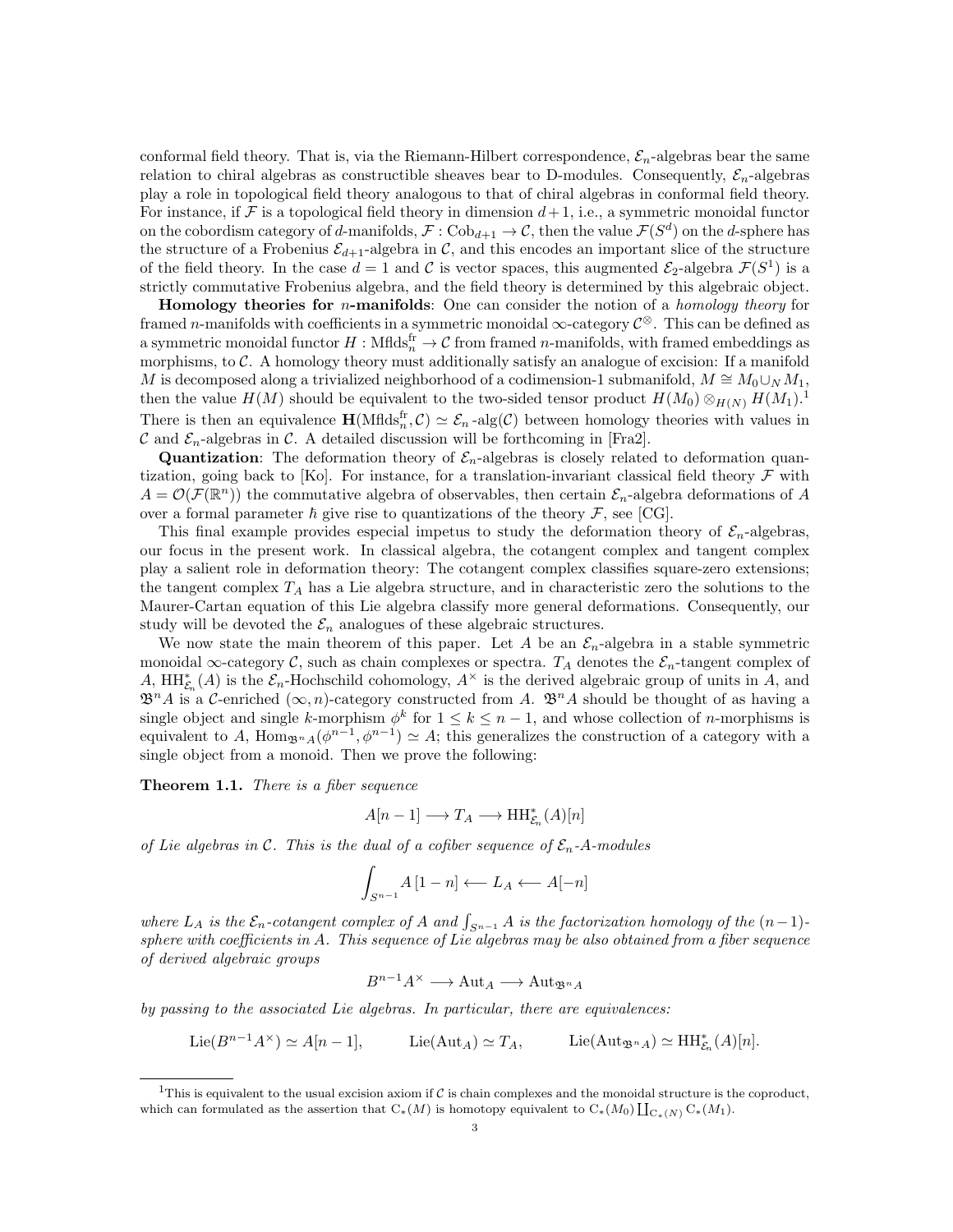This sequence, after desuspending by n, has the structure of a fiber sequence of nonunital  $\mathcal{E}_{n+1}$ . algebras

$$
A[-1] \longrightarrow T_A[-n] \longrightarrow \operatorname{HH}\nolimits_{\mathcal{E}_n}^*(A)
$$

arising as the tangent spaces associated to a fiber sequence of  $\mathcal{E}_{n+1}$ -moduli problems.

Remark 1.2. In the case of  $n = 1$ , this theorem specializes to Quillen's theorem in [Qu], which says that for A an associative algebra, there is a fiber sequence of Lie algebras  $A \to T_A \to HH^*(A)[1],$ where the Lie algebra structure, at the chain complex level, is given by [SS]. The final part of the result above seems new even in the  $n = 1$ , where it says the there is an fiber sequence of nonunital  $\mathcal{E}_2$ -algebras  $A[-1] \to T_A[-1] \to HH^*(A)$ . The existence of a nonunital  $\mathcal{E}_{n+1}$ -algebra structure on A[−1] is perhaps surprising; see Conjecture 4.49 for a discussion of this structure. In general, the  $\mathcal{E}_{n+1}$ -algebra structure on  $\mathrm{HH}_{\mathcal{E}_n}^*(A)$  presented in the theorem is that given by the higher Deligne conjecture of [Ko]. In that paper, Kontsevich separately conjectured that  $A \to T_A \to HH^*_{\mathcal{E}_n}(A)[n]$  is a fiber sequence of Lie algebras and that  $\mathrm{HH}_{\mathcal{E}_n}^*(A)$  admits an  $\mathcal{E}_{n+1}$ -algebra structure; the statement that  $A[-1] \to T_A[-n] \to HH_{\mathcal{E}_n}^*(A)$  is a fiber sequence of nonunital  $\mathcal{E}_{n+1}$ -algebras is thus a common generalization of those two conjectures.

We now summarize the primary contents of this work, section by section:

Section 2 presents a general theory of the cotangent complex for algebras over an operad via stabilization: From this homotopy theoretic point of view, the assignment of the cotangent complex to a commutative ring is an algebraic analogue of the assignment of the suspension spectrum to a topological space. We begin with a brief review of the basic constructions in this subject, similar to the presentations of Basterra-Mandell [BM1], Goerss-Hopkins [GH], and especially Lurie [Lu4]. The first main result result of this section, Theorem 2.26, is a cofiber sequence describing the cotangent complex of an  $\mathcal{E}_n$ -algebra A as an extension of a shift of A itself and the associative enveloping algebra of  $A$  (and this gives the fiber sequence in the statement of Theorem 1.1, but without any algebraic structure); the proof proceeds from a hands-on analysis of the cotangent complex in the case of a free  $\mathcal{E}_n$ -algebra A, where the core of the result obtains from a stable splitting of configuration spaces due to McDuff, [Mc]. The second main focus of this section involves the algebraic structure obtained by the cotangent and tangent space of an augmented  $\mathcal{E}_n$ -algebra; after some standard generalities on Koszul duality in the operadic setting, à la Ginzburg-Kapranov  $[GK]$ , Theorem 2.26 is then used to prove the next central result, Theorem 2.41, which states that the tangent space  $TA$ at the augmentation of an augmented  $\mathcal{E}_n$ -algebra A has the structure of a nonunital  $\mathcal{E}_n[-n]$ -algebra; i.e.,  $TA[-n]$  is a nonunital  $\mathcal{E}_n$ -algebra. The idea that this result should hold dates to the work of Getzler-Jones [GJ]; the result has been known in characteristic zero to experts for a long time due to the formality of the  $\mathcal{E}_n$  operad, see [Ko] and [LV], which implies that the derived Koszul dual of  $C_*(\mathcal{E}_n,\mathbb{R})$  can be calculated from the comparatively simple calculation of the classical Koszul dual of the Koszul operad  $H_*(\mathcal{E}_n,\mathbb{R})$ , as in [GJ].

Section 3, which can be read independently of the preceding section, gives a concise exposition of the *factorization homology* of topological n-manifolds, a homology theory whose coefficients are given by  $\mathcal{E}_n$ -algebras (and, more generally,  $\mathcal{E}_B$ -algebras). This theory been recently developed in great detail by Lurie in [Lu6], though slightly differently from our construction. Factorization homology is a topological analogue of Beilinson-Drinfeld's chiral homology theory, [BD], constructed using ideas from conformal field theory for applications in representation theory and the geometric Langlands program. This topological analogue is of interest in manifold theory quite independent of the rest of the present work, a line of study we pursue in [Fra2]. A key result of Section 3 is Proposition 3.24, a gluing, or excision, property of factorization homology: This is used extensively in our work, both retroactively in Section 2 (to calculate the relation of the *n*-fold iterated bar construction Bar<sup>(n)</sup> A of an augmented  $\mathcal{E}_n$ -algebra A and its cotangent space  $LA$ ) and later in Section 4.

**Section 4** studies  $\mathcal{O}$ -moduli problems, or formal derived geometry over  $\mathcal{O}$ -algebras, to then apply to  $\mathcal{E}_n$ -algebra. Using Gepner's work on enriched  $\infty$ -categories in [Gep], we obtain the natural fiber sequence of derived algebraic groups  $B^{n-1}A^{\times} \to \text{Aut}_A \to \text{Aut}_{\mathfrak{B}^nA}$  relating the automorphisms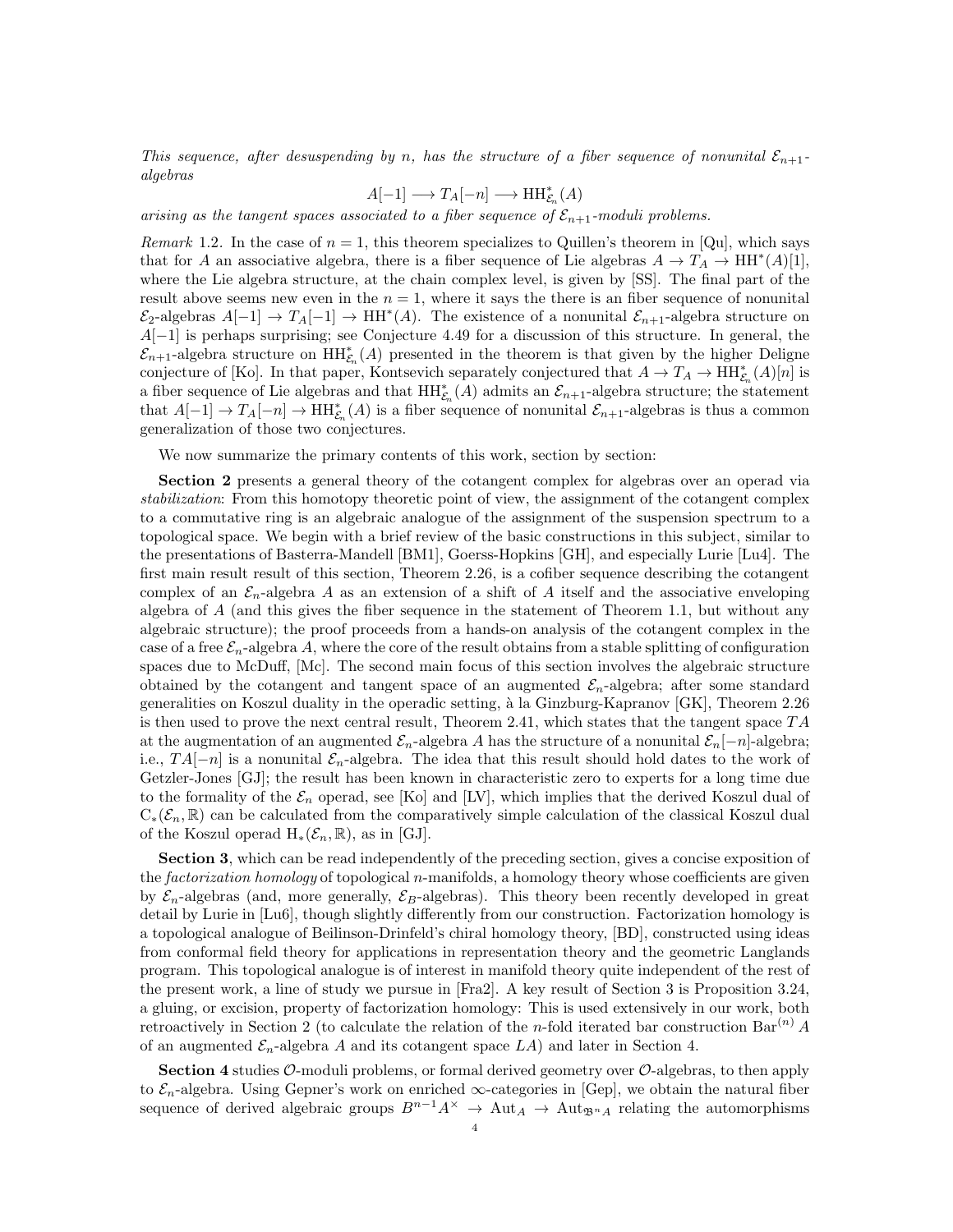of A with the automorphisms of an enriched  $(\infty, n)$ -category  $\mathfrak{B}^n A$ . The tangent complexes of these moduli problems are then calculated. The main result of this section, Theorem 4.34, is the identification of the tangent complex of Aut<sub> $\mathfrak{B}_{n\Lambda}$ </sub> with a shift of the  $\mathcal{E}_n$ -Hochschild cohomology of A; the proof hinges on an  $\mathcal{E}_n$  generalization of a theorem of [BFN], and it fundamentally relies the ⊗-excision property of factorization homology. The proof of Theorem 1.1 is then completed by showing that this moduli-theoretic construction of the fiber sequence  $A[-1] \to T_A[-n] \to HH^*_{\mathcal{E}_n}(A)$ automatically imbues it with the stated  $\mathcal{E}_{n+1}$ -algebraic structure: This is consequence of Proposition 4.44, a general result in Koszul duality likely familiar to experts, which, together with Theorem 2.41, shows that the tangent space of an  $\mathcal{E}_m$ -moduli problem satisfying a technical Schlessinger-type condition obtains an  $\mathcal{E}_m[-m]$ -algebra structure.

Remark 1.3. In this work, we use the *quasicategory* model of  $\infty$ -category theory, first developed in detail by Joyal, [Jo], and then by Lurie in [Lu0], which is our primary reference. Most of the arguments made in this paper would work as well in a sufficiently nice model category or a topological category. For several, however, such as constructions involving categories of functors or monadic structures, ∞-categories offer substantial technical advantages. The reader uncomfortable with this language can always substitute the words "topological category" for "∞-category" wherever they occur in this paper to obtain the correct sense of the results, but with the proviso that technical difficulties may then abound in making the statements literally true. The reader only concerned with algebra in chain complexes, rather than spectra, can likewise substitute "pre-triangulated differential graded category" for "stable  $\infty$ -category" wherever those words appear, with the same proviso. See the first chapter of [Lu0] or section 2.1 of [BFN] for a more motivated introduction to this topic.

1.1. Acknowledgements. This work is based on my 2008 PhD thesis, [Fra1], and I thank my advisor, Michael Hopkins, from whose guidance and insight I have benefitted enormously. I am indebted to Jacob Lurie for generously sharing his ideas, which have greatly shaped this work. I thank David Gepner for his help with enriched ∞-categories and for writing [Gep]. I am thankful to Kevin Costello, Dennis Gaitsgory, Paul Goerss, Owen Gwilliam, David Nadler, Bertrand Töen, and Xinwen Zhu for helpful conversations related to this paper. I thank Grégory Ginot, Owen Gwilliam, and Geoffroy Horel for finding numerous errors, typos, and expository faults in earlier drafts of this paper.

### 2. The Operadic Cotangent Complex

An essential role in the classical study of a commutative ring is played by the module of Kähler differentials, which detects important properties of ring maps and governs aspects of deformation theory. The module  $\Omega_A$  of Kähler differentials of a commutative ring A is defined as quotient  $I/I<sup>2</sup>$ , where I is the kernel of the multiplication  $A \otimes A \to A$ , and  $I<sup>2</sup>$  is the ideal in I of elements that products of multiple elements.  $\Omega_A$  has the property that it corepresents derivations, i.e., that there is a natural equivalence  $\text{Hom}_A(\Omega_A, M) \simeq \text{Der}(A, M)$ . If A is not smooth, then the assignment  $M \rightsquigarrow \text{Der}(A, M)$  is not right exact. Grothendieck had the insight that  $\Omega_A$  has a derived enhancement, the cotangent complex  $L_A$ , which corepresents the right derived functor of derivations. Quillen fitted this concept to a very general model category framework of taking the left derived functor of abelianization. We first give a brief review of the rudiments of operadic algebra in ∞-categories; for further details and proofs we refer to [Lu3] or [Fra1]. We will then discuss the appropriate version of the cotangent complex for algebras over an operad.

For  $\mathcal O$  a topological operad, we will also denote by  $\mathcal O$  the symmetric monoidal  $\infty$ -category whose objects are finite sets and whose morphism spaces are  $\text{Map}_{\mathcal{O}}(J,I) = \coprod_{\pi:J\to I} \prod_{I} \mathcal{O}(J_i)$ , where  $\pi$  is a map of sets and  $J_i = \pi^{-1}{i}$  is the inverse image of i. (This category is also known as the PROP associated to the operad  $\mathcal{O}$ .) Note that there is a natural projection of  $\mathcal{O} \to \text{Fin}$  from  $\mathcal{O}$  to the ∞-category of finite sets (i.e., the nerve of the category of finite sets).

**Definition 2.1.** An  $\mathcal{O}$ -algebra structure on A, an object of a symmetric monoidal  $\infty$ -category  $\mathcal{C}$ , is a symmetric monoidal functor  $\hat{A}$  :  $\mathcal{O} \to \mathcal{C}$  with an equivalence  $\hat{A}(\{1\}) \simeq A$  between A and value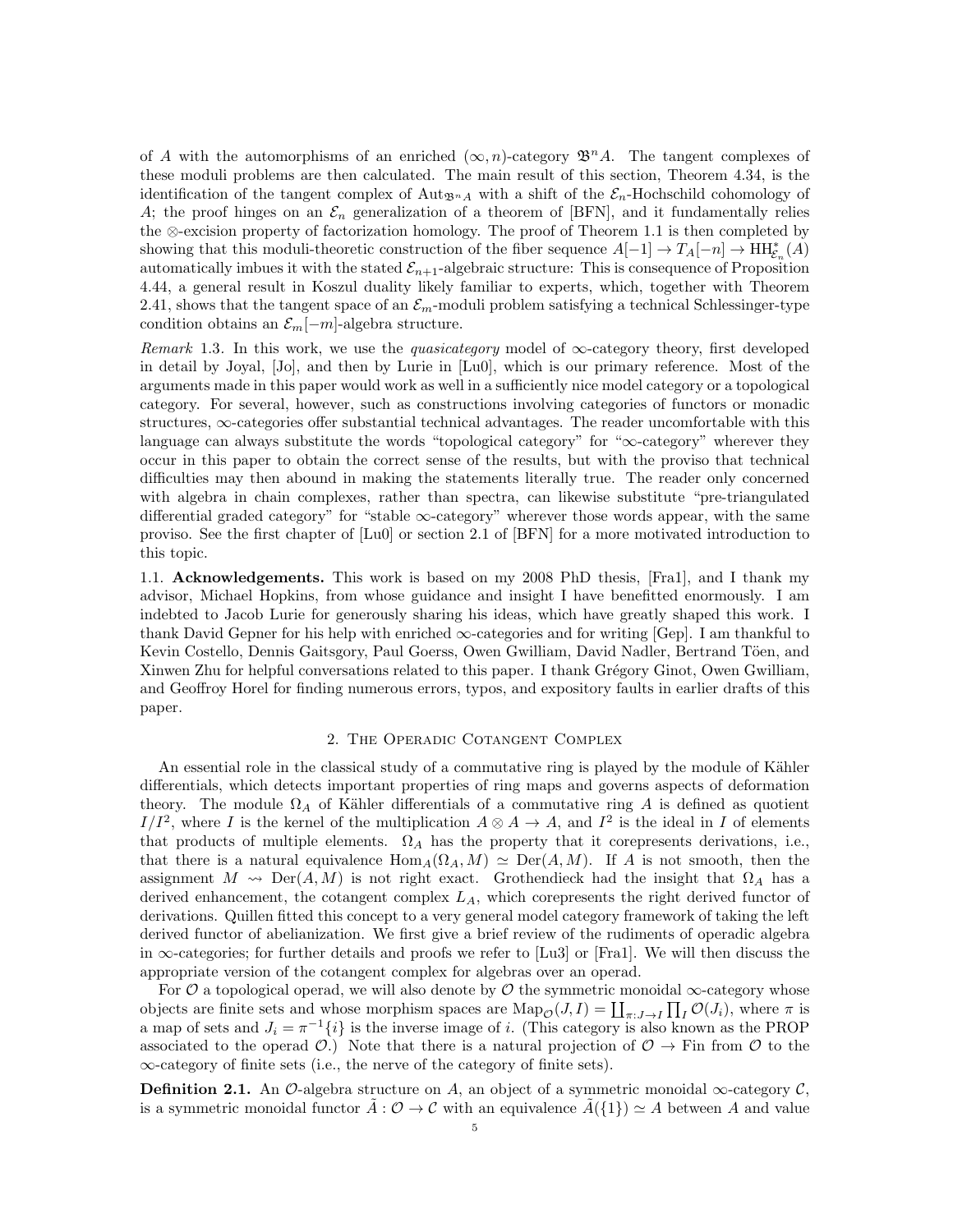of A on the set with a single element. O-algebras in  $\mathcal{C}, \mathcal{O}$ -alg $(\mathcal{C})$ , is the  $\infty$ -category of symmetric monoidal functors  $\text{Fun}^{\otimes}(\mathcal{O}, \mathcal{C}).$ 

There is an intrinsic notion of a module for an  $\mathcal{O}-$ dgebra, which we will use extensively. In order to formulate this notion, we will need to use a version of the  $\infty$ -category  $\mathcal O$  using based sets. Let  $\text{Fin}_{*} := \text{Fin}^{*/}$  denote the (nerve of the) category of based finite sets.

**Definition 2.2.** The  $\infty$ -category  $\mathcal{O}_*$  is the pullback in the following Cartesian diagram



where  $\text{Fin}_{*} \to \text{Fin}$  is the forgetful functor, forgetting the distinguished nature of the basepoint  $*$ .

Note that  $\mathcal{O}_*$  is acted on by  $\mathcal O$  under disjoint union, where  $\mathcal{O} \times \mathcal{O}_* \to \mathcal{O}_*$  sends  $(I, J_*)$  to  $(I \sqcup J)_*.$ Second, note that a symmetric monoidal functor  $A : \mathcal{E} \to \mathcal{F}$  makes  $\mathcal{F}$  an  $\mathcal{E}$ -module. Thus, an  $\mathcal{O}$ algebra,  $A: \mathcal{O} \to \mathcal{C}$ , makes  $\mathcal{C}$  an  $\mathcal{O}$ -module, with the action map  $\mathcal{O} \times \mathcal{C} \to \mathcal{C}$  given by the intuitive formula  $(I, M) \rightsquigarrow A^{\otimes I} \otimes M$ .

**Definition 2.3.** For an  $\mathcal{O}$ -algebra  $A: \mathcal{O} \to \mathcal{C}$ , the  $\infty$ -category of  $\mathcal{O}$ -A-modules is  $Mod_A^{\mathcal{O}}(\mathcal{C})$  = Fun<sub> $\mathcal{O}(\mathcal{O}_*, \mathcal{C})$ , functors from  $\mathcal{O}_*$  to  $\mathcal C$  which are  $\mathcal O$ -linear.</sub>

Remark 2.4. If  $\mathcal O$  has a specified map from the operad  $\mathcal E_1$ , so that an  $\mathcal O$ -algebra can be regarded as an  $\mathcal{E}_1$ -algebra by restriction along this map, then for an O-algebra A we write  $Mod_A(\mathcal{C})$  for the  $\infty$ -category of left A-modules, with respect to this  $\mathcal{E}_1$ -algebra structure on A. Note the distinction from  $Mod_A^{\mathcal{O}}(\mathcal{C})$ ; for instance, in the case  $\mathcal{O} = \mathcal{E}_1$ ,  $Mod_A^{\mathcal{E}_1}(\mathcal{C})$  is equivalent to A-bimodules in  $\mathcal{C}$ , rather than left A-modules.

Evaluation on the point  $*$  defines a functor  $Mod_A^{\mathcal{O}}(\mathcal{C}) \to \mathcal{C}$ , which is the underlying object of an O-A-module M. We have a natural equivalence  $M(J_*) \simeq A^{\otimes J} \otimes M$ . So, applying the functor M to the map  $J_* \to *$  produces a map  $\mathcal{O}(J_*) \to \text{Map}_{\mathcal{C}}(A^{\otimes J} \otimes M, M)$ , subject to certain compatibility conditions, and this is the usual notion of an  $O-A$ -module, [GK].

The collection of  $\infty$ -categories  $Mod_A^{\mathcal{O}}(\mathcal{C})$ , as A varies, assembles to form an  $\infty$ -category  $Mod^{\mathcal{O}}(\mathcal{C})$ of all O-algebras and their operadic modules, see [Lu3] or [Fra1], so that the following is a pullback diagram:

$$
Mod_A^{\mathcal{O}}(\mathcal{C}) \longrightarrow Mod^{\mathcal{O}}(\mathcal{C})
$$
  
\n
$$
\downarrow \qquad \qquad \downarrow
$$
  
\n
$$
\{A\} \longrightarrow \mathcal{O} - alg(\mathcal{C})
$$

The structure of an  $\mathcal{O}\text{-}A$ -module is equivalent to the structure of a left module for a certain associative algebra  $U_A$  in  $C$ , the enveloping algebra of A. That is, the forgetful functor  $G : Mod_A^{\mathcal{O}}(\mathcal{C}) \to \mathcal{C}$ preserves limits and consequently has a left adjoint, F:

**Definition 2.5.**  $U_A = F(1_C)$  is the free  $O$ -A-module generated by the unit of C.

Note that the monad structure on the composite functor  $GF$  gives  $U_A$  an associative algebra structure.

If C is a stable symmetric monoidal  $\infty$ -category whose monoidal structure distributes over direct sums, then an  $\mathcal{O}\text{-}A$ -module structure on an object M is exactly the structure necessary give the direct sum  $A \oplus M$  an  $\mathcal{O}$ -algebra structure over A: This is the *split square-zero* extension of A by  $M$ , in which the restriction of the multiplication to  $M$  is trivial.

Recall that, classically, a derivation  $d$  of a commutative ring  $A$  into an  $A$ -module  $M$  consists of a map  $d: A \to M$  satisfying the Leibniz rule,  $d(ab) = ad(b) + bd(a)$ . This can be reformulated in an enlightening way: A map  $d: A \to M$  is a derivation if and only if the map id  $+d: A \to A \oplus M$ ,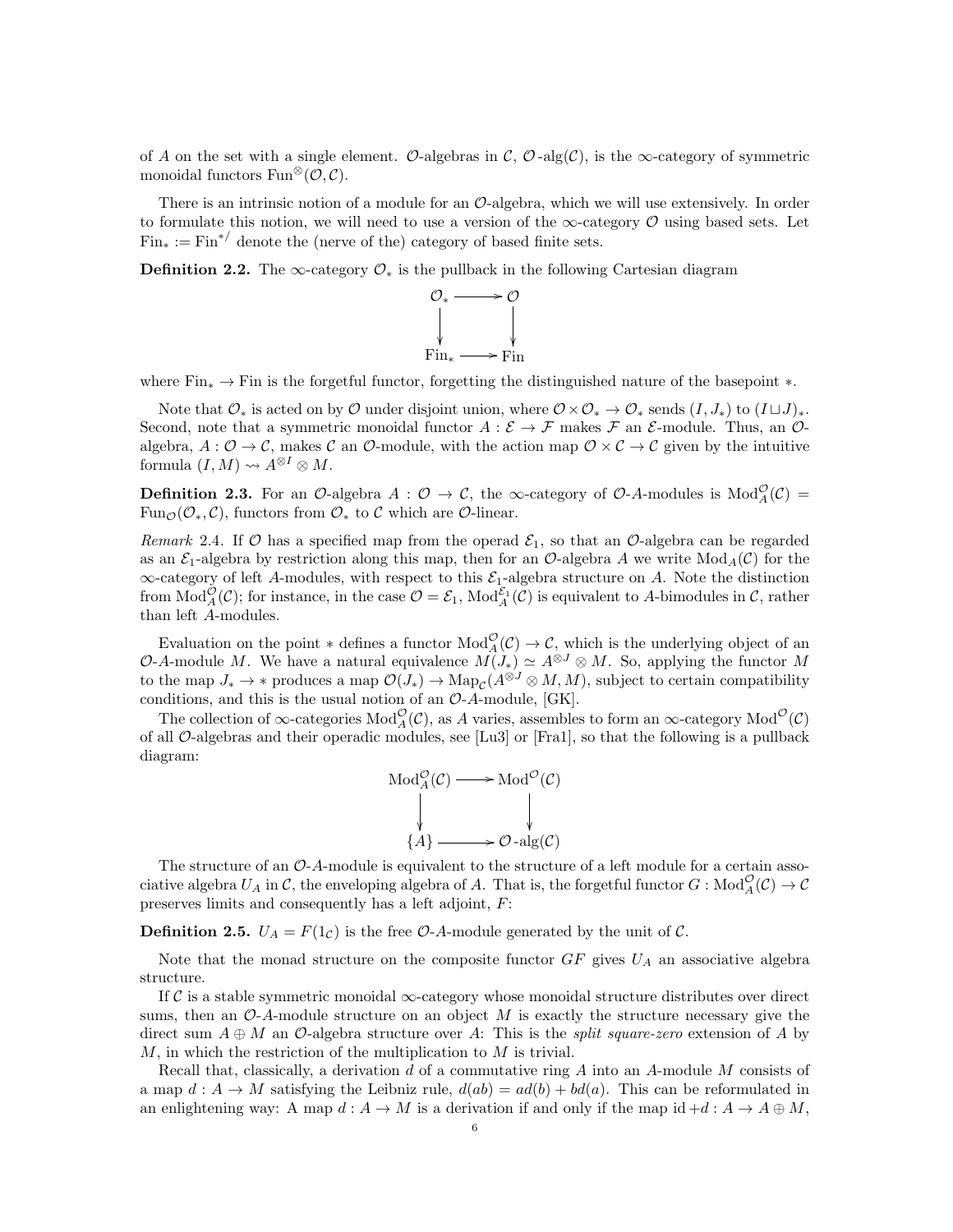from A to the split square-zero extension of A by  $M$ , is a map of commutative algebras. This reformulation allows for a general operadic notion of a derivation:

**Definition 2.6.** Let C be a stable presentable symmetric monoidal  $\infty$ -category whose monoidal structure distributes over colimits. For M an  $\mathcal{O}\text{-}A\text{-module}$  in C, and  $B \to A$  a map of  $\mathcal{O}\text{-}algebras$ , then the module of A-derivations of  $B$  into  $M$  is the mapping object

$$
\mathrm{Der}(B,M):=\mathrm{Map}_{\mathcal{O} -\mathrm{alg}_{/A}}(B,A\oplus M).
$$

Since the monoidal structure of  $\mathcal C$  is closed, then it is evident from the definition that derivations defines a bifunctor with values in  $\mathcal C$ 

Der: 
$$
(\mathcal{O}\text{-alg}(\mathcal{C})_{/A})^{\text{op}} \times \text{Mod}_A^{\mathcal{O}}(\mathcal{C}) \longrightarrow \mathcal{C}
$$
.

Under modest hypotheses on the  $\infty$ -category C, the functor of derivations out of A preserves small limits. Thus, one could ask that it be corepresented by a specific A-module. This allows us to formulate the definition of the cotangent complex.

**Definition 2.7.** The absolute cotangent complex of an  $\mathcal{O}$ -algebra  $A \in \mathcal{O}$ -alg $(\mathcal{C})$  consists of an  $\mathcal{O}$ -Amodule  $L_A$  together with a derivation  $d: A \to A \oplus L_A$  such that the induced natural transformation of functors

$$
\mathrm{Map}_{\mathrm{Mod}_A^{\mathcal{O}}}(L_A, -) \longrightarrow \mathrm{Der}(A, -)
$$

is an equivalence, where the map  $\text{Map}_{\text{Mod}_A^{\mathcal{O}}}(L_A, M) \to \text{Der}(A, M)$  is defined by sending a map  $\alpha: L_A \to M$  to the derivation  $\alpha \circ d$ .

In other words, the absolute cotangent complex of  $A$  is the module corepresenting the functor of A-derivations  $Der(A, -): Mod_A^{\mathcal{O}}(\mathcal{C}) \longrightarrow \mathcal{C}$ . From the definition, it is direct that if  $L_A$  exists, then it is unique up to a natural equivalence. We now describe this object more explicitly.

**Lemma 2.8.** The functor  $A \oplus -$  that assigns to a module M the corresponding split square-zero extension  $A \oplus M$ ,  $Mod_A^{\mathcal{O}}(\mathcal{C}) \to \mathcal{O}$ -alg $(\mathcal{C})_{/A}$ , is conservative and preserves small limits.

*Proof.* As established earlier, the forgetful functor  $G: \mathcal{O}$ -alg $(\mathcal{C}) \to \mathcal{C}$  preserves limits, and therefore the functor  $G: \mathcal{O}$ -alg $(\mathcal{C})/A \to \mathcal{C}/A$  is also limit preserving. This gives us the following commutative diagram

Mod<sub>A</sub><sup>O</sup>(C) 
$$
\xrightarrow{A \oplus -}
$$
 O-alg(C)<sub>/A</sub>  
 $\downarrow$   
 $\downarrow$   
 $\downarrow$   
 $\downarrow$   
 $\downarrow$   
 $\downarrow$   
 $\downarrow$   
 $\downarrow$   
 $\downarrow$   
 $\downarrow$   
 $\downarrow$   
 $\downarrow$   
 $\downarrow$   
 $\downarrow$   
 $\downarrow$   
 $\downarrow$   
 $\downarrow$   
 $\downarrow$   
 $\downarrow$   
 $\downarrow$   
 $\downarrow$   
 $\downarrow$   
 $\downarrow$   
 $\downarrow$   
 $\downarrow$   
 $\downarrow$   
 $\downarrow$   
 $\downarrow$   
 $\downarrow$   
 $\downarrow$   
 $\downarrow$   
 $\downarrow$   
 $\downarrow$   
 $\downarrow$   
 $\downarrow$   
 $\downarrow$   
 $\downarrow$   
 $\downarrow$   
 $\downarrow$   
 $\downarrow$   
 $\downarrow$   
 $\downarrow$   
 $\downarrow$   
 $\downarrow$   
 $\downarrow$   
 $\downarrow$   
 $\downarrow$   
 $\downarrow$   
 $\downarrow$   
 $\downarrow$   
 $\downarrow$   
 $\downarrow$   
 $\downarrow$   
 $\downarrow$   
 $\downarrow$   
 $\downarrow$   
 $\downarrow$   
 $\downarrow$   
 $\downarrow$   
 $\downarrow$   
 $\downarrow$   
 $\downarrow$   
 $\downarrow$   
 $\downarrow$   
 $\downarrow$   
 $\downarrow$   
 $\downarrow$   
 $\downarrow$   
 $\downarrow$   
 $\downarrow$   
 $\downarrow$   
 $\downarrow$   
 $\downarrow$   
 $\downarrow$   
 $\downarrow$   
 $\downarrow$   
 $\downarrow$   
 $\downarrow$   
 $\downarrow$   
 $\downarrow$   
 $\downarrow$ 

Since the bottom and vertical arrows are all limit preserving and conservative, the functor on the top must be limit preserving and conservative.

**Proposition 2.9.** If C is stable presentable symmetric monoidal  $\infty$ -category whose monoidal structure distributes over colimits, then the functor  $A \oplus -$ :  $Mod_A^{\mathcal{O}}(\mathcal{C}) \longrightarrow \mathcal{O}$ -alg $(\mathcal{C})_{/A}$  has a left adjoint, which we will denote  $L_A$ .

*Proof.* Both Mod<sub>A</sub> $(C)$  and  $\mathcal{O}$ -alg $(C)_{/A}$  are presentable  $\infty$ -categories under the hypotheses above, [Fra1] and [Lu3]. The functor  $A \oplus -$  is therefore a limit preserving functor between presentable ∞-categories. To apply the ∞-categorical adjoint functor theorem, [Lu0], it suffices to show that  $A\oplus$  – additionally preserves filtered colimits. However, the forgetful functor  $\mathcal{O}$ -alg( $\mathcal{C}$ ) →  $\mathcal{C}$  preserves filtered colimits, see [Fra1] or [Lu3], so in both the source and target of  $A \oplus -$  filtered colimits are computed in  $\mathcal{C}$ .

As a consequence we obtain the existence of the cotangent complex of A as the value of the left adjoint L on A. In other words, since there is an equivalence  $L_A \simeq L_A(\text{id}_A)$  and the functor  $L_A$ exists, therefore the cotangent complex  $L_A$  exists.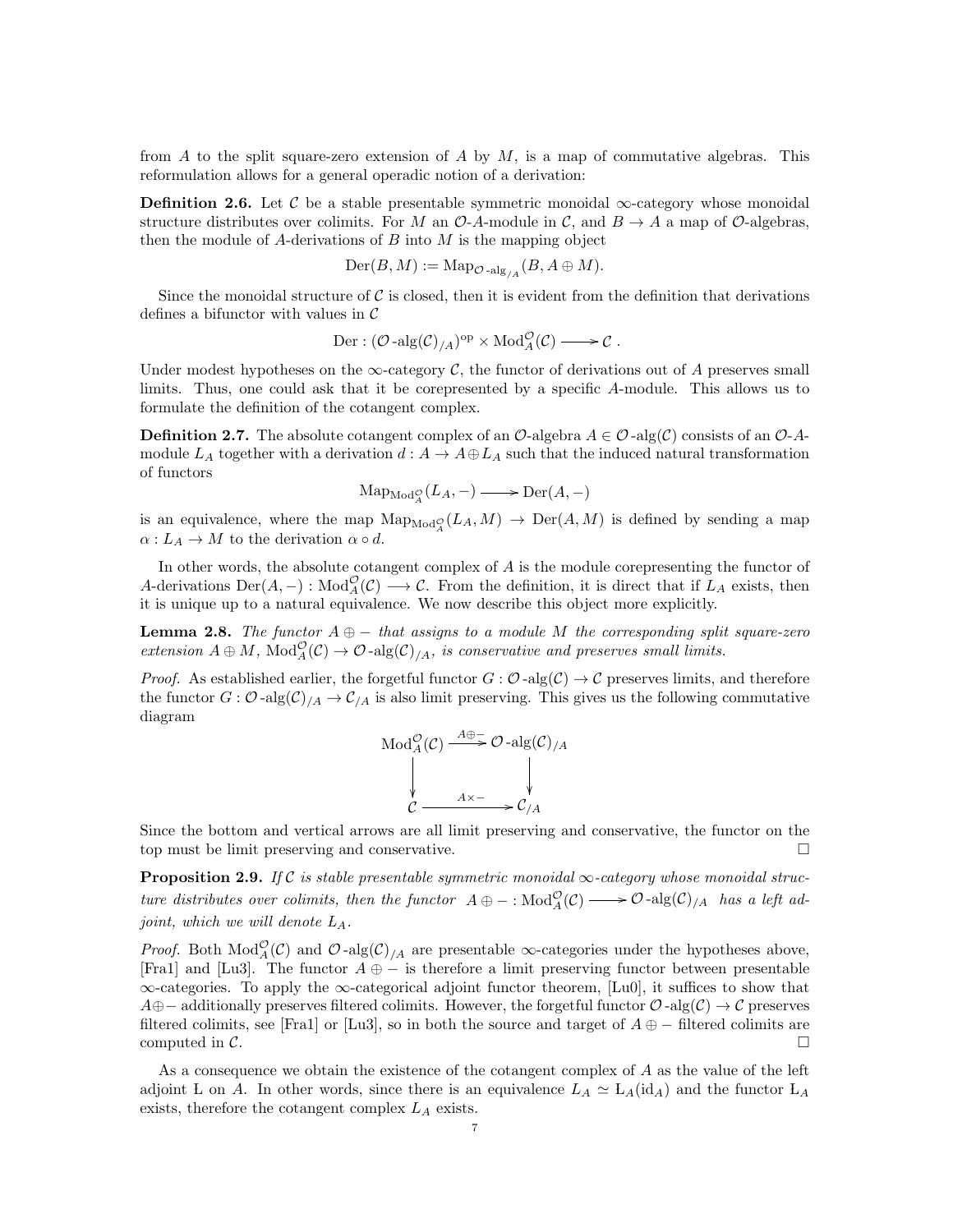We now consider the following picture that results from an  $\mathcal{O}$ -algebra map  $f : B \to A$ <sup>2</sup>



It is evident that the compositions of right adjoints commute, i.e., that for any  $\mathcal{O}\text{-}A\text{-module }M$ there is an equivalence  $B \times_A (A \oplus M) \simeq B \oplus f^!M$ , where  $f^!$  denotes the forgetful functor from A-modules to B-modules, and  $f_!$  is its left adjoint, which can be computed by the relative tensor product  $f_! \simeq U_A \otimes_{U_B} (-).$ 

As a consequence, we obtain that the value of the L<sub>A</sub> on  $f \in \mathcal{O}$ -alg $(\mathcal{C})/A$  can be computed in terms of the absolute cotangent complex of B and the corresponding induction functor on modules. That is, for  $f : B \to A$  an  $\mathcal{O}$ -algebra over A, there is a natural equivalence of  $\mathcal{O}$ -A-modules  $L_A(f) \simeq f_1L_B$ . This follows from the commutativity of the left adjoints in the above diagram, which commute because their right adjoints commute.

We now consider a relative version of the cotangent complex  $L_{A|B}$  for a map  $f : B \to A$ , in which we view the O-A-module  $L_{A|B}$  as a linear approximation to the difference between B and A. If  $L_B$  is an analogue of the cotangent bundle of a smooth manifold M, then  $L_{A|B}$  is analogous to the bundle of cotangent vectors along the fibers of a submersion  $M \to N$ . This will reduce to the case of the absolute cotangent complex already discussed when A is the unit  $k$  of  $\mathcal{C}$ .

**Definition 2.10.** For B an  $\mathcal{O}$ -algebra over A, the relative cotangent complex  $L_{A|B}$  is an  $\mathcal{O}$ -Amodule corepresenting the functor of derivations  $Mod_A^{\mathcal{O}} \to$  Spaces sending M to the space of B-linear A-derivations from A to M,  $\mathrm{Der}_{A|B}(A,M) := \mathrm{Map}_{\mathcal{O} - \mathrm{alg}_{\mathcal{A}}^{B}}(A, A \oplus M).$ 

As with the absolute cotangent complex, the relative cotangent complex  $L_{A|B}$  is a value of a linearization functor  $L_{A|B}$  on the  $\infty$ -category of  $\mathcal{O}$ -algebras over A and under B.  $L_{A|B}$  is the left adjoint to the functor  $Mod_A^{\mathcal{O}}(\mathcal{C}) \to \mathcal{O}$ -alg $(\mathcal{C})_{/A}^{B}$  that assigns to an  $\mathcal{O}\text{-}A$ -module the square-zero extension  $A \oplus M$ , equipped with a map from B and a map to A. This obtains the following diagram.



where  $A \amalg_B$  – denotes the coproduct in  $\mathcal{O}\text{-algebras}$  under B. So for any  $C \in \mathcal{O}\text{-alg}(\mathcal{C})_{B}^{A'}$ , the value of the relative cotangent complex on C is  $L_{A|B}(C) \simeq L_{A|A}(A \amalg_B C)$ . The O-A-module  $L_{A|B}$  is obtained as the value  $L_{A|B}(A)$ .

**Proposition 2.11.** There is a cofiber sequence  $f_1L_B \to L_A \to L_{A|B}$  in the  $\infty$ -category of  $\mathcal{O}\text{-}A$ modules.

 ${}^{2}$ The curved arrows are left adjoint and straight arrows are right adjoints; we maintain this convention throughout.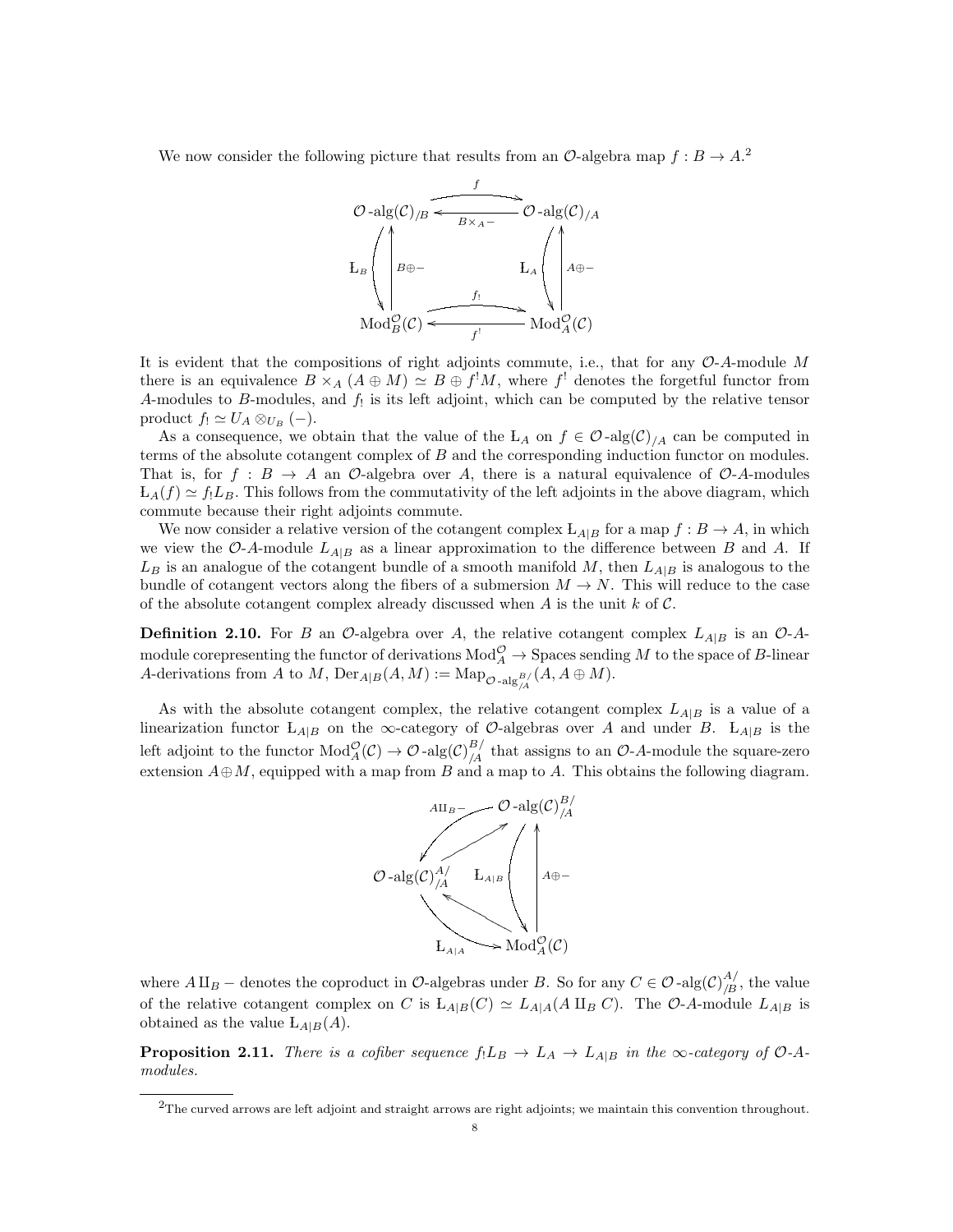*Proof.* To check that  $L_{A|B}$  is the cofiber of the natural map  $f_L B \to L_A$ , it suffices to check, for any M in O-A-modules, that  $\text{Map}_{\text{Mod}_A^{\mathcal{O}}}(L_{A|B}, M)$  is the fiber of the natural map  $\text{Map}_{\text{Mod}_A^{\mathcal{O}}}(L_A, M) \to$  $\text{Map}_{\text{Mod}_A^{\mathcal{O}}}(f_!L_B,M)$ . Note that using that  $f_!$  is the left adjoint to the forgetful functor  $\text{Mod}_A^{\mathcal{O}}(\mathcal{C}) \to$  $\mathrm{Mod}^{\mathcal{O}}_B(\mathcal{C}),$  we obtain the equivalence  $\mathrm{Map}_{\mathrm{Mod}^{\mathcal{O}}_A}(f_!L_B,M)\simeq \mathrm{Map}_{\mathrm{Mod}^{\mathcal{O}}_B}(L_B,M)\simeq \mathrm{Map}_{\mathcal{O}\text{-alg}_{/B}}(B,B\oplus B)$  $M$ ). We have thereby reduced the argument to evaluating the fiber of

$$
\text{Map}_{\mathcal{O}\text{-alg}_{/A}}(A, A \oplus M) \to \text{Map}_{\mathcal{O}\text{-alg}_{/B}}(B, B \oplus M)
$$

which is exactly  $\text{Map}_{\mathcal{O} - \text{alg}_{\mathcal{A}}^{B}}(A, A \oplus M)$ .

More generally, we have the following, known as the transitivity sequence: There is a natural cofiber sequence  $f_!L_{B|C} \to L_{A|C} \to L_{A|B}$  for any sequence of  $\mathcal{O}$ -algebras  $C \to B \xrightarrow{f} A$ .

A particularly interesting case of the relative cotangent complex functor is that where both A and B are the unit  $k = 1<sub>C</sub>$  of C, that is, the relative cotangent complex  $L_{k|k}$  of augmented O-algebras in C. We will refer to the value value  $L_{k|k}(D) \simeq L_{k|D}[-1]$  of an augmented  $\mathcal{O}$ -algebra D the cotangent space of the O-algebra D at the point of D given by the augmentation  $\epsilon : D \to k$ . This is equivalent to the case of the absolute cotangent complex of the non-unital  $\mathcal{O}\text{-algebra } \text{Ker}(\epsilon)$ , which is the O-indecomposables functor.

We now turn to the question of describing more concretely what the cotangent complex  $L_A$ actually looks like. For starters, the functor  $A \oplus -$ :  $Mod_A^{\mathcal{O}} \to \mathcal{O}$ -alg<sub>/A</sub> factors through the  $\infty$ category of augmented A-algebras. We thus obtain a corresponding factorization of  $L_A$  through a relative cotangent complex  $L_{A|A}$ . We will discuss relative cotangent complexes in more detail in the next section, but in the meantime it suffices to say that  $L_{A|A}$  is a functor from the  $\infty$ -category of  $\mathcal{O}$ -algebras augmented over A to  $\mathcal{O}$ -A-modules fitting into the following picture.



The functor  $L_{A|A}$  is closely related to the notion of the indecomposables of a non-unital algebra. In the case of a discrete commutative non-unital ring  $J$ , the indecomposables  $Indec(J)$  are defined as the kernel of the multiplication map of J. Thus, there is a left exact sequence Indec(J)  $\rightarrow J \otimes J \rightarrow J$ . In the ∞-categorical setting, it is just as convenient to define the functor of indecomposables in terms of the cotangent complex. I.e., the  $\mathcal{O}\text{-}$  indecomposables Indec(J) of a non-unital  $\mathcal{O}\text{-}A$ -algebra J is given as  $\text{Indec}(J) = L_{A|A}(A \oplus J)$ , where  $A \oplus J$  is the split extension of A by J.

The formula  $L_A \simeq L_{A|A}(A \amalg A) \simeq \text{Index}(\text{Ker}(A \amalg A \rightarrow A))$ , however, is not an especially convenient description. For instance, the coproduct  $A\amalg A$  in  $\mathcal O$ -algebras is potentially wild. Although the coproduct of  $\mathcal{E}_{\infty}$ -algebras is very well-behaved, since it is just given by the tensor product, the coproduct of associative or  $\mathcal{E}_n$ -algebras is more complicated. Further, the indecomposables functor Indec is similarly inconvenient, since it cannot be computed as just a kernel of a multiplication map as in the associative case.

However, in the case of  $\mathcal{E}_n$ -algebras we will see that the composition cancels out some of this extra complication, and that for n finite the  $\mathcal{E}_n$ -cotangent complexes have a slightly simpler description not enjoyed by  $\mathcal{E}_{\infty}$ -cotangent complexes.

We will now give a more explicit description of the cotangent complex in the case of a free O-algebra  $A \simeq \text{Free}_{\mathcal{O}} X$ , which can expressed by the formula  $\coprod_{k\geq 0} \mathcal{O}(k) \otimes_{\Sigma_k} X^{\otimes k}$ , see [Lu3] or [Fra1].

**Lemma 2.12.** For A a free O-algebra on an object X in C, the cotangent complex of A is equivalent to  $U_A \otimes X$ .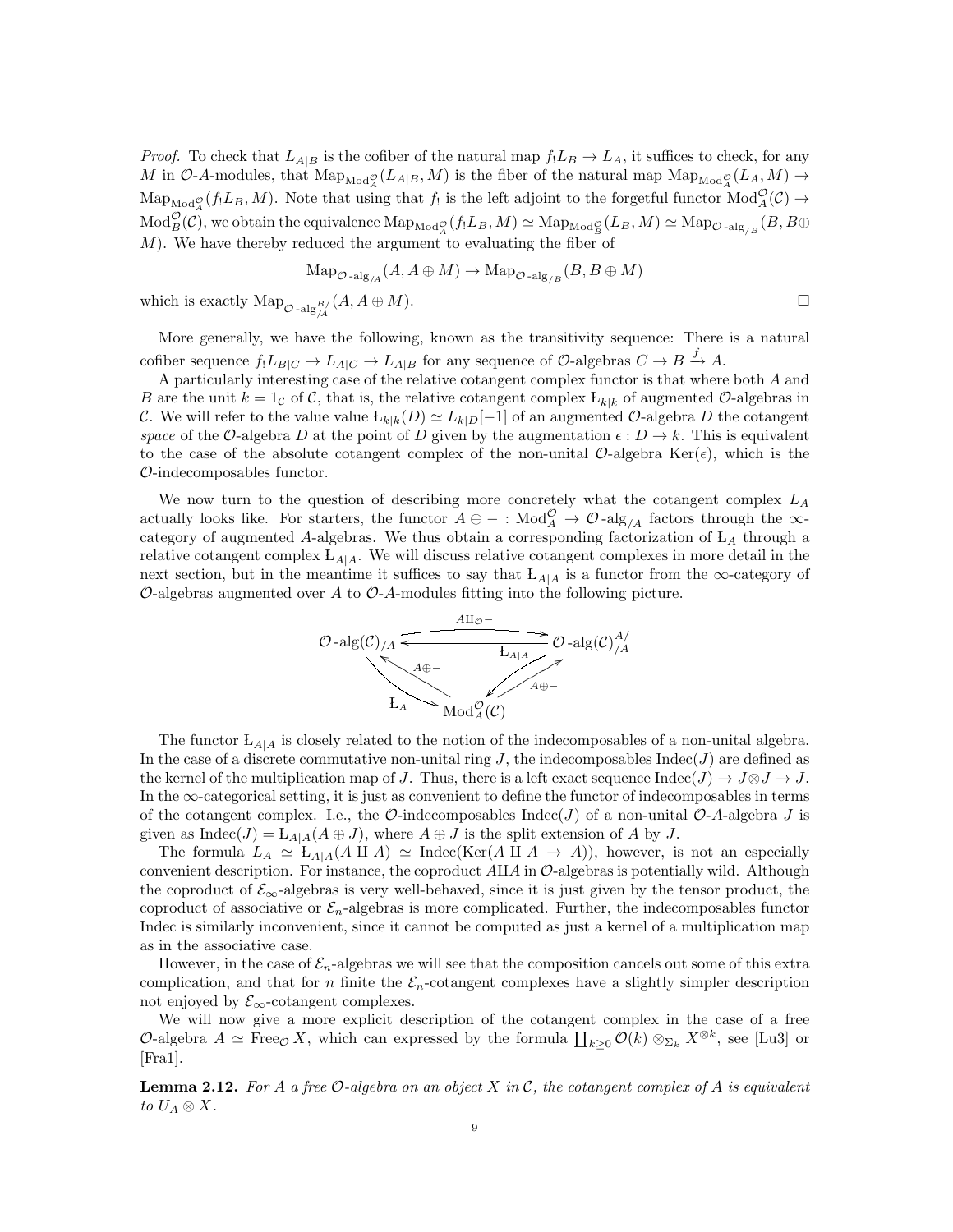Proof. The proof is obtained by tracing the adjunctions

 $\mathrm{Map}_{\mathcal{O} \text{-alg}_{/A}}(A, A \oplus M) \simeq \mathrm{Map}_{\mathcal{C}/A}(X, A \oplus M) \simeq \mathrm{Map}_{\mathcal{C}}(X, M) \simeq \mathrm{Map}_{\mathrm{Mod}_A^{\mathcal{O}}}(U_A \otimes X, M).$ We obtain that  $U_A \otimes X$  corepresents derivations, implying the equivalence  $U_A \otimes X \simeq L_A$ .

This reduces the problem of describing the cotangent complex of a free algebra to that of describing the enveloping algebra of a free algebra. Note that we have a functor  $\psi : \mathcal{O} \to \mathcal{O}_*$ , which adds a basepoint. On morphisms,  $\psi$  maps the space  $\text{Hom}_{\mathcal{O}}(J, I) \to \text{Hom}_{\mathcal{O}_*}(J_*, I_*)$  to the subspace of maps for which the preimage of ∗ is exactly ∗.

We now have the following description of the enveloping algebra  $U_A$  of an  $\mathcal{O}$ -algebra A.

**Lemma 2.13.** Let C be a presentable symmetric monoidal  $\infty$ -category whose monoidal structure distributes over colimits, and let A be an  $\mathcal{O}$ -algebra in C, defined by a symmetric monoidal functor  $A: \mathcal{O} \to \mathcal{C}$ . Then the enveloping algebra  $U_A$  in C is equivalent to the value on  $*$  of the left Kan extension of A along  $\psi$ ,  $U_A \simeq \psi_1 A(*)$ .

Proof. There is a forgetful functor

$$
\text{Mod}^{\mathcal{O}}(\mathcal{C}) \longleftarrow \text{Mod}^{\mathcal{O}}_{A}(\mathcal{C})
$$

$$
U \begin{pmatrix} \downarrow & \downarrow \\ \downarrow & \downarrow \\ \mathcal{O} - \text{alg}(\mathcal{C}) \times \mathcal{C} \longleftarrow \{A\} \times \mathcal{C} \end{pmatrix}
$$

and the left adjoint U sends the pair  $(A, 1_C)$  to  $(A, U_A) \in Mod^{\mathcal{O}}(\mathcal{C})$ , where  $U_A$  is the free  $\mathcal{O}\text{-}A\text{-module}$ generated by 1c. This restriction functor is exactly that given by restriction along  $\psi : \mathcal{O} \sqcup \{*\} \to \mathcal{O}_*$ . The left adjoint of this restriction is calculated by the Kan extension, which can be seen to linear, and therefore gives the enveloping algebra  $U_A$  as the value on the basepoint.

In the case where A is an  $\mathcal{O}$ -algebra in vector spaces or chain complexes, the formula for the Kan extension recovers the pointwise description of the enveloping algebra  $U_A$  given in [GK]. The previous lemma allows a simple expression for the enveloping algebra in the special case of free  $\mathcal{O}$ -algebras, see Fresse in [Fre1], by using the formula for a left Kan extension,  $i_1A(*) \simeq \mathrm{colim}_{J\in\mathcal{O}/*} A^{\otimes J_*}$ .

**Corollary 2.14.** Let A be the free  $\mathcal{O}$ -algebra on X, as above, then the universal enveloping algebra  $U_A$  is equivalent to  $\prod_{n\geq 0} \mathcal{O}(n+1)\otimes_{\Sigma_n} X^{\otimes n}$ , where  $\Sigma_n$  acts on  $\mathcal{O}(n+1)$  by an inclusion  $\Sigma_n \hookrightarrow \Sigma_{n+1}$ .

Proof. Let  $\Sigma$  denote the groupoid of finite sets and bijections. The free  $\mathcal O$ -algebra generated by X is calculated by the coend  $\mathcal{O}\otimes_{\Sigma} X$ , where  $X:\Sigma\to\mathcal{C}$  is the functor assigning  $J\rightsquigarrow X^{\otimes J}$ , and  $\mathcal{O}$  is regarded as a symmetric sequence assigning  $J \leadsto \mathcal{O}(J)$ . Kan extending a coend is then computed as another coend, we obtain that the enveloping algebra of the free  $\mathcal{O}$ -algebra on X is equivalent to the coend  $\mathcal{O}_* \otimes_{\Sigma} X$ , where  $\mathcal{O}_*$  is regarded as a symmetric sequence assigning  $J \leadsto \mathcal{O}(J_*)$ . Writing out the formula for the coend,  $\mathcal{O}_* \otimes_{\Sigma} X \simeq \operatorname{colim}_{\Sigma} \mathcal{O}(J_*) \otimes X^J \simeq \coprod_j \mathcal{O}(j+1) \otimes_{\Sigma_j} X^{\otimes j}$ . — О

2.1. Stabilization of  $\mathcal{O}-$ Algebras. In this section, we will see that the  $\mathcal{O}-$ algebra cotangent complex is part of a more general theory of stabilization. Stabilization and costabilization are ∞categorical analogues of passible to abelian group and abelian cogroup objects in ordinary categories. Since Quillen realized Grothendieck-Illusie's cotangent complex as a derived functor of abelianization (i.e., André-Quillen homology), one would then hope that stabilization should have an analogous relation to the cotangent complex in the  $\infty$ -categorical setting; this is the case, as we next see.

**Definition 2.15.** Let C be a presentable  $\infty$ -category, and let  $C_* = C^{*/}$  be the pointed envelope of C. The stabilization of C is a stable presentable  $\infty$ -category Stab $(C)$  with a colimit-preserving functor  $\Sigma^{\infty}$ :  $\mathcal{C}_{*} \to \text{Stab}(\mathcal{C})$  universal among colimit preserving functors from  $\mathcal{C}_{*}$  to a stable  $\infty$ -category.  $\Sigma_*^{\infty}$  is the composite  $C \to C_* \to \text{Stab}(\mathcal{C})$ , given by first taking the coproduct with the final object,  $C \rightsquigarrow C \sqcup *$ , and then stabilizing.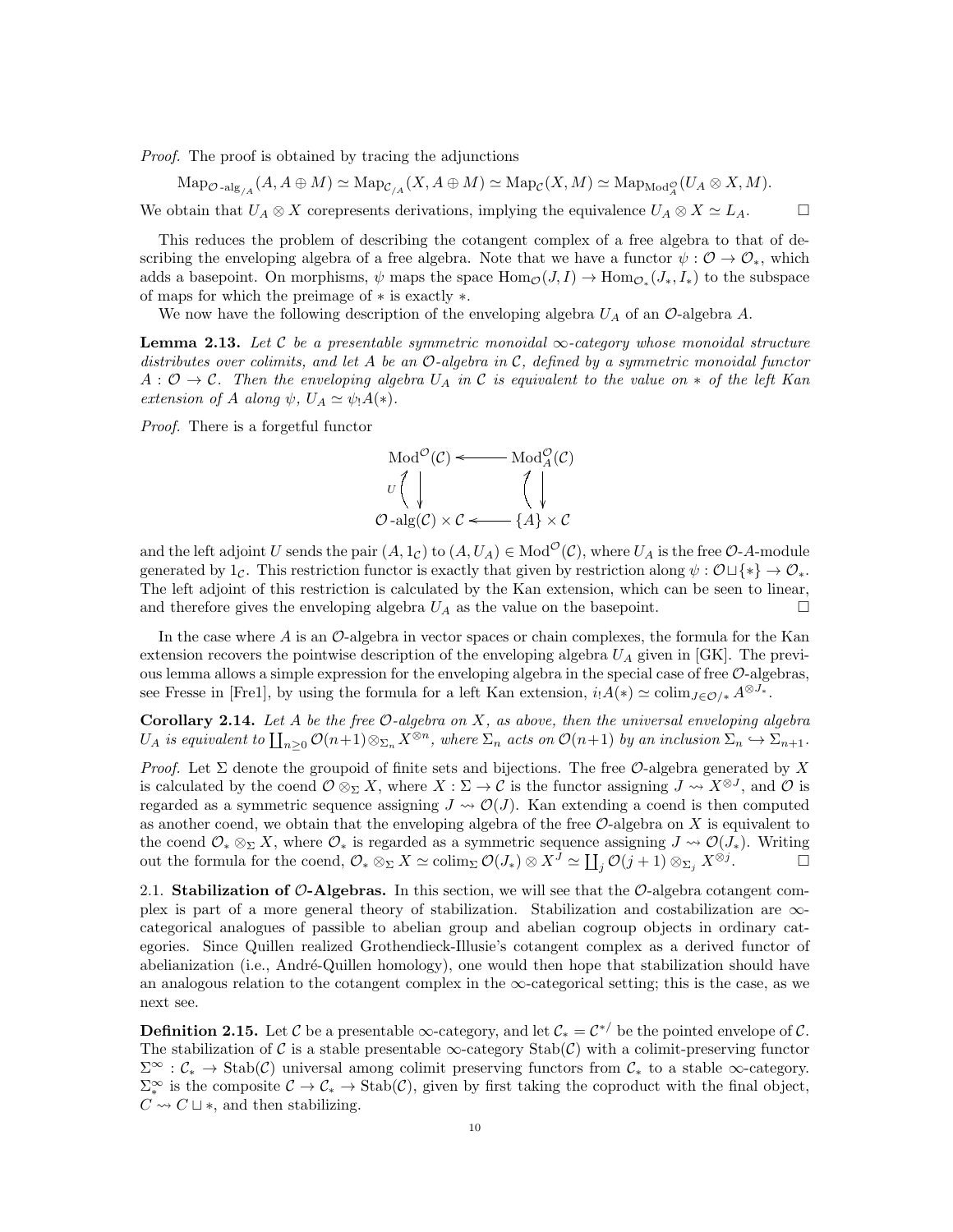Example 2.16. If C is the ∞-category of spaces, then  $C_*$  is pointed spaces, Stab(C) is the ∞-category of spectra, and  $\Sigma^{\infty}$  is the usual suspension spectrum functor.

Remark 2.17. The  $\infty$ -category  $\text{Stab}(\mathcal{C})$  can be explicitly constructed as spectra in  $\mathcal{C}$ , [Lu1].

We denote the right adjoint of the stabilization functor by  $\Omega^{\infty}$ ; objects in the image of  $\Omega^{\infty}$  attain the structure of infinite loop objects in  $\mathcal{C}_{*}$ , hence the notation.

The rest of this section will establish the following result on the stabilization of O-algebras. Our discussion will mirror that of [Lu4], where these results are established in the commutative algebra setting.

**Theorem 2.18.** Let C be a stable presentable symmetric monoidal  $\infty$ -category whose monoidal structure distributes over colimits. For A an  $\mathcal{O}$ -algebra in C, the stabilization of the  $\infty$ -category of O-algebras over A is equivalent to the  $\infty$ -category of O-A-modules in C, i.e., there is a natural equivalence

$$
\mathrm{Stab}(\mathcal{O}\text{-}\mathrm{alg}(\mathcal{C})_{/A})\simeq \mathrm{Mod}_A^\mathcal{O}(\mathcal{C})
$$

and equivalences of functors  $\Sigma^{\infty}_* \simeq L_A$  and  $\Omega^{\infty} \simeq A \oplus (-)$ .

Remark 2.19. An equivalent result, in the case where  $\mathcal C$  is spectra, was previously proved by Basterra-Mandell in [BM1].

In proceeding, it will be useful to consider operadic algebras for more general operads, not in spaces. We complement our previous definition:

**Definition 2.20.** For  $\mathcal O$  an operad in  $\mathcal C$ , then  $\mathcal O$ -alg( $\mathcal C$ ) is the full  $\infty$ -subcategory of  $\text{Mod}_{\mathcal O}(\mathcal C^{\Sigma})$ consisting of left O-modules M which are concentrated in degree 0 as a symmetric sequence:  $M(J)$  = 0 for  $J \neq \emptyset$ .

Remark 2.21. Under the hypotheses above, C is tensored over the  $\infty$ -category of spaces: There is an adjunction  $k \otimes (-)$ : Spaces  $\hookrightarrow \mathcal{C}$ : Map<sub>C</sub> $(k, -)$ , where the left adjoint sends a space X to the tensor with the unit,  $k \otimes X$ . If  $\mathcal{E}$  is an operad in spaces, then  $k \otimes \mathcal{E}$  defines an operad in C. There is then an equivalence between our two resulting notions of  $\mathcal E$  algebras in  $\mathcal C: \mathcal E$ -alg $(\mathcal C) \simeq (k \otimes \mathcal E)$ -alg $(\mathcal C)$ .

We will require the following lemma from the Goodwillie calculus, which is a familiar fact concerning derivatives of split analytic functors. See [Go] for a further discussion of Goodwillie calculus.

**Lemma 2.22.** Let T be a split analytic functor on a stable monoidal  $\infty$ -category C defined by a symmetric sequence  $\mathcal{T} \in \mathcal{C}^{\Sigma}$  with  $\mathcal{T}(0) \simeq *$ , so that  $T(X) = \coprod_{n \geq 1} \mathcal{T}(n) \otimes_{\Sigma_n} X^{\otimes n}$ . The first Goodwillie derivative DT is equivalent to  $DT(X) \simeq \mathcal{T}(1) \otimes X$ .

Proof. We calculate the following,

$$
DT(X) \simeq \varinjlim \Omega^{i} T(\Sigma^{i} X) \simeq \varinjlim \Omega^{i} \Big( \coprod_{n \geq 1} \mathcal{T}(n) \otimes_{\Sigma_{n}} (\Sigma^{i} X)^{\otimes n} \Big) \simeq
$$

$$
\varinjlim \Omega^{i} (\mathcal{T}(1) \otimes \Sigma^{i} X) \oplus \coprod_{n \geq 2} \varinjlim \Omega^{i} (\mathcal{T}(n) \otimes_{\Sigma_{n}} (\Sigma^{i} X)^{\otimes n}),
$$

using the commutation of  $\Omega$  with the infinite coproduct and the commutation of filtered colimits and infinite coproducts. However, we can now note that the higher terms are  $n$ -homogeneous functors for  $n > 1$ , and hence they have trivial first Goodwillie derivative. This obtains that  $DT(X) \simeq \varinjlim \Omega^{i}(\mathcal{T}(1) \otimes \Sigma^{i} X) \simeq \mathcal{T}(1) \otimes X.$ 

We will now prove the theorem above in the special case where  $A$  is just  $k$ , the unit of the monoidal structure on C. In this case, O-algebras over A are literally the same as augmented O-algebras in  $\mathcal{C}$ ,  $\mathcal{O}$ -alg<sup>aug</sup> $(\mathcal{C}) \simeq \mathcal{O}$ -alg $(\mathcal{C})_{k}$ . There is an adjunction between augmented and non-unital  $\mathcal{O}$ -algebras

$$
\mathcal{O}\text{-}\mathrm{alg}^{\mathrm{nu}}(\mathcal{C})
$$

$$
k \oplus (-)\left(\bigwedge_{i=1}^{k} I_i\right)
$$

$$
\mathcal{O}\text{-}\mathrm{alg}^{\mathrm{aug}}(\mathcal{C})
$$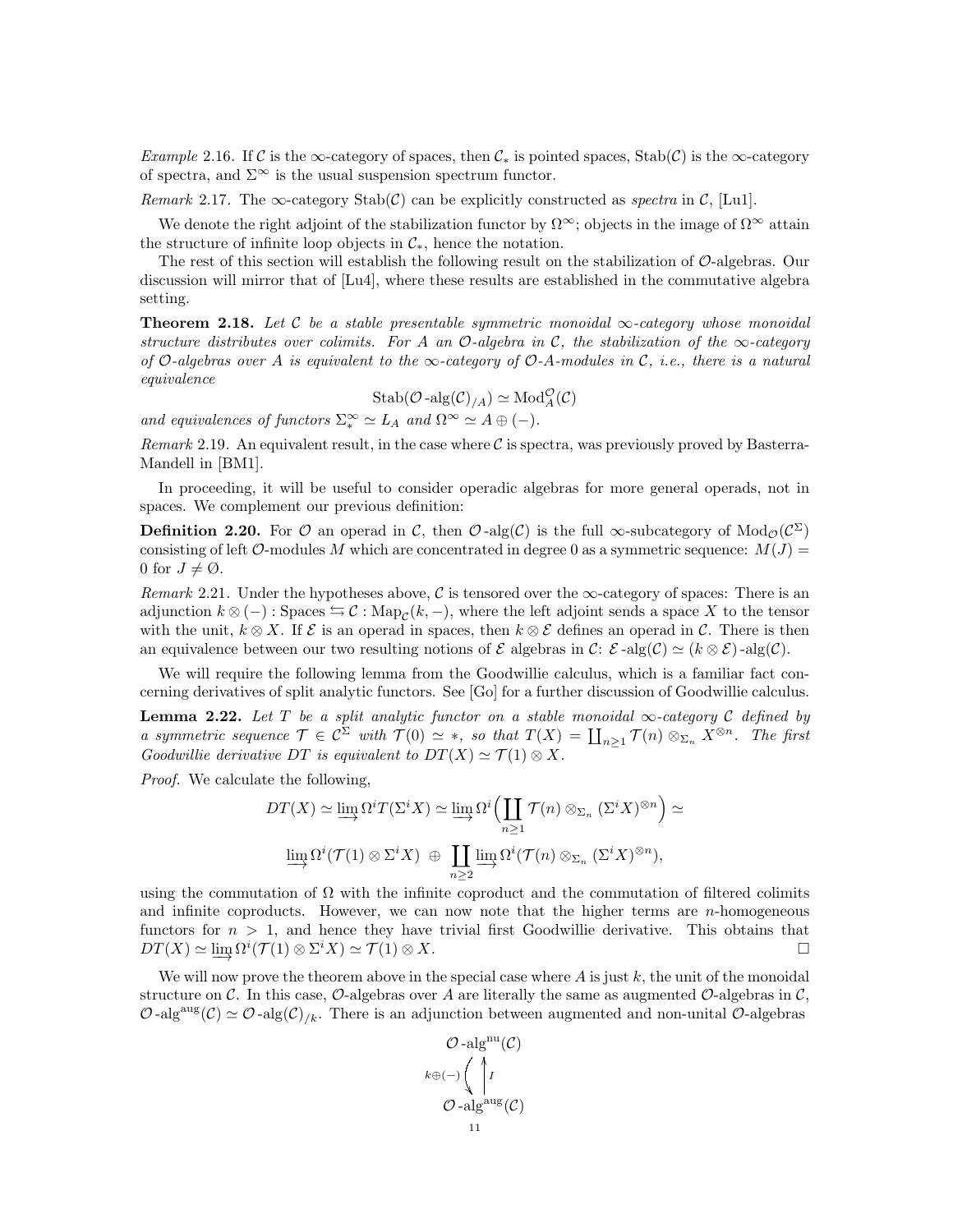where  $I$  denotes the augmentation ideal functor, with left adjoint given by adjoining a unit. The adjunction above is an equivalence of  $\infty$ -categories, since the unit and counit of the adjunction are equivalences when  $\mathcal C$  is stable. We now formulate a special case of the theorem above. First, recall that the first term  $\mathcal{O}(1)$  of an operad  $\mathcal O$  has the structure of an associative algebra.

**Proposition 2.23.** There is a natural equivalence  $\text{Stab}(\mathcal{O}\text{-alg}^{\text{nu}}(\mathcal{C})) \simeq \text{Mod}_{\mathcal{O}(1)}(\mathcal{C}).$ 

*Proof.* Let T denote the monad associated to non-unital  $\mathcal{O}$ -algebras, so that there is a natural equivalence  $\mathcal{O}$ -alg<sup>nu</sup>( $\mathcal{C}$ )  $\simeq$  Mod<sub>T</sub>( $\mathcal{C}$ ). We may thus consider stabilizing this adjunction, to produce another adjunction:

Mod<sub>T</sub>(
$$
C
$$
)  $\xrightarrow{\Sigma^{\infty}}$ Stab(Mod<sub>T</sub> $C$ )  $\longrightarrow$  Mod<sub>gf</sub>( $C$ )  
 $\left\langle \downarrow \qquad \qquad f \left\langle \downarrow g \right\rangle$   
 $C \xrightarrow{\simeq} \text{Stab}(C)$ 

The stabilization of  $Mod_T(\mathcal{C})$  is monadic over  $\mathcal{C}$ , [Lu4], since the right adjoint is conservative, preserves split geometric realizations, and hence satisfies the  $\infty$ -categorical Barr-Beck theorem. The resulting monad  $g \circ f$  on C is the first Goodwillie derivative of T, which by the above lemma is computed by  $\mathcal{O}(1)\otimes(-)$ , with the monad structure of g ∘ f corresponding to the associative algebra structure on  $\mathcal{O}(1)$ . Thus, the result follows.

Note that if the operad  $\mathcal O$  is such that  $\mathcal O(1)$  is equivalent to the unit of the monoidal structure, then there is an equivalence  $Mod_{\mathcal{O}(1)}(\mathcal{C}) \simeq \mathcal{C}$ , so the theorem then reduces to the statement of the equivalence Stab $(\mathcal{O}$ -alg)  $\simeq \mathcal{C}$ . In particular, the functor Ind<sub>n</sub> of induction along the augmentation  $\eta: \mathcal{O} \to 1$  is equivalent to the stabilization functor  $\Sigma^{\infty}$ .

To complete the proof of the main theorem, we will reduce it to the proposition above. Consider  $\mathcal{O}_A$ , the universal enveloping operad of A, defined by the property that  $\mathcal{O}_A$ -alg(C) is equivalent to  $\mathcal{O}_{\text{-algebras}}$  under A. The existence of  $\mathcal{O}_A$  is assured by the existence of the left adjoint to the forgetful functor  $\mathcal{O}$ -alg $(\mathcal{C})^{A}$   $\rightarrow$   $\mathcal{C}$ ;  $\mathcal{O}_A$  can be explicitly constructed as the Boardman-Vogt tensor product of O and  $U_A$ . Likewise, we have that non-unital O-A-algebras is equivalent to nonunital  $\mathcal{O}_A$ -algebras. Since the  $\infty$ -category of  $\mathcal{O}$ -algebras augmented over A is again equivalent to  $\mathcal{O}_A$ -alg<sup>nu</sup>(C), we reduce the argument to considering this case.

Thus, we obtain that  $\text{Stab}(\mathcal{O}_A - \text{alg}^{\text{nu}}(\mathcal{C}))$  is equivalent to  $\text{Mod}_{\mathcal{O}_A(1)}(\mathcal{C})$ . Since the first term of the enveloping operad  $\mathcal{O}_A(1)$  is equivalent to the enveloping algebra  $U_A$ , and  $Mod_{U_A}(C) \simeq Mod_A^{\mathcal{O}}(\mathcal{C}),$ this implies that the equivalence  $\text{Stab}(\mathcal{O}_A\text{-alg}^{\text{nu}}(\mathcal{C})) \simeq \text{Mod}_A^{\mathcal{O}}(\mathcal{C}).$ 

By definition, the stabilization of an unpointed  $\infty$ -category X is the stabilization of its pointed envelope  $\mathcal{X}_*$ , the ∞-category of objects of X under  $*$ , the final object. Thus the pointed envelope of  $\mathcal{O}$ -algebras over A is  $\mathcal{O}$ -algebras augmented over and under A. This is the stabilization we have computed, which completes our proof of the theorem.

2.2. The  $\mathcal{E}_n$ -Cotangent Complex. We now specialize to the case of  $\mathcal{O}$  an  $\mathcal{E}_n$  operad, for  $n < \infty$ , in which case a certain splitting result further simplifies the description of the enveloping algebra of a free algebra in Corollary 2.14. First, we briefly review some of the geometry of the configuration spaces  $\mathcal{E}_n(k)$ . The map  $\mathcal{E}_n(k+1) \to \mathcal{E}_n(k)$ , given by forgetting a particular *n*-disk, is a fiber bundle with fibers given by configurations of a disk in a standard disk with  $k$  punctures, which is homotopy equivalent to a wedge of k copies of the  $(n-1)$ -sphere. A standard fact is that, after suspending, this fiber bundle splits:  $\Sigma \mathcal{E}_n(k+1) \simeq \Sigma (\mathcal{E}_n(k) \times \bigvee_k S^{n-1})$ . Iterating, there is then a stable equivalence between the space  $\mathcal{E}_n(k+1)$  and the product  $\prod_{1\leq j\leq k}\bigvee_j S^{n-1}$ . The map  $\mathcal{E}_n(k+1)\to \mathcal{E}_n(k)$  is equivariant with respect to the action of  $\Sigma_k$  on both sides, so one can ask that this splitting be arranged so as to be equivariant with respect to this action. The following lemma can be proved either directly, by explicit analysis of the equivariant splittings of configuration spaces, or as a consequence of McDuff's theorem in [Mc]: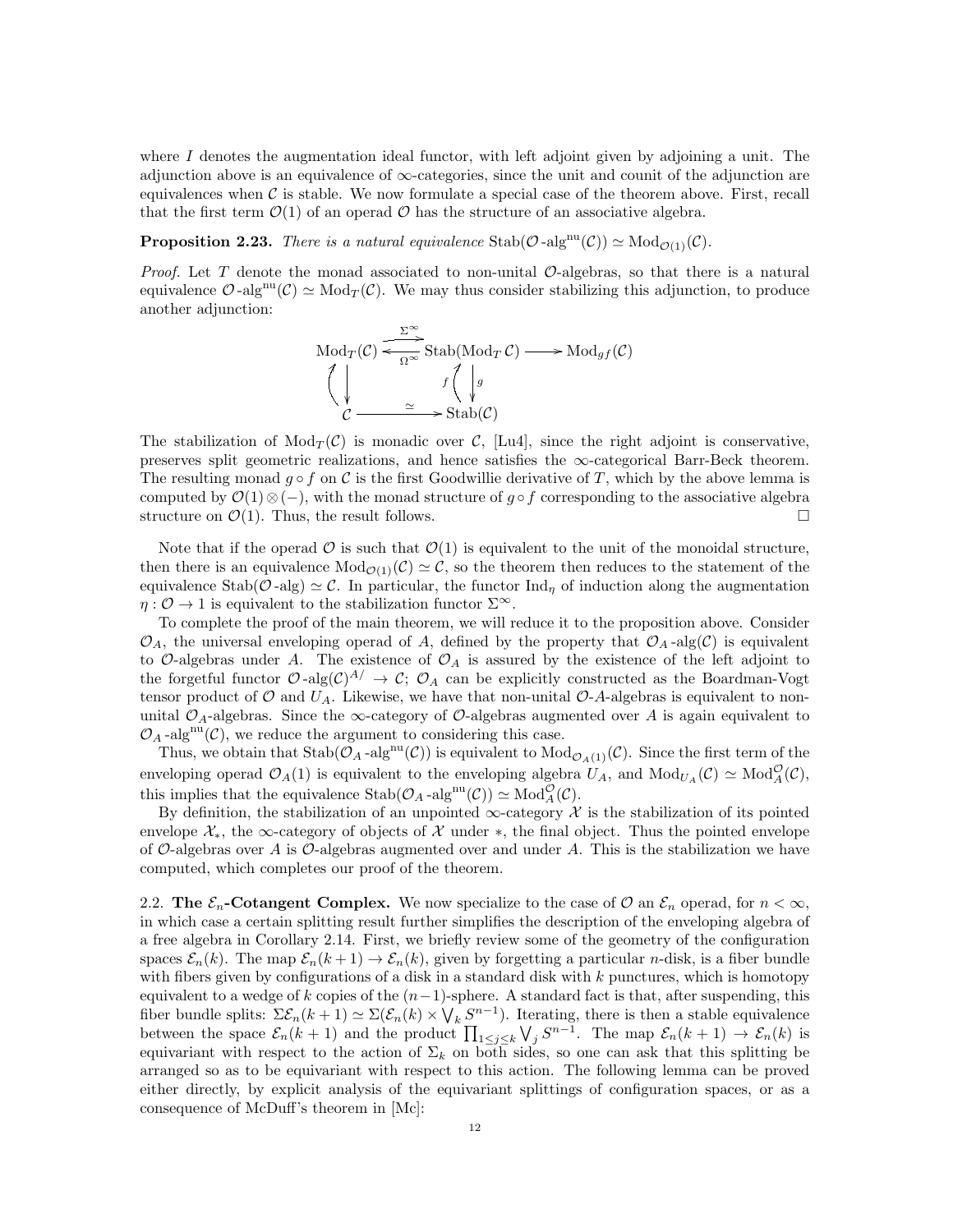**Lemma 2.24.** There is a  $\Sigma_k$ -equivariant splitting

$$
\sum_{\alpha}^{\infty} \mathcal{E}_n(k+1) \simeq \coprod_{i+j=k} \mathrm{Ind}_{\Sigma_i}^{\Sigma_k} (\Sigma^{(n-1)j} \Sigma_{\alpha}^{\infty} \mathcal{E}_n(i)),
$$

where  $\text{Ind}_{\Sigma_i}^{\Sigma_k}$  is induction from  $\Sigma_i$ -spectra to  $\Sigma_k$ -spectra

□

This has the following consequence. Again, assume  $\mathcal C$  is a stable presentable symmetric monoidal  $\infty$ -category whose monoidal structure distributes over colimits. Denote by Free $\varepsilon_1$  the free  $\mathcal{E}_1$ -algebra functor.

**Proposition 2.25.** Let A be the free  $\mathcal{E}_n$ -algebra on an object X in C. There is a natural equivalence  $U_A \simeq A \otimes \text{Free}_{\mathcal{E}_1}(X[n-1]).$ 

*Proof.* By Corollary 2.14, the enveloping algebra  $U_A$  is equivalent to  $\prod \mathcal{E}_n(k+1) \otimes_{\Sigma_k} X^{\otimes k}$ . By the description of the spaces  $\mathcal{E}_n(k+1)$  in Lemma 2.24, we may rewrite this as

$$
\coprod_{k} \mathcal{E}_{n}(k+1) \otimes_{\Sigma_{k}} X^{\otimes k} \simeq \coprod_{k} \coprod_{i+j=k} \operatorname{Ind}_{\Sigma_{i}}^{\Sigma_{k}} \Sigma_{*}^{\infty} \mathcal{E}_{n}(i)[(n-1)j] \otimes_{\Sigma_{k}} X^{\otimes k}
$$

$$
\simeq \coprod_{k} \coprod_{i+j=k} (\mathcal{E}_{n}(i) \otimes_{\Sigma_{i}} X^{\otimes i})[(n-1)j] \otimes X^{\otimes j} \simeq \coprod_{k} \coprod_{i+j=k} (\mathcal{E}_{n}(i) \otimes_{\Sigma_{i}} X^{\otimes i}) \otimes X[n-1]^{\otimes j}
$$

$$
\simeq \left(\coprod_{i} \mathcal{E}_{n}(i) \otimes_{\Sigma_{i}} X^{\otimes i}\right) \otimes \left(\coprod_{j} X[n-1]^{\otimes j}\right) \simeq A \otimes \operatorname{Free}_{\mathcal{E}_{1}} (X[n-1]).
$$

This brings us to the main result of this section, which in the stable setting gives a description of the absolute cotangent complex of an  $\mathcal{E}_n$ -algebra.

Theorem 2.26. Let C be a stable presentable symmetric monoidal  $\infty$ -category whose monoidal structure distributes over colimits. For any  $\mathcal{E}_n$ -algebra A in C, there is a natural cofiber sequence

$$
U_A \longrightarrow A \longrightarrow L_A[n]
$$

in the  $\infty$ -category of  $\mathcal{E}_n$ -A-modules.

Remark 2.27. This result has a more familiar form in the particular case of  $\mathcal{E}_1$ -algebras, where the enveloping algebra  $U_A$  is equivalent to  $A \otimes A^{op}$ . The statement above then becomes that there is a homotopy cofiber sequence  $L_A \to A \otimes A^{\rm op} \to A$ , which is a description of the associative algebra cotangent complex dating back to Quillen for simplicial rings and Lazarev [La] for  $A_{\infty}$ -ring spectra.

Proof. We will prove the theorem as a consequence of an equivalent statement formulated in terms of the  $\infty$ -category of all  $\mathcal{E}_n$ -algebras and their  $\mathcal{E}_n$ -modules, Mod<sup> $\mathcal{E}_n(\mathcal{C})$ . We first define the following</sup> functors, L, U, and i, from  $\mathcal{E}_n$ -alg $(\mathcal{C})$  to Mod<sup> $\mathcal{E}_n(\mathcal{C})$ : L is the cotangent complex functor, assigning the</sup> pair  $(A, L_A)$  in Mod<sup> $\mathcal{E}_n$ </sup> (C) to an  $\mathcal{E}_n$ -algebra A. U is the composite  $\mathcal{E}_n$ -alg $(\mathcal{C}) \times \{1\} \to \mathcal{E}_n$ -alg $(\mathcal{C}) \times \mathcal{C} \to$  $\text{Mod}^{\mathcal{E}_n}(\mathcal{C})$ , where the functor  $\mathcal{E}_n$ -alg $(\mathcal{C}) \times \mathcal{C} \to \text{Mod}^{\mathcal{E}_n}(\mathcal{C})$  sends an object  $(A, X) \in \mathcal{E}_n$ -alg $(\mathcal{C}) \times \mathcal{C}$  to  $(A, U_A \otimes X)$ , the free  $\mathcal{E}_n$ -A-module generated by X. Finally, the functor  $i : \mathcal{E}_n$ -alg $(\mathcal{C}) \to \text{Mod}^{\mathcal{E}_n}(\mathcal{C})$ sends A to the pair  $(A, A)$ , where A is regarded as an  $\mathcal{E}_n$ -A-module in the canonical way. We will now show that there is a cofiber sequence of functors  $U \to i \to \Sigma^n L$ .

The first map in the sequence can be defined as follows. Denote  $\text{Mod}^{\mathcal{E}_n,\ell}(\mathcal{C})$  the  $\infty$ -category of  $\mathcal{E}_n$ -algebras with left modules in C: I.e., an object of Mod<sup> $\mathcal{E}_n,\ell(\mathcal{C})$ </sup> roughly consists of a pair  $(A, K)$ of an  $\mathcal{E}_n$ -algebra A and a left A-module K. Every  $\mathcal{E}_n$ -module has a left module structure by choice of a 1-dimensional subspace of  $\mathbb{R}^n$ , so we have a forgetful functor  $Mod^{\mathcal{E}_n}(\mathcal{C}) \to Mod^{\mathcal{E}_n,\ell}(\mathcal{C})$ . This functor has a left adjoint in which, for fixed  $\mathcal{E}_n$ -algebra A, there is an adjunction  $F : Mod_A(\mathcal{C}) \hookrightarrow$  $Mod_A^{\mathcal{O}}(\mathcal{C})$ : G; the left adjoint F is computed as the bar construction  $U_A \otimes_A (-)$ . Consequently, the counit of this adjunction,  $FG \to id$ , applied to  $A \in Mod_A^{\mathcal{E}_n}(\mathcal{C})$ , gives the desired map  $U_A \simeq$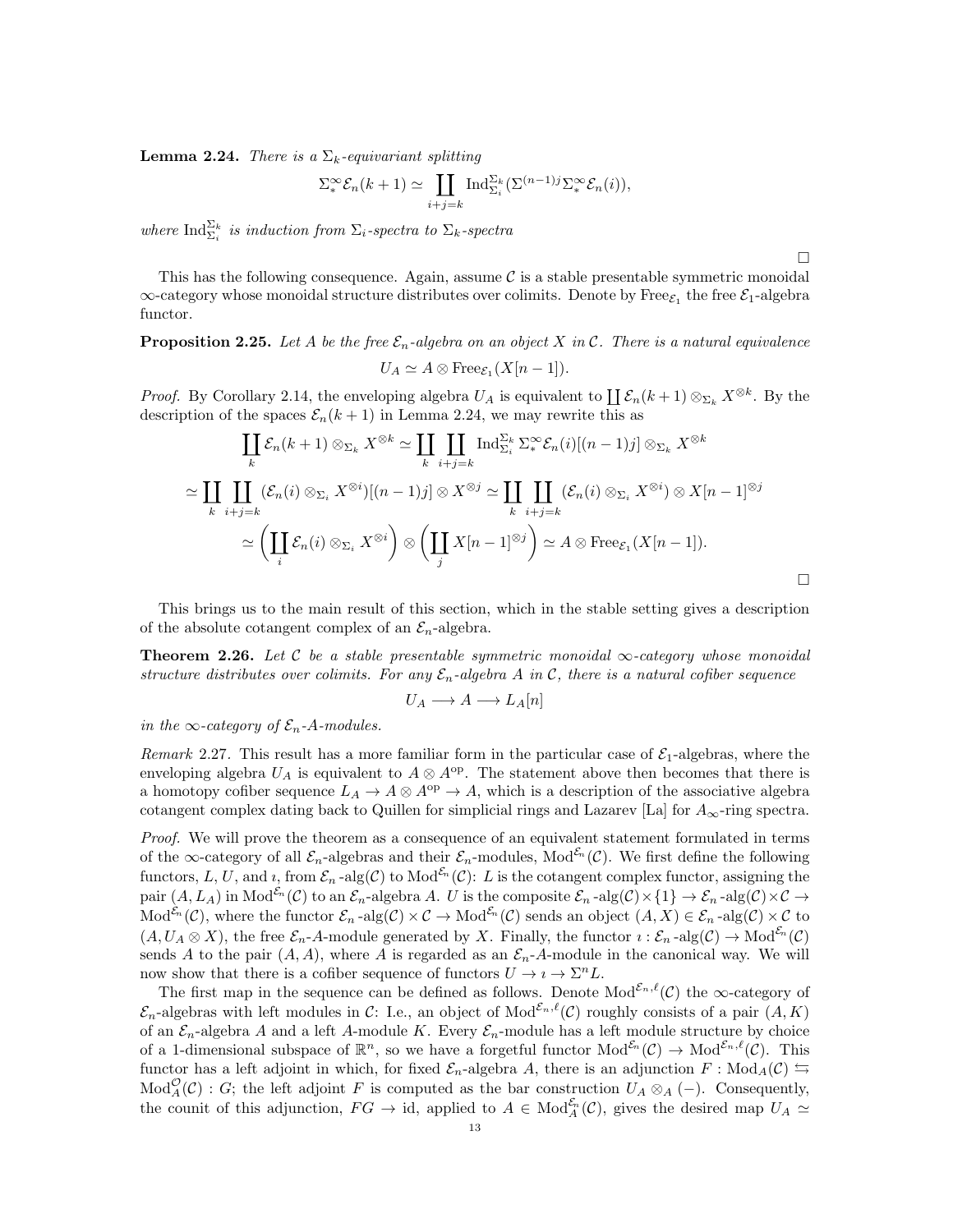$U_A \otimes_A A \simeq FG(A) \to A$ . The functoriality of the counit map thus defines a natural transformation of functors  $U \to i$ . We will identify  $\Sigma^n L$  as the cokernel of this map. We first prove this in the case that A is the free algebra on an object X, so that we have  $A \simeq \coprod \mathcal{E}_n(i) \otimes_{\Sigma_i} X^{\otimes i}$  and  $U_A \simeq \coprod \mathcal{E}_n(i+1) \otimes_{\Sigma_i} X^{\otimes i}$ . The map  $U_A \to A$  defined above is concretely realized by the operad structure maps  $\mathcal{E}_n(i+1) \xrightarrow{\circ_{i+1}} \mathcal{E}_n(i)$  given by plugging the  $i+1$  input of  $\mathcal{E}_n(i+1)$  with the unit of  $\mathcal{C}$ . The map  $\circ_{i+1}$  is  $\Sigma_i$ -equivariant, since it respects the permutations of the first i inputs of  $\mathcal{E}_n(i+1)$ , so this gives an explicit description of the map

$$
U_A \simeq \coprod_{i \geq 0} \mathcal{E}_n(i+1) \otimes_{\Sigma_i} X^{\otimes i} \longrightarrow \coprod_{i \geq 0} \mathcal{E}_n(i) \otimes_{\Sigma_i} X^{\otimes i} \simeq A.
$$

Using the previous result that  $U_A \simeq A \otimes \text{Free}_{\mathcal{E}_1}(X[n-1])$ , we may rewrite this as

$$
\left(\coprod_{j\geq 0} \mathcal{E}_n(j)\otimes_{\Sigma_j} X^{\otimes j}\right)\otimes \left(\coprod_{k\geq 0} X[n-1]^{\otimes k}\right) \simeq \coprod_{i\geq 0} \mathcal{E}_n(i+1)\otimes_{\Sigma_i} X^{\otimes i} \longrightarrow \coprod_{i\geq 0} \mathcal{E}_n(i)\otimes_{\Sigma_i} X^{\otimes i}.
$$

The kernel of this map exactly consists of the direct sum of all the terms  $\mathcal{E}_n(j) \otimes_{\Sigma_i} X^{\otimes j} \otimes X[n-1]^{\otimes k}$ for which  $k$  is greater than zero. So we obtain a fiber sequence

$$
\left(\coprod_{j\geq 0} \mathcal{E}_n(j)\otimes_{\Sigma_j} X^{\otimes j}\right)\otimes \left(\coprod_{k\geq 1} X[n-1]^{\otimes k}\right) \longrightarrow \left(\coprod_{j\geq 0} \mathcal{E}_n(j)\otimes_{\Sigma_j} X^{\otimes j}\right)\otimes \left(\coprod_{k\geq 0} X[n-1]^{\otimes k}\right)
$$
\n
$$
\downarrow
$$
\n
$$
\downarrow
$$
\n
$$
\downarrow
$$
\n
$$
\downarrow
$$
\n
$$
\downarrow
$$
\n
$$
\downarrow
$$
\n
$$
\downarrow
$$
\n
$$
\downarrow
$$
\n
$$
\downarrow
$$
\n
$$
\downarrow
$$
\n
$$
\downarrow
$$
\n
$$
\downarrow
$$
\n
$$
\downarrow
$$
\n
$$
\downarrow
$$
\n
$$
\downarrow
$$
\n
$$
\downarrow
$$
\n
$$
\downarrow
$$
\n
$$
\downarrow
$$
\n
$$
\downarrow
$$
\n
$$
\downarrow
$$
\n
$$
\downarrow
$$
\n
$$
\downarrow
$$
\n
$$
\downarrow
$$
\n
$$
\downarrow
$$
\n
$$
\downarrow
$$
\n
$$
\downarrow
$$
\n
$$
\downarrow
$$
\n
$$
\downarrow
$$
\n
$$
\downarrow
$$
\n
$$
\downarrow
$$
\n
$$
\downarrow
$$
\n
$$
\downarrow
$$
\n
$$
\downarrow
$$
\n
$$
\downarrow
$$
\n
$$
\downarrow
$$
\n
$$
\downarrow
$$
\n
$$
\downarrow
$$
\n
$$
\downarrow
$$
\n
$$
\downarrow
$$
\n
$$
\downarrow
$$
\n
$$
\downarrow
$$
\n
$$
\downarrow
$$
\n
$$
\downarrow
$$
\n
$$
\downarrow
$$
\n
$$
\downarrow
$$
\n
$$
\downarrow
$$
\n
$$
\downarrow
$$
\n
$$
\downarrow
$$
\n
$$
\downarrow
$$
\n
$$
\downarrow
$$
\n
$$
\downarrow
$$
\n
$$
\downarrow
$$
\n<

of  $\mathcal{E}_n$ -A-modules. It is now convenient to note the equivalence  $\prod_{k\geq 1} X[n-1]^{\otimes k} \simeq X[n-1] \otimes$  $\prod_{k\geq 0} X[n-1]^{\otimes k}$ . That is, the fiber in the sequence above is equivalent to  $U_A \otimes X[n-1]$ . Thus, whenever A is the free  $\mathcal{E}_n$ -algebra on an object X of C, we obtain a fiber sequence

$$
U_A \otimes X[n-1] \longrightarrow U_A \longrightarrow A.
$$

However, we can recognize the appearance of the cotangent complex, since we saw previously that the cotangent complex of a free algebra A is equivalent to  $U_A \otimes X$ . Thus, we now obtain the statement of the theorem, that there is a fiber sequence  $L_A[n-1] \to U_A \to A$ , in the special case where A is a free  $\mathcal{E}_n$ -algebra.

We now turn to the general case. Denote the functor  $J : \mathcal{E}_n$ -alg $(\mathcal{C}) \to \text{Mod}^{\mathcal{E}_n}(\mathcal{C})$  defined objectwise as the cokernel of the map  $U \to i$ . We will show that the functor J is colimit preserving, a property which we will then use to construct a map from  $L$  to  $J$ . To show a functor preserves all colimits, it suffices to verify the preservation of geometric realizations and coproducts. Since geometric realizations commute with taking cokernels, we may show that J preserves geometric realizations by showing that both the functor  $U$  and  $i$  preserve them.

First, consider the functor U: The inclusion  $\mathcal{E}_n$ -alg $(\mathcal{C}) \to \mathcal{E}_n$ -alg  $\times \mathcal{C}$  preserves geometric realizations; additionally, the free  $\mathcal{E}_n$ -A-module functor  $\mathcal{E}_n$ -alg  $\times \mathcal{C} \to \text{Mod}^{\mathcal{E}_n}(\mathcal{C})$  is a left adjoint. U is thus the composite of a left adjoint and a functor that preserves geometric realizations, hence U preserves geometric realizations. Secondly, consider the functor  $\imath$ . Given a simplicial object  $A_{\bullet}$  in  $\mathcal{E}_n$ -alg(C), the realization of  $|iA_{\bullet}|$  is equivalent to  $(|A_{\bullet}|, |U_A \otimes_{U_{A_{\bullet}}} A_{\bullet}|)$ . We now use the general result: For  $R_{\bullet}$  a simplicial algebra,  $M_{\bullet}$  an  $R_{\bullet}$ -module, and  $R_{\bullet} \to S$  an algebra map, then there is an equivalence  $|S \otimes_{R_{\bullet}} M_{\bullet}| \simeq S \otimes_{|R_{\bullet}|} |M_{\bullet}|$ . Applying this in our example gives that  $|U_A \otimes_{U_{A_{\bullet}}} A_{\bullet}|$ is equivalent to  $U_A \otimes_{|U_{A_{\bullet}}|} |A_{\bullet}|$ . The geometric realization  $|U_{A_{\bullet}}|$  is equivalent to  $U_A$ , since by the description of  $U_A$  as a left Kan extension it preseves these geometric realizations. Thus, we obtain that  $\iota$  does preserve geometric realizations and as a consequence  $J$  does as well.

Now, we show that J preserves coproducts. First, if a functor  $F : \mathcal{E}_n$ -alg $(\mathcal{C}) \to \mathcal{D}$  preserves geometric realizations and coproducts of free  $\mathcal{E}_n$ -algebras, then F also preserves arbitrary coproducts. We see this as follows: Let  $A_i$ ,  $i \in I$ , be a collection of  $\mathcal{E}_n$ -algebras in C, and let  $C_{\bullet}A_i$  be the functorial simplicial resolution of  $A_i$  by free  $\mathcal{E}_n$ -algebras, where  $C_n A_i := \text{Free}_{\mathcal{E}_n}^{\circ(n+1)}(A_i)$ . Since geometric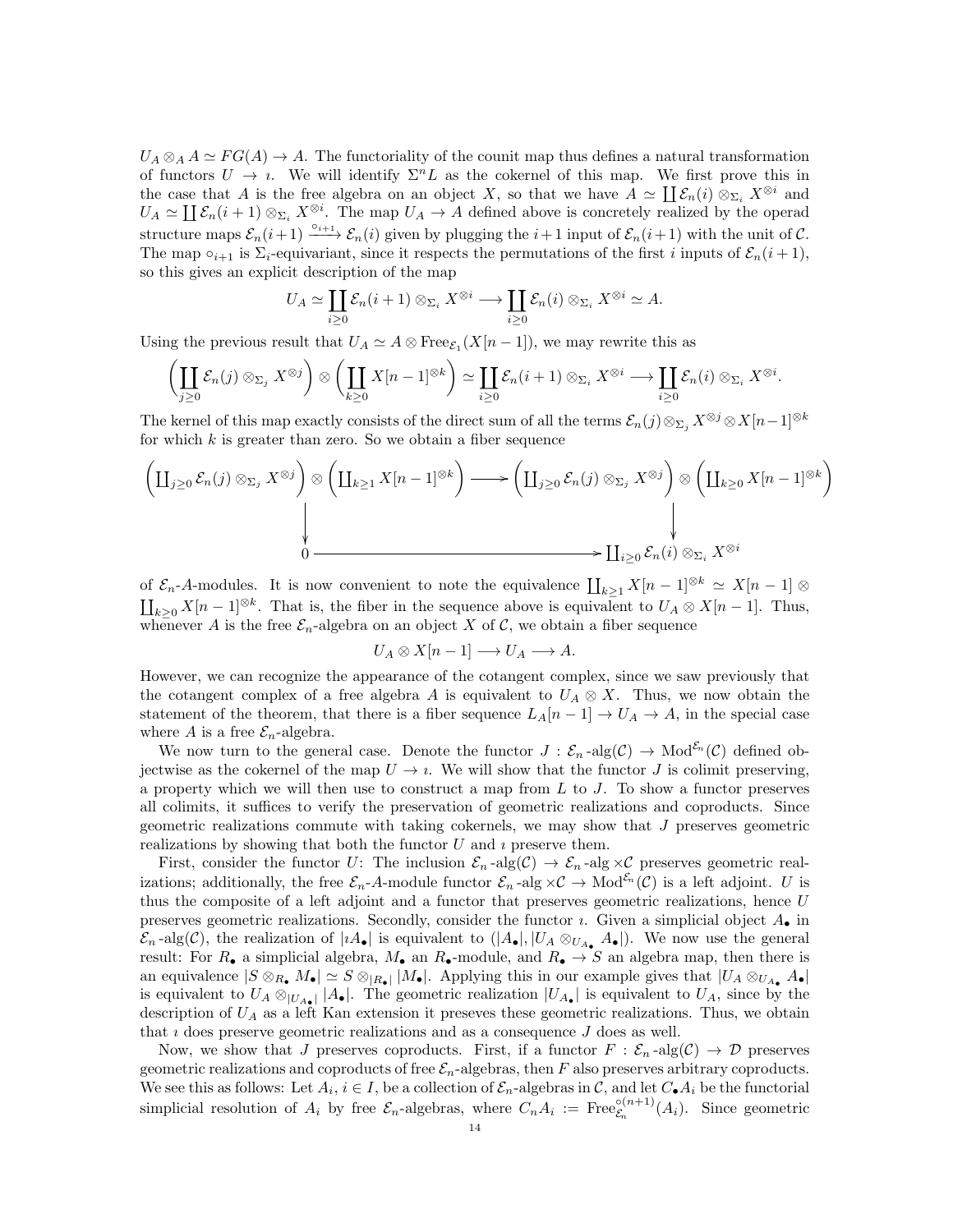realizations commute with coproducts, there is a natural equivalence of  $F(\prod_I A_i) \simeq F(\prod_I |C_{\bullet} A_i|)$ with  $F(|\prod_{I} C_{\bullet} A_{i}|)$ . Applying our assumption that F preserves coproducts of free algebras and geometric realizations, we thus obtain equivalences

$$
F\Big|\coprod_{I} C_{\bullet} A_i \Big| \simeq \Big|\coprod_{I} F(C_{\bullet} A_i) \Big| \simeq \coprod_{I} F(|C_{\bullet} A_i|) \simeq \coprod_{I} F(A_i)
$$

where the second equivalence again follows from  $F$  preserving geometric realizations. Thus, we obtain that  $F$  preserves arbitrary coproducts given the previous assumption. We now demonstrate that J preserves coproducts of free  $\mathcal{E}_n$ -algebras, which will consequently imply that J preserves all colimits. Note that the functor  $L$  is a left adjoint, hence it preserves all colimits. We showed, above, that for free algebras  $A = \text{Free}_{\mathcal{E}_n}(X)$ , there is an equivalence  $J(A) \simeq L_A[n]$ . Let  $\{A_i\}$  be a collection of free  $\mathcal{E}_n$ -algebras; since the coproduct of free algebras is again a free algebra, we obtain that  $J(\coprod_{I} A_i) \simeq L_{\coprod_{I} A_i}[n] \simeq \coprod_{I} L_{A_i}[n] \simeq \coprod_{I} J(A_i)$ . Thus, J preserves coproducts of free algebras, hence *J* preserves all colimits.

The universal property of the cotangent complex functor  $L$  proved in Theorem 2.18 now applies to produce a map from L to J: The stabilization functor  $L_A : \mathcal{E}_n$ -alg $(\mathcal{C})/A \to Mod_A^{\mathcal{E}_n}(\mathcal{C})$ , from Theorem 2.18, has the property that for any colimit preserving functor F from  $\mathcal{E}_n$ -alg $(\mathcal{C})/A$  to a stable  $\infty$ -category D, there exists an essentially unique functor  $F' : Mod_A^{\mathcal{E}_n}(\mathcal{C}) \to \mathcal{D}$  factorizing  $F' \circ L_A \simeq F$ . Choose F to be the composite  $J_A : \mathcal{E}_n$ -alg $(\mathcal{C})_{/A} \to \text{Mod}_{\mathcal{A}}^{\mathcal{E}_n}(\mathcal{C})_{/A} \to \text{Mod}_{A}^{\mathcal{E}_n}(\mathcal{C})$ , where the first functor is J and the second functor sends a pair  $(B \xrightarrow{f} A, M)$ , where M is an  $\mathcal{E}_n$ -B-module, to the  $\mathcal{E}_n$ -A-module  $U_A \otimes_{U_B} M$ .  $J_A$  preserves colimits, since it is a composite of two functors each of which preserve colimits. The universal property now applies to show that there is an equivalence of functors  $\jmath \circ L_A \simeq J_A$ , for some colimit preserving functor  $\jmath$ . However, we have shown there is also an equivalence  $J_A(B) \simeq L_A(B)[n]$  whenever B is a free  $\mathcal{E}_n$ -algebra. Since cotangent complexes of free algebras generate  $Mod_{A}^{\varepsilon_n}(C)$  under colimits, we may conclude that the functor j is therefore the *n*-fold suspension functor. Thus, we obtain the equivalence of functors  $J_A \simeq \Sigma^{n} L_A$ . Since this equivalence holds for every A, we finally have an equivalence of functors  $J \simeq \Sigma^n L$  and a cofiber sequence of functors  $U \to i \to \Sigma^n L$ .  $L$ .

One may think of the result above as saying that the shifted  $\mathcal{E}_n$ -A-module  $A[-n]$  is very close to being the cotangent complex of A. There is an interesting interpretation of the difference between the functors corepresented by  $A[-n]$  and  $L_A$ , however, which we discuss later in this paper.

Remark 2.28. Since the preceding proof was written in [Fra1], both Lurie and I separately realized that a more conceptual proof of this theorem is possible in terms of the theory of higher categories. Lurie's proof is in [Lu6], and we present a closely related proof later in this paper. I have still included this proof, however, since its nuts-and-bolts character offers a complementary understanding.

Let us apply the previous analysis of the absolute cotangent complex in the  $\mathcal{E}_n$  setting to obtain a similar description of the cotangent space of an augmented  $\mathcal{E}_n$ -algebra A.

**Corollary 2.29.** Let A be an augmented  $\mathcal{E}_n$ -algebra in C, as above, with augmentation  $f: A \to k$ . Then there exists a cofiber sequence in C,  $k \to k \otimes_{U_A} A \to L_{k|A}[n-1]$ , where  $L_{k|A}$  is the relative cotangent complex of f.

*Proof.* Recall from the previous theorem the cofiber sequence  $U_A \rightarrow A \rightarrow L_A[n]$  of  $\mathcal{E}_n$ -A-modules. Given an  $\mathcal{E}_n$ -ring map  $f : A \to B$ , we can apply the induction functor to obtain  $U_B \to f_1 A \to$  $f_1L_A[n]$ , a cofiber sequence of  $\mathcal{E}_n$ -B-modules. Specializing to where  $f: A \to k$  is the augmentation of A, this cofiber sequence becomes  $k \to f_1 A \to f_1 L_A[n]$ . Note that since there is an equivalence between  $\mathcal{E}_n$ -k-modules in C and C itself, the enveloping algebra of the unit k is again equivalent to k. So we have an equivalence  $f_!A \simeq k \otimes_{U_A} A$ .

Finally, we can specialize the cofiber sequence  $f_!L_{A|k} \to L_{B|k} \to L_{B|A}$  to the case of  $B = k$ , to obtain a cofiber sequence  $f_!L_A \to L_{k|k} \to L_{k|A}$ . Since  $L_{k|k}$  is contractible, this gives an equivalence  $L_{k|A}[-1] \simeq f_{!}L_{A}$ . Substituting into  $k \to k \otimes_{U_A} A \to f_{!}L_{A}[n]$ , we obtain a cofiber sequence  $k \to k \otimes_{U_A} A \to k \otimes_{U_A} A$  $k \otimes_{U_A} A \to L_{k|A}[n-1]$  as desired.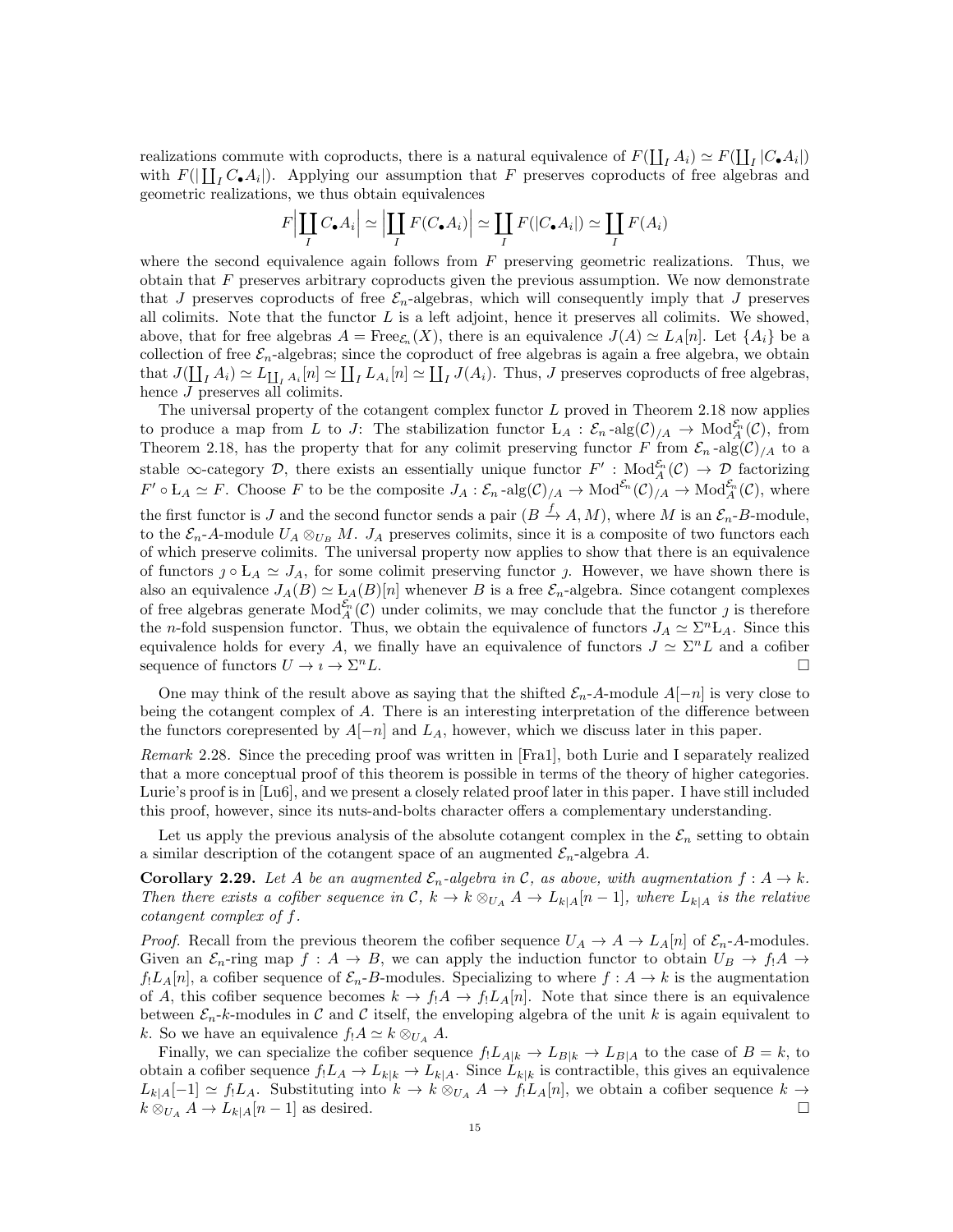Remark 2.30. The object  $k \otimes_{U_A} A$  may be thought as the infinitesimal  $\mathcal{E}_n$ -Hochschild homology of A, or the  $\mathcal{E}_n$ -Hochschild homology with coefficients in the augmentation, i.e.,  $k \otimes_{U_A} A =: \text{HH}_{*}^{\mathcal{E}_n}(A, k)$ . This result is then saying that, modulo the unit, the cotangent space is equivalent to a shift of the infinitesimal  $\mathcal{E}_n$ -Hochschild homology. In the case  $n = 1$  of usual algebra, the enveloping algebra U<sub>A</sub> is equivalent to  $A \otimes A^{\text{op}}$ , and we have the chain of equivalences  $HH_*^{\mathcal{E}_1}(A,k) = k \otimes_{A \otimes A^{\text{op}}} A \simeq$  $k \otimes_A \otimes A \otimes_{A^{op}} k \simeq k \otimes_A k$ , so that the infinitesimal Hochschild homology of an algebra is given by the bar construction:  $HH_{*}^{\mathcal{E}_{1}}(A, k) \simeq k \otimes_{A} k$ .

2.3. Structure of the Cotangent Complex and Koszul Duality. Until this point, we have studied the cotangent complex solely as an object of the stable  $\infty$ -category, such as  $Mod_A^{\mathcal{O}}(\mathcal{C})$  or C. However, one may also ask what structure  $f_1L_B$  obtains by the fact that it is born as a linear approximation to a map  $f : A \to B$ . For instance, taking as geometric motivation the case of a submersion  $M \to N$ , we have that the bundle of tangents along the fibers  $T_{M|N}$  has the structure of a Lie algebroid on  $M$ . Before proceeding, we first provide the obvious notion of the  $\mathcal{O}\text{-tangent}$ complex. Note that our conditions on  $\mathcal C$  imply that  $Mod_{A}^{\mathcal O}(\mathcal C)$  is tensored and enriched over  $\mathcal C$ , which allows the following definition.

**Definition 2.31.** The relative tangent complex  $T_{A|B} \in \mathcal{C}$  of an  $\mathcal{O}$ -algebra map  $B \to A$  is the dual of  $L_{A|B}$  as an  $\mathcal{O}\text{-}A\text{-module: }T_{A|B}=\text{Hom}_{\text{Mod}_A^{\mathcal{O}}}(L_{A|B},A).$ 

We will prove the following, to give a sense of a direction of this section:

**Proposition 2.32.** Let  $\mathcal O$  be an augmented operad in  $\mathcal C$  with  $\mathcal O(1) \simeq k$ , the unit of  $\mathcal C$ . Then the tangent space of an augmented O-algebra naturally defines a functor

$$
\mathcal{O} \text{-alg}^{\text{aug}}(\mathcal{C})^{\text{op}} \longrightarrow \mathcal{O}^! \text{-alg}^{\text{nu}}(\mathcal{C})
$$

where  $\mathcal{O}^!$  is the derived Koszul dual operad of  $\mathcal{O}$ .

This will be largely an application of  $\infty$ -categorical Barr-Beck thinking, [Lu2]. For simplicity, we begin with the case of augmented  $\mathcal{O}$ -algebras (and for which  $\mathcal{O}(1)$  is the unit, which we will henceforth assume). For an augmented  $\mathcal{O}$ -algebra  $\epsilon : A \to k$ , we will denote the tangent space at the augmentation by  $TA := \text{Hom}_{\mathcal{C}}(\epsilon_1 L_A, k)$ , and refer to  $TA$  simply as the tangent space of A at  $\epsilon$ (i.e., at the k-point  $\text{Spec } k \to \text{Spec } A$ , in the language of section 4).

It is convenient to now use a slightly different description of operads and their algebras. Let C be a symmetric monoidal presentable  $\infty$ -category for which the monoidal structure distributes over colimits. Recall the  $\infty$ -category of symmetric sequences  $\mathcal{C}^{\Sigma}$  (i.e., functors from finite sets with bijections to C): There is a functor  $\mathcal{C}^{\Sigma} \to \text{Fun}(\mathcal{C}, \mathcal{C})$  given by assigning to a symmetric sequence X the endofunctor  $C \leadsto \coprod_{i \geq} X(i) \otimes_{\Sigma_i} C^{\otimes i}$ . There is a monoidal structure on  $C^{\Sigma}$  agreeing with the composition of the associated endofunctor, so that the preceding functor  $\mathcal{C}^{\Sigma} \to \text{Fun}(\mathcal{C}, \mathcal{C})$  is monoidal. Operads are exactly associative algebras in  $\mathcal{C}^{\Sigma}$  with respect to this monoidal structure.

We refer to [Fra1] for the following, which relies on a description of free algebras in a monoidal category due to Rezk in [Re]. Let  $\mathcal X$  be a monoidal  $\infty$ -category for which the monoidal structure distributes over geometric realizations and left distributes over colimits.

**Proposition 2.33.** For X as above, the bar construction defines a functor  $\text{Alg}^{\text{aug}}(\mathcal{X}) \to \text{Coalg}^{\text{aug}}(\mathcal{X}),$ sending an augmented algebra A to Bar  $A = 1_{\mathcal{X}} \otimes_A 1_{\mathcal{X}}$ , the geometric realization of the two-sided bar construction  $Bar(1_{\mathcal{X}}, A, 1_{\mathcal{X}})$ .

The conditions on X are satisfied for symmetric sequences  $\mathcal{C}^{\Sigma}$  equipped with the composition monoidal structure (which, it is worthwhile to note, does not distribute over colimits on the right). The following was first proved in the setting of model categories in  $[Ch]$  when  $\mathcal C$  is spectra.

Corollary 2.34. Let C be a symmetric monoidal  $\infty$ -category, which stable and presentable, and for which the monoidal structure distributes over colimits. Then the bar construction Bar:  $\text{Alg}^{\text{aug}}(\mathcal{C}^{\Sigma}) \rightarrow$ Coalg<sup>aug</sup>( $\mathcal{C}^{\Sigma}$ ) defines a functor from augmented operads in C to augmented cooperads in C, i.e., coaugmented coalgebras for the composition monoidal structure on  $\mathcal{C}^{\Sigma}$ .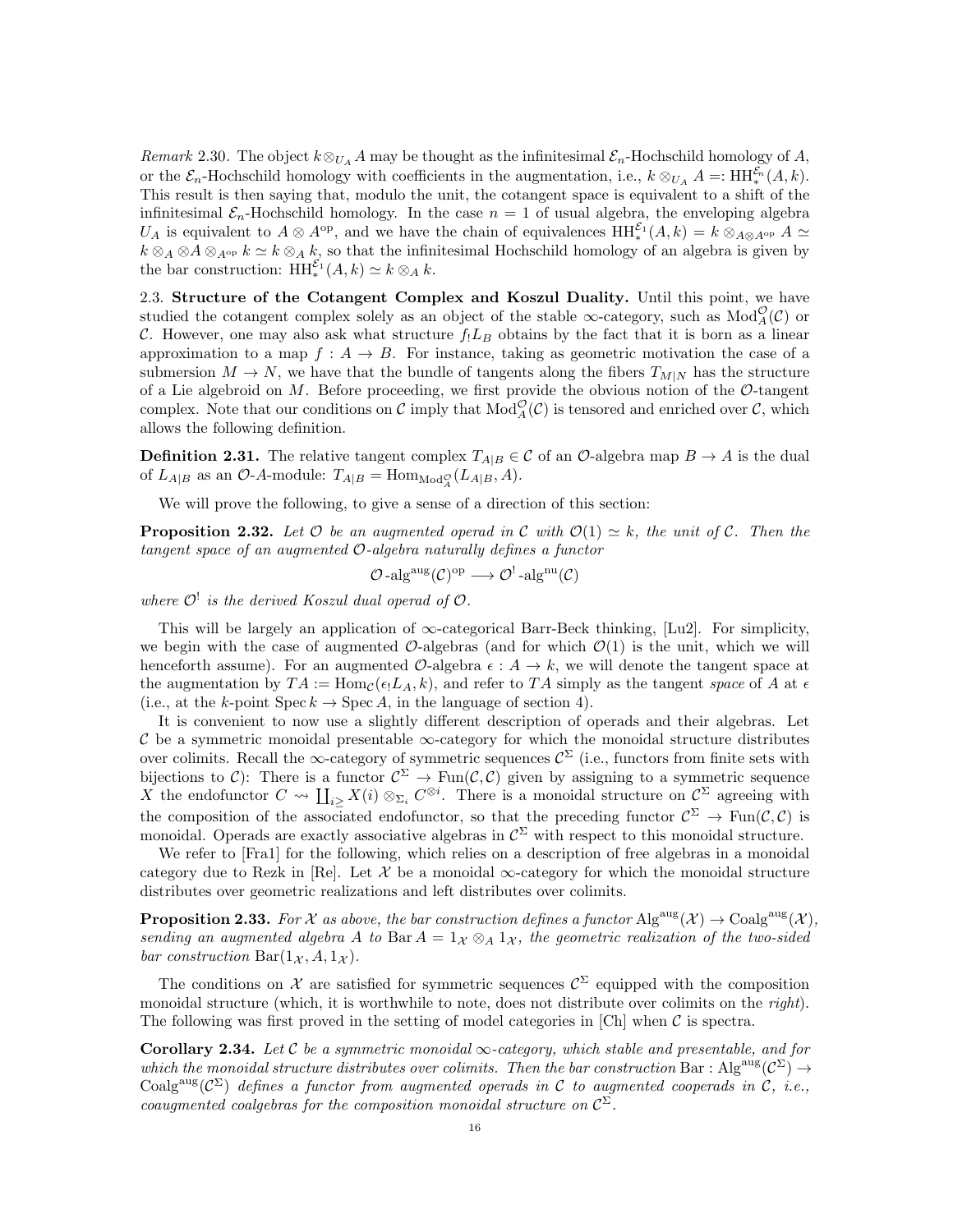**Definition 2.35.** For an operad  $\mathcal{O} \in Alg^{aug}(\mathcal{C}^{\Sigma})$ , as above, the derived Koszul dual operad  $\mathcal{O}^!$  is the dual of the cooperad given by the bar construction Bar  $\mathcal{O}$ : I.e.,  $\mathcal{O}^! = (Bar \mathcal{O})^{\vee}$ .

We now apply this to our study of  $\mathcal{O}$ -algebras. For a unital operad  $\mathcal{O}$ , let  $\mathcal{O}^{\text{nu}}$  denote the associated operad without degree zero operation, so that there is an equivalence  $\mathcal{O}^{nu}$ -alg( $\mathcal{C}$ )  $\simeq$  $\mathcal{O}$ -alg<sup>nu</sup> $(\mathcal{C})$ .

**Lemma 2.36.** For  $\epsilon : A \to k$  an augmented  $\mathcal{O}$ -algebra in  $\mathcal{C}$ , with augmentation ideal  $I_A$ , there is an equivalence  $\epsilon_! L_A \simeq 1$   $\circ_{\mathcal{O}^{nu}} A := |\text{Bar}(1, \mathcal{O}^{nu}, I_A)|$  between the cotangent space of A at the k-point  $\epsilon$  and the two-sided bar construction of  $\mathcal{O}^{nu}$  with coefficients in the left  $\mathcal{O}\text{-}module$   $I_A$  and the unit symmetric sequence 1, regarded as a right  $\mathcal{O}^{nu}$ -module.

*Proof.* For a map of operads  $\mathcal{P} \to \mathcal{Q}$ , the bar construction  $\mathcal{Q} \circ_{\mathcal{P}} (-)$  computes the left adjoint to the restriction  $\mathcal{Q}$ -alg(C)  $\rightarrow \mathcal{P}$ -alg(C). (See [Fra1] for a discussion of this fact in the  $\infty$ -category setting.) Applying this to  $\mathcal{Q} = 1$  the unit symmetric sequence, we find that  $1 \circ_{\mathcal{O}^{\text{nu}}} (-)$  computes the left adjoint to the functor  $C \to \mathcal{O}^{nu}$ -alg $(\mathcal{C})$  assigning an object of  $\mathcal C$  the trivial  $\mathcal O$ -algebra structure. Thus, the cotangent space functor and the bar construction are both left adjoints to equivalent functors, hence they are equivalent.

We now have the following picture:

**Corollary 2.37.** The cotangent space  $\epsilon_1 L_A$  of an augmented O-algebra A naturally has the structure of an  $1 \circ_{\mathcal{O}} 1$ -comodule in C. That is, there is a commutative diagram:



*Proof.* The comonad underlying  $1\circ_{\mathcal{O}} 1$  is that associated to the adjunction between L and the trivial functor, so every object  $1 \circ_{\mathcal{O}} A$  obtains a left  $1 \circ_{\mathcal{O}} 1$ -comodule structure.

Remark 2.38. Left comodules in C for the cooperad  $1 \circ \mathcal{O}$  1 form a type of coalgebra for the cooperad  $1 \circ \mathcal{O}$  1. However, there are two important distinctions between these objects and usual coalgebras (i.e.,  $1 \circ \mathcal{O}$  1-algebras in  $\mathcal{C}^{\text{op}}$ ): These objects are automatically ind-nilpotent coalgebras, and they have an extra structure, analogous to divided power maps. Thus,  $1 \circ \sigma$  1-comodules could instead be termed ind-nilpotent  $1 \circ \sigma$  1-coalgebras with divided powers, as they are in [FG].

And the dual of a coalgebra is an algebra:

**Lemma 2.39.** Dualizing defines a functor  $Comod_{1 \circ \mathcal{O} 1}(\mathcal{C}) \to \mathcal{O}^!$ -alg<sup>nu</sup> $(\mathcal{C})$ .

*Proof.* For a 1  $\circ_{\mathcal{O}}$  1-comodule C, there is a map  $C \to \coprod_{i \geq 1} (1 \circ_{\mathcal{O}} 1)(i) \otimes_{\Sigma_i} C^{\otimes i}$ . Dualizing gives a map  $\prod_{i\geq 1} \mathcal{O}^!(i) \otimes^{\Sigma_i} (C^{\otimes i})^{\vee} \to C^{\vee}$ . We have a composite map

$$
\coprod_{i\geq 1} \mathcal{O}^!(i)\otimes_{\Sigma_i} (C^\vee)^{\otimes i}\longrightarrow \prod_{i\geq 1} \mathcal{O}^!(i)\otimes^{\Sigma_i} (C^\vee)^{\otimes i}\longrightarrow \prod_{i\geq 1} \mathcal{O}^!(i)\otimes^{\Sigma_i} (C^{\otimes i})^\vee\longrightarrow C^\vee
$$

where the map  $\mathcal{O}^!(i)\otimes_{\Sigma_i}(C^\vee)^{\otimes i}\to \mathcal{O}^!(i)\otimes^{\Sigma_i}(C^\vee)^{\otimes i}$ , from the  $\Sigma_i$ -invariants of the diagonal action to the  $\Sigma_i$ -coinvariants of the action, is the norm map. This gives  $C^{\vee}$  a nonunital  $\mathcal{O}^!$ -algebra structure.  $\Box$ 

Remark 2.40. The dual of a  $1 \circ \circ \circ$  1-comodule actually obtains more structure than just that of an  $\mathcal{O}^{\perp}$ -algebra: The factorization of the action maps  $\mathcal{O}^{\perp}(i) \otimes_{\Sigma_i} (C^{\vee})^{\otimes i} \to C^{\vee}$  through the norm map is an O-analogue of a divided power structure on a commutative algebra, or a restricted structure on a Lie algebra. Thus, the tangent space of an  $\mathcal{O}$ -algebra should be a pro-nilpotent restricted  $\mathcal{O}^!$ -algebra. See [Fre1] for an extended treatment of this structure specific to simplicial algebra. However, in the particular case of the spaces  $\mathcal{E}_n(i)$ , for n finite, the above norm map is actually a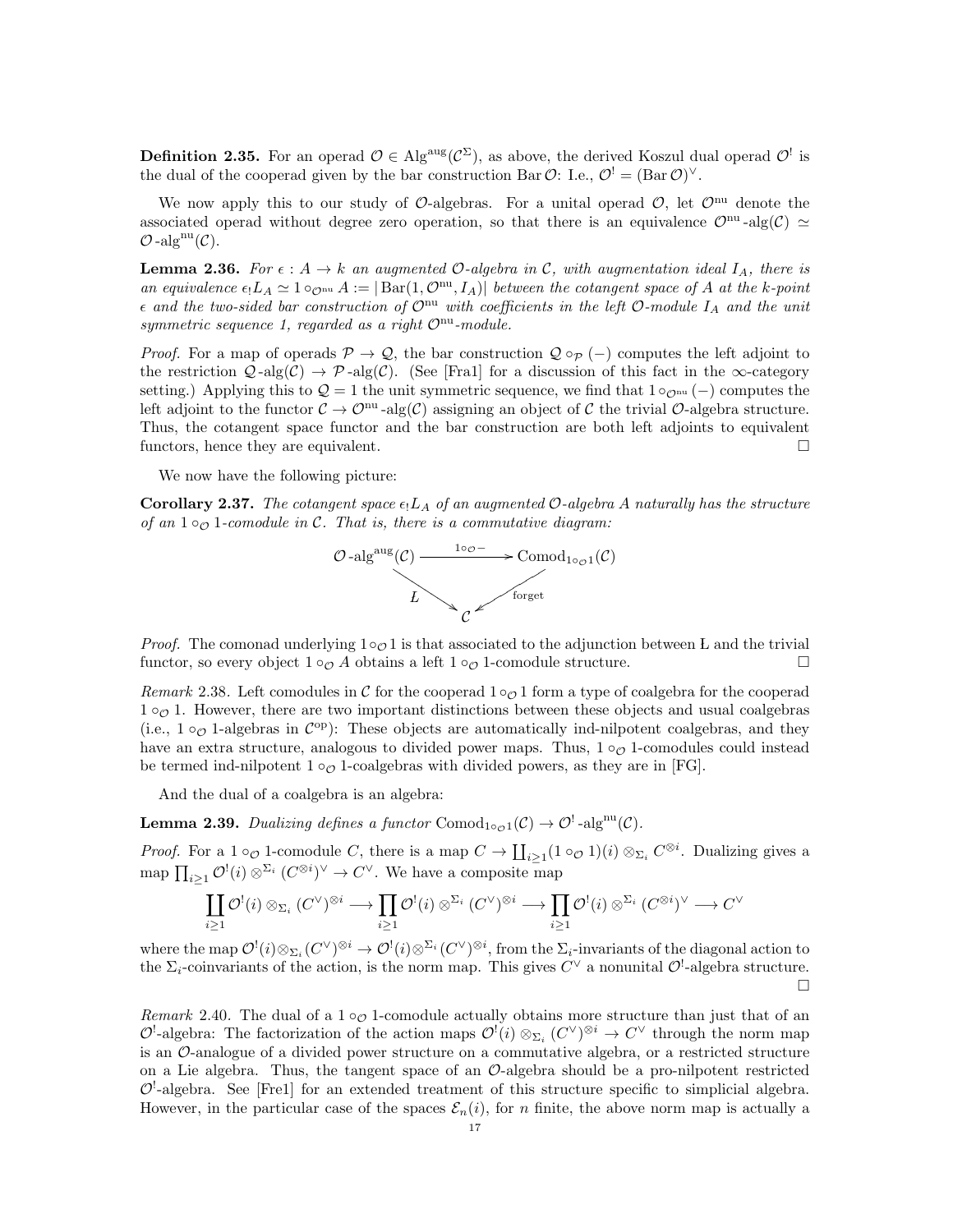homotopy equivalence: This is a consequence of the fact that  $\mathcal{E}_n(i)$  are finite CW complexes with a free action of  $\Sigma_i$ . Thus, one does not obtain any extra restriction structure in the case of  $\mathcal{E}_n$ , our case of interest, and so we ignore this extra structure for the present work.

We now restrict to the special case of  $\mathcal{E}_n$ , in which something special happens: The  $\mathcal{E}_n$  operad is Koszul self-dual, up to a shift. That is, there is an equivalence of operads in spectra,  $\mathcal{E}_n^! \simeq \mathcal{E}_n[-n]$ . Unfortunately, a proof of this does exist in print. That this is true at the level of homology dates to Getzler-Jones, [GJ], and a proof at the chain level has recently been given by Fresse, [Fre2]: Fresse shows that there is an equivalence  $C_*(\mathcal{E}_n, \mathbb{F})[-n] \simeq \text{Tot}[\text{Cobar}(C^*(\mathcal{E}_n, \mathbb{F}))]$ . In chain complexes, we can therefore apply Fresse's theorem to obtain our next result. Lacking a direct calculation of the operad structure on  $\mathcal{E}_n^!$  in full generality to feed into Corollary 2.37, we will produce the following more directly:

**Theorem 2.41.** The  $\mathcal{E}_n$ -tangent space T defines a functor

 $\mathcal{E}_n$ -alg<sup>aug</sup> $(\mathcal{C})^{\text{op}} \longrightarrow \mathcal{E}_n[-n]$ -alg<sup>nu</sup> $(\mathcal{C})$ .

The key input to this construction will be a theorem of Dunn in [Du], upgraded by Lurie to the  $\infty$ -category context in [Lu6], roughly saying that  $\mathcal{E}_n$ -algebra is equivalent to *n*-times iterated  $\mathcal{E}_1$ -algebra:

**Theorem 2.42** ([Du], [Lu6]). Let X be a symmetric monoidal  $\infty$ -category. Then there is a natural equivalence  $\mathcal{E}_{m+1}$ -alg $(\mathcal{X}) \simeq \mathcal{E}_1$ -alg $(\mathcal{E}_m$ -alg $(\mathcal{X})$ ). Iterating, there is an equivalence  $\mathcal{E}_1$ -alg $^{(n)}(\mathcal{C}) \simeq$  $\mathcal{E}_n$ -alg(C) for all n and any symmetric monoidal  $\infty$ -category C.

Remark 2.43. One can derive intuition for this result from the theory of loop spaces. An  $(n + 1)$ fold loop space  $\Omega^{n+1}X$  is precisely the same thing as a loop space in n-fold loop spaces,  $\Omega^{n+1}X =$  $\Omega(\Omega^n X)$ . By May's theorem in [Ma],  $(n + 1)$ -fold loop spaces are equivalent to grouplike  $\mathcal{E}_{n+1}$ algebras in spaces. Applying May's theorem twice, with the observation above, we obtain that  $(n +$ 1)-fold loop spaces are also equivalent to the subcategory of grouplike objects of  $\mathcal{E}_1$ -alg( $\mathcal{E}_n$ -alg(Spaces)). As a consequence, we have an equivalence  $\mathcal{E}_{n+1}$ -alg(Spaces)<sup>gp</sup>  $\simeq \mathcal{E}_1$ -alg( $\mathcal{E}_n$ -alg(Spaces))<sup>gp</sup>, due to their shared equivalence to n-fold loop spaces. This is almost a proof of the theorem: If one could remove the condition of being grouplike, then the result for spaces would imply it for general  $\mathcal{X}$ .

Let Bar<sup>(n)</sup> denote the *n*-times iterated bar construction, which defines a functor  $\mathcal{E}_1$ -alg ${}_{\text{aug}}^{(n)}(\mathcal{C}) \rightarrow$  $\mathcal{E}_1$ -coalg $\text{diag}^{(n)}(\mathcal{C})$  from *n*-times iterated  $\mathcal{E}_1$ -algebra to *n*-times iterated  $\mathcal{E}_1$ -coalgebas. Dunn's theorem has the following corollary:

**Corollary 2.44.** The dual of Bar<sup>(n)</sup> defines a functor  $\mathcal{E}_n$ -alg<sup>aug</sup>(C)<sup>op</sup>  $\rightarrow \mathcal{E}_n$ -alg<sup>aug</sup>(C).

To establish Theorem 2.41, we are now only required to do a calculation to show that the dual of the bar construction above calculates the tangent space (modulo the unit and after a shift). Our computational input will be the following:

**Lemma 2.45.** There is an equivalence between the *n*-times iterated bar construction and the infinitesimal  $\mathcal{E}_n$ -Hochschild homology of an augmented  $\mathcal{E}_n$ -algebra:

$$
\operatorname{Bar}^{(n)} A \simeq \operatorname{HH}_*^{\mathcal{E}_n}(A,k) := k \otimes_{U_A} A.
$$

The functor Bar is iterative, by definition:  $Bar^{(m+1)} A \simeq k \otimes_{Bar^{(m)} A} k$ . In order to prove the above assertion we will need a likewise iterative description of  $\mathcal{E}_n$ -Hochschild homology, which will rely on a similar equivalence  $U_A^{\mathcal{E}_{m+1}} \simeq A \otimes_{U_A^{\mathcal{E}_m}} A$ , where  $U_A^{\mathcal{E}_i}$  is the associative enveloping algebra of A regarded as an  $\mathcal{E}_i$ -algebra.

Postponing the proof of Lemma 2.45 to our treatment of factorization homology in the following section (where we will use the ⊗-excision property of factorization homology in the proof), we can now prove Theorem 2.41 quite succinctly: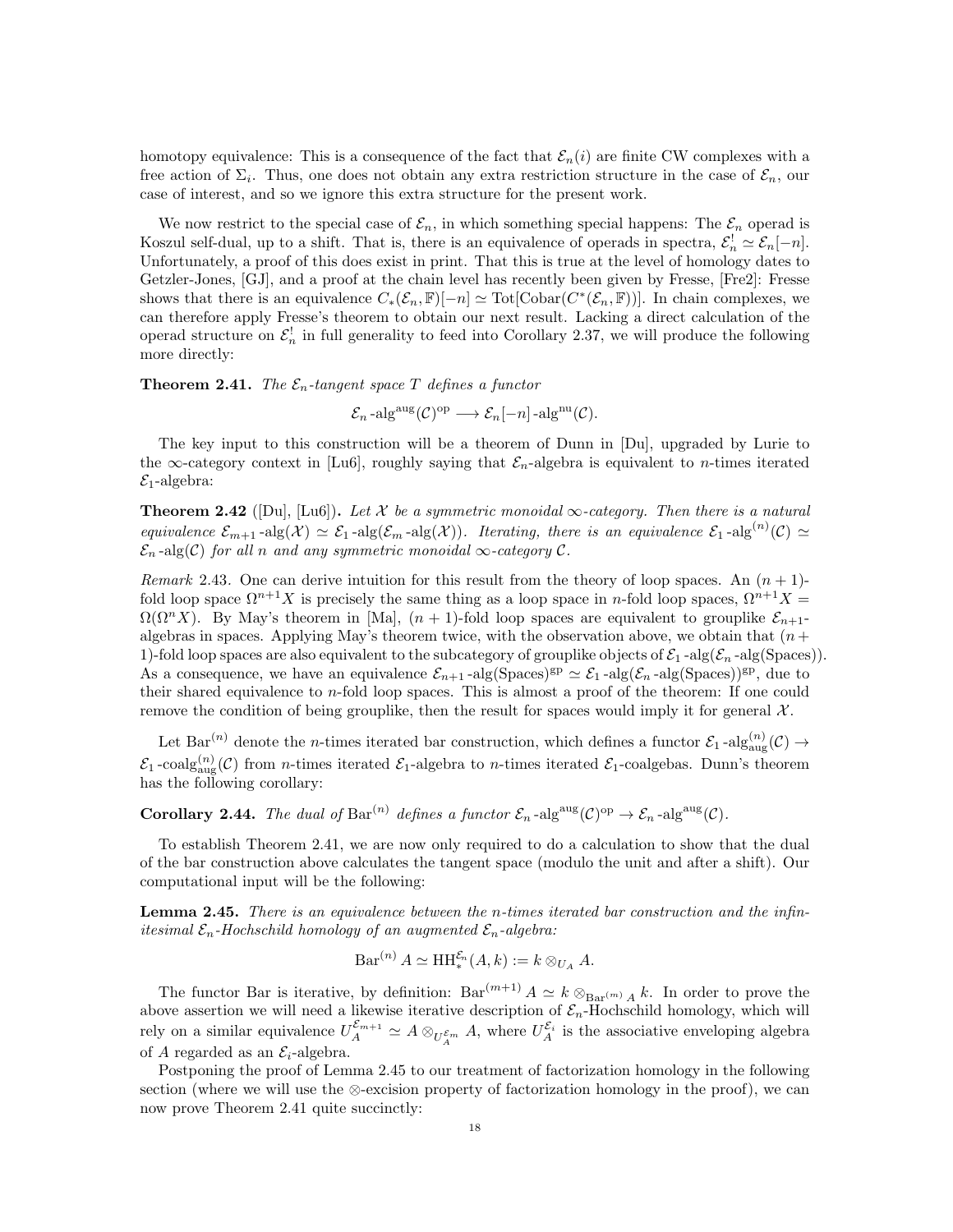*Proof of Theorem 2.41.* By Corollary 2.29, there is an cofiber sequence  $k \to HH_*^{\mathcal{E}_n}(A,k) \to L_{k|A}[n-\mathcal{E}_k]$ 1]. Using the equivalences  $HH_*^{\mathcal{E}_n}(A,k) \simeq \text{Bar}^{(n)} A$  and  $L_{k|A} \simeq \epsilon_! L_A[1]$ , we obtain a sequence  $k \to \text{Bar}^{(n)} A \to \epsilon_1 L_A[n],$  and thus there is an equivalence  $\epsilon_1 L_A[n] \simeq \text{Ker}(\text{Bar}^{(n)} A \to k)$  between the suspended cotangent space and the augmentation ideal of the augmented  $\mathcal{E}_n$ -coalgebra Bar<sup>(n)</sup> A. Dualizing, we obtain  $TA[-n] \simeq \text{Ker}(\text{Bar}^{(n)} A \to k)^{\vee}$ : I.e., TA, after desuspending by n, has the structure of a nonunital  $\mathcal{E}_n$ -algebra. Thus, we can define the lift of the functor  $T: \mathcal{E}_n$ -alg $^{aug}(\mathcal{C})^{op} \to$  $\mathcal{E}_n[-n]$ -alg<sup>nu</sup>(C) by the equivalence  $T \simeq \text{Ker}(\text{Bar}^{(n)}(-) \to k)^{\vee}[n]$ .

The  $\infty$ -categorical version of Dunn's theorem has an important consequence, which we note here for use later in Section 4. Let C be presentable symmetric monoidal  $\infty$ -category whose monoidal structure distributes over colimits.

**Theorem 2.46** ([Lu6]). For A an  $\mathcal{E}_{n+1}$ -algebra in C, the  $\infty$ -category  $\text{Mod}_A(\mathcal{C})$  of left A-modules in C obtains the structure of an  $\mathcal{E}_n$ -monoidal  $\infty$ -category. That is,  $\text{Mod}_A(\mathcal{C})$  is an  $\mathcal{E}_n$ -algebra in  $\rm Mod_{\mathcal C}(Cat_{\infty}^{Pr}),$  the  $\infty$ -category of presentable  $\infty$ -categories tensored over  $\mathcal C$ .

Sketch proof. The functor of left modules Mod :  $\mathcal{E}_1$ -alg $(\mathcal{C}) \to \text{Mod}_{\mathcal{C}}(\text{Cat}_{\infty}^{\text{Pr}})$  is symmetric monoidal: There is a natural equivalence  $Mod_{A\otimes B}(\mathcal{C}) \simeq Mod_{A}(\mathcal{C}) \otimes Mod_{B}(\mathcal{C})$ . Since monoidal functors preserve all algebra structures, therefore Mod defines a functor  $\mathcal{E}_1$ -alg $(\mathcal{O}$ -alg $(\mathcal{O}) \to \mathcal{O}$ -alg $(\text{Cat}_{\infty}^{\text{Pr}})$  for any topological operad O. Setting  $\mathcal{O} = \mathcal{E}_n$  and applying Theorem 2.42 then gives the result.

This concludes our discussion of the structure on the tangent space of an augmented  $\mathcal{O}$ -algebra. A more subtle problem is to describe the exact structure on the absolute operadic cotangent and tangent complexes  $L_A$  and  $T_A$ ; these structures are, in some sense, global, rather than local. We now briefly discuss this issue, deferring a more involved discussion to a future work; the following will not be put to use in this work. The following discussion can be summarized as:

- Local case the cotangent space  $\epsilon_1 L_{R|A}$  of an augmented  $\mathcal{O}$ -algebra  $\epsilon: R \to A$  is a  $1 \circ_{\mathcal{O}} 1$ comodule in  $\text{Mod}_{A}^{\mathcal{O}}$ ;
- Global case the cotangent complex  $f_!L_B$  of an  $\mathcal{O}\text{-algebra } f : B \to A$  over A is a  $1 \circ_{\mathcal{O}} 1$ comodule in  $\text{Mod}_{A}^{\mathcal{O}}$ , but with an additional structure of a coaction of  $L_A$ , and this additional datum is equivalent to a generalization of a coalgebroid structure.

Spelling this out, we have the following commutative diagram, obtained by describing the comonads of the adjunctions associated to the stabilization of  $\mathcal{O}\text{-algebras:}$ 



That is, taking the coproduct with  $A \amalg_{\mathcal{O}} A$  has the structure of a comonad in  $\mathcal{O}$ -alg<sup>aug</sup>(Mod<sub>A</sub><sup> $\mathcal{O}$ </sup>), and this gives the functor given by taking the product with absolute cotangent complex  $L_A$  the structure of a comonad in Comod<sub>1</sub>∘<sub> $\mathcal{O}(1)$ </sub> (Mod<sub>A</sub><sup> $\mathcal{O}$ </sup>); moreover, every cotangent complex  $f_!L_B$  obtains a coaction of  $L_A$ , for  $f : B \to A$  an  $\mathcal{O}$ -algebra map, since there is a coaction of  $A \amalg_{\mathcal{O}} A$  on  $A \amalg_{\mathcal{O}} R$ . Reiterating, the stabilization of the natural map  $B \to A \amalg_{\mathcal{O}} B$  in  $\mathcal{O}$ -alg<sub>/A</sub>, which is the counit of the adjunction between  $\mathcal{O}$ -alg<sub>/A</sub> and  $\mathcal{O}$ -alg<sub>A</sub><sup>aug</sup>, after stabilizing, gives rise to a map

$$
f_!L_B\longrightarrow L_A\oplus f_!L_B
$$

and which is part of a structure of a coaction on  $f_!L_B$  of a comonad structure on the functor  $L_A \oplus -$ . It is tempting to then dualize to obtain an algebraic structure on  $T_A$ , but the full resulting : For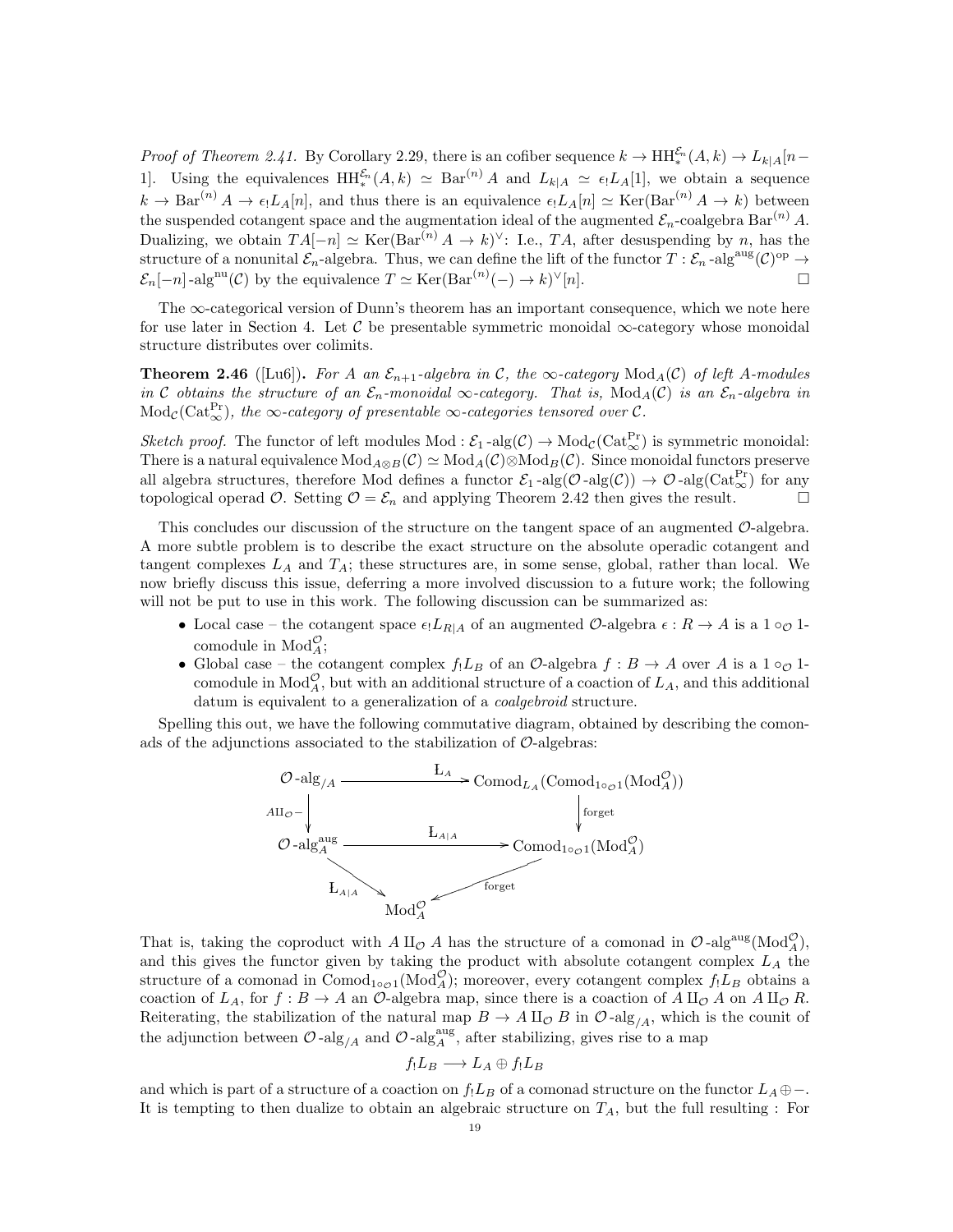instance, the object  $T_A$  no longer has an  $\mathcal{O}\text{-}A$ -module structure, in general, though it should have a Lie algebra structure.

There is one case where this works out quite cleanly, and in which dualizing is unproblematic: where  $\mathcal O$  is the  $\mathcal E_{\infty}$  operad. For simplicity, and to make the connection between this story and usual commutative/Lie theory, we shall assume  $\mathcal C$  is of characteristic zero. The bar construction  $1 \circ \varepsilon_{\infty} 1 \simeq \text{Lie}[1]^{\vee}$  produces the shifted Lie cooperad. The situation is summarizes by the following commutative diagram:



Thus,  $T_A$  obtains a Lie<sup>[1]</sup>-algebra structure in  $Mod_A(\mathcal{C})$  from this construction; equivalently,  $T_A[-1]$ is a Lie algebra in  $Mod_A(\mathcal{C})$ , and this Lie algebra structure generalizes that given by the Atiyah class when A is a smooth commutative algebra. Further, the functor given by taking the product with  $T_A[-1]$  is a monad in A-linear Lie algebras, and for every commutative algebra map  $f: R \to A$ , the dual  $(f_!L_R)^\vee[-1] \simeq \text{Hom}_R(L_A, R)[-1]$  is a Lie algebra, and has an action of the monad  $T_A[-1]$  by A-linear Lie algebra maps.

This  $\infty$ -category  $Mod_{T_A[-1]}(Lie-alg_A)$  is actually something very familiar, namely Lie A-algebroids, in a slightly altered guise. Let A be a commutative algebra over a field of characteristic zero, and let Lie -algebroid<sub>A</sub> be the  $\infty$ -category of Lie A-algebroids (obtained from the usual category of differential graded Lie A-algebroids by taking the simplicial nerve of the Dwyer-Kan simplicial localization). Then we have the following comparison:

**Proposition 2.47.** For A a commutative algebra over a field of characteristic zero, there is an equivalence of  $\infty$ -categories between Lie A-algebroids and A-linear Lie algebras with an action of the monad  $T_A[-1],$ 

Lie -algebroid<sub>A</sub>  $\longrightarrow \text{Mod}_{T_A[-1]}(\text{Lie-alg}_A),$ 

given by taking kernel of the anchor map.

*Proof.* We apply the Barr-Beck formalism, [Lu2]. For a Lie A-algebroid L with anchor map  $\rho$ :  $L \to T_A$ , the derived kernel of the anchor map  $\text{Ker}(\rho)$  naturally has a Lie structure, and the bracket is A-linear. Thus, we obtain a functor Ker : Lie-algebroid  $_A \rightarrow$  Lie-alg<sub>A</sub> from Lie A-algebroids to A-linear Lie algebras. This functor preserves limits and has a left adjoint, namely the functor Lie -alg<sub>A</sub>  $\rightarrow$  Lie -algebroid<sub>A</sub> that assigns to an A-linear Lie algebra g the Lie A-algebroid with zero anchor map,  $\mathfrak{g} \to 0 \to T_A$ . The composite functor F on Lie-alg<sub>A</sub>, given by assigning to g the kernel of the zero anchor map, takes values  $F\mathfrak{g} \simeq T_A[-1] \times \mathfrak{g}$ . F has the structure of a monad on Lie-alg<sub>A</sub>, and this monad structure corresponds to that of  $T_A[-1]$ . We then have a Barr-Beck situation



in which the functor Ker : Lie-algebroid<sub>A</sub>  $\rightarrow$  Mod<sub>T<sub>A</sub>[−1](Lie-alg<sub>A</sub>) is an equivalence if and only if</sub> the functor Ker is conservative and preserves Ker-split geometric realizations. Firstly, Ker is clearly conservative, since a map of complexes over  $T_A$  is an equivalence if and only if it is an equivalence on the kernel. Secondly, the forgetful functor to  $Mod_A$  from both Lie-algebroid<sub>A</sub> and Lie-alg<sub>A</sub>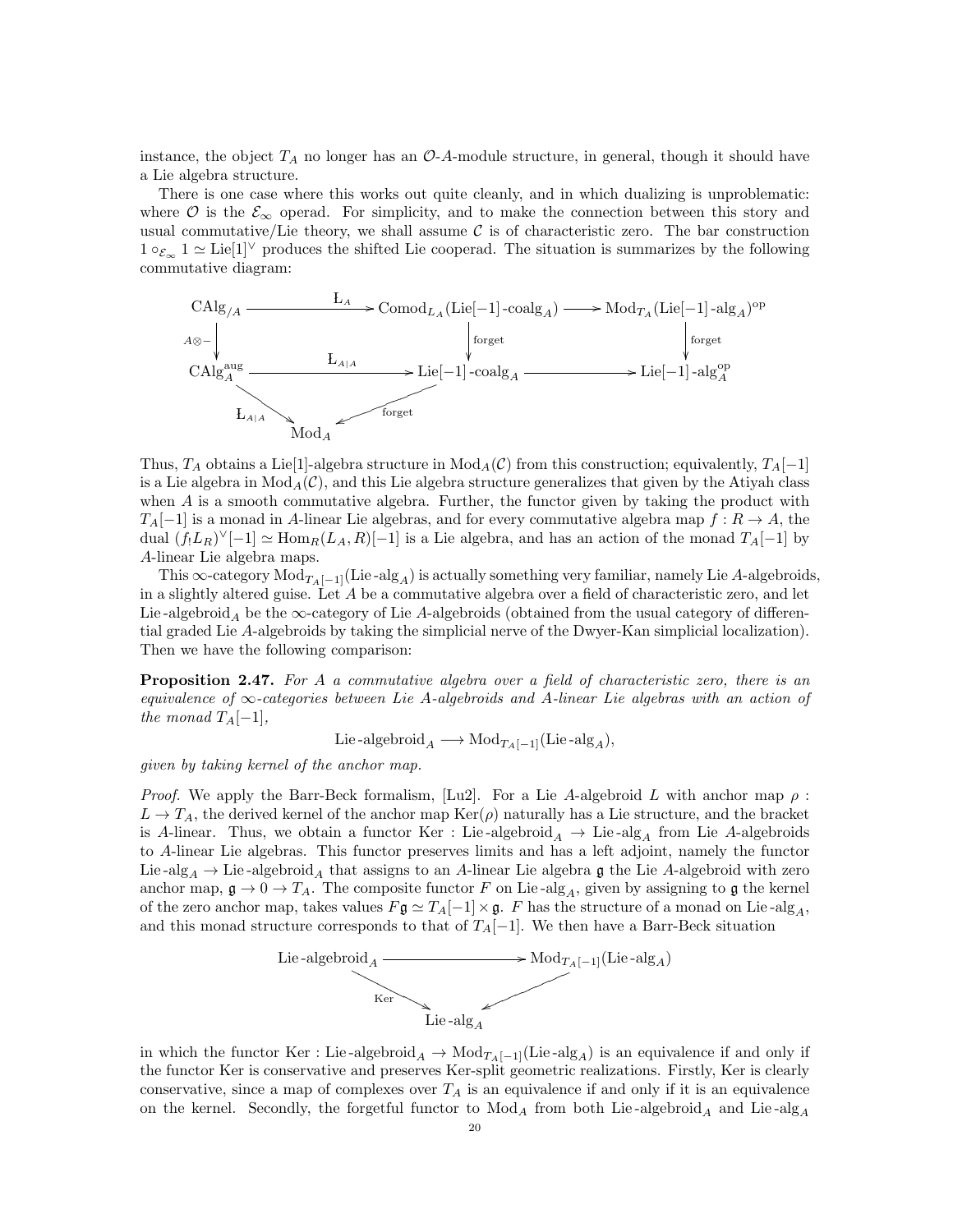preserves all geometric realizations, and, in particular, G-split ones. Thus, the Barr-Beck theorem applies.  $\Box$ 

Remark 2.48. The previous proposition generalizes to arbitrary  $\infty$ -categories C, not of characteristic zero, with the appropriate adjustment in the definition of Lie A-algebroids. The proof is identical. We intend to study the homotopy theory of algebroids and the  $\mathcal{E}_n$  analogues in a later work.

## 3. FACTORIZATION HOMOLOGY AND  $\mathcal{E}_n$ -HOCHSCHILD THEORIES

3.1.  $\mathcal{E}_n$ -Hochschild Cohomology. We now consider the notion of the operadic Hochschild cohomology of  $\mathcal{E}_n$ -algebras. The following definitions are sensible for general operads, but in this work we will only be concerned with the  $\mathcal{E}_n$  operads.

**Definition 3.1.** Let A be an  $\mathcal{O}$ -algebra in  $\mathcal{C}$ , and let M be an  $\mathcal{O}$ -A-module. Then the  $\mathcal{O}$ -Hochschild cohomology of  $A$  with coefficients in  $M$  is

$$
\mathop{\mathrm{HH}}\nolimits_{\mathcal{O}}^*(A, M) = \mathop{\mathrm{Hom}}\nolimits_{\mathop{\mathrm{Mod}}\nolimits_A^{\mathcal{O}}}(A, M).
$$

When the coefficient module M is the algebra A itself, we will abbreviate  $HH^*_{\mathcal{O}}(A, A)$  by  $HH^*_{\mathcal{O}}(A)$ .

Remark 3.2. When A is an associative algebra, the  $\infty$ -category  $\text{Mod}_{A}^{\mathcal{E}_1}$  is equivalent to A-bimodules, and thus  $\mathcal{E}_1$ -Hochschild cohomology is equivalent to usual Hochschild cohomology. In constrast, when  $\mathcal O$  is the  $\mathcal E_{\infty}$  operad, and A is an  $\mathcal E_{\infty}$ -algebra, the  $\infty$ -category  $\text{Mod}_{A}^{\mathcal E_{\infty}}$  is equivalent to usual left (or right) A-modules. Consequently, the resulting notion of  $\mathcal{E}_{\infty}$ -Hochschild cohomology is fairly uninteresting:  $\mathrm{HH}_{\mathcal{E}_{\infty}}^*(A, M) = \mathrm{Hom}_{\mathrm{Mod}_A}(A, M)$  is equivalent to M.

Remark 3.3. The preceding definition does not require that  $\mathcal C$  is stable. A particular case of interest in when  $\mathcal{C} = \text{Cat}_{\infty}$ , the  $\infty$ -category of  $\infty$ -categories, in which case this notion of Hochschild cohomology categories offers derived analogues to the classical theory of Drinfeld centers, a topic developed in [BFN].

In the case that C is stable, the  $\mathcal{E}_n$ -Hochschild cohomology is closely related to our previously defined notion of  $\mathcal{E}_n$ -derivations and the cotangent complex. We have the following corollary of Theorem 2.26.

**Corollary 3.4.** Let M be an  $\mathcal{E}_n$ -A-module in C, with A and C as above. There is then a natural fiber sequence in C

$$
Der(A, M)[-n] \longrightarrow HH^*_{\mathcal{E}_n}(A, M) \longrightarrow M.
$$

*Proof.* Mapping the cofiber sequence  $U_A \rightarrow A \rightarrow L_A[n]$  into M, we obtain fiber sequences

$$
\operatorname{Hom}_{\operatorname{Mod}^{\mathcal{E}_n}_{A}}(U_A, M) \longleftarrow \operatorname{Hom}_{\operatorname{Mod}^{\mathcal{E}_n}_{A}}(A, M) \longleftarrow \operatorname{Hom}_{\operatorname{Mod}^{\mathcal{E}_n}_{A}}(L_A, M)[-n]
$$
\n
$$
\downarrow \simeq \qquad \qquad \downarrow \simeq \qquad \qquad \downarrow \simeq
$$
\n
$$
M \longleftarrow \operatorname{HH}_{\mathcal{E}_n}^*(A, M) \longleftarrow \operatorname{Der}(A, M)[-n]
$$

which obtains the stated result.  $\Box$ 

A particular case of the corollary above establishes a conjecture of Kontsevich in [Ko]. Kontsevich suggested that for an  $\mathcal{E}_n$ -algebra A in chain complexes, there is an equivalence between the quotient of the tangent complex  $T_A$  by  $A[n-1]$  and an  $\mathcal{E}_n$  version of Hochschild cohomology of A shifted by  $n-1$ . This follows from the above by setting  $M = A$ , since the tangent complex of A is equivalent to  $Der(A, A)$ , we thus obtain

$$
\mathrm{HH}_{\mathcal{E}_n}^*(A)[n-1] \longrightarrow A[n-1] \longrightarrow \mathrm{Der}(A, A) \simeq T_A,
$$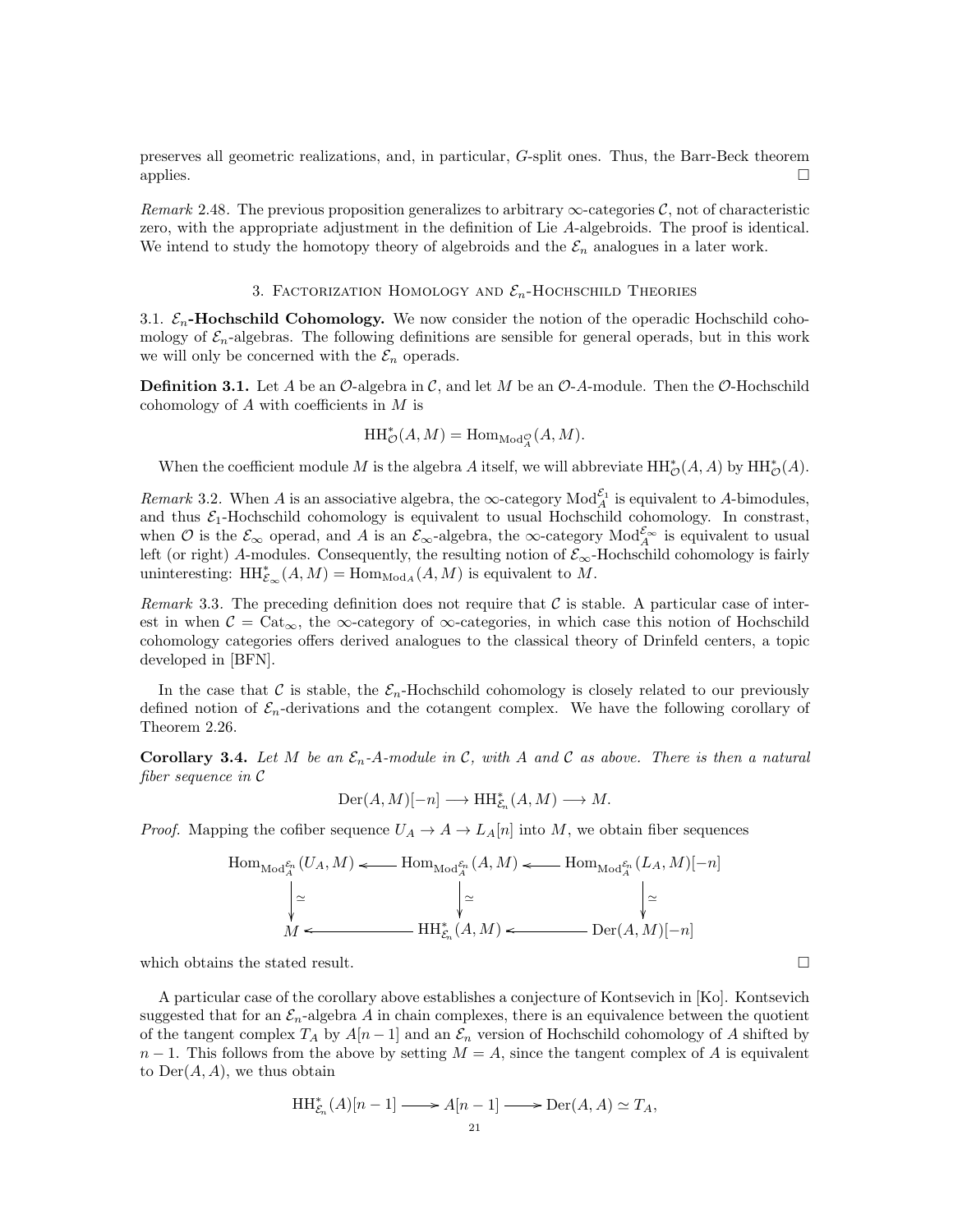implying the equivalence of complexes  $HH_{\mathcal{E}_n}^*(A)[n] \simeq T_A/(A[n-1])$ .<sup>3</sup> The infinitesimal analogue of this result was earlier proved by Hu in  $[Hu]$ ,<sup>4</sup> under the assumption that k is a field of characteristic zero, which we now generalize:

**Corollary 3.5.** Let A be an augmented  $\mathcal{E}_n$ -algebra in C. Then there is a fiber sequence in C given by  $T_{k|A}[1-n] \to \text{HH}_{\mathcal{E}_n}^*(A,k) \to k$ , where  $T_{k|A}$  denotes the relative tangent complex at the augmentation  $f: A \rightarrow k$ .

Proof. As in the previous corollary, we obtain this result by dualizing a corresponding result for the cotangent space . From a previous proposition, we have a cofiber sequence  $k \to f_1 A \to L_{k|A}[n -$ 1]. We now dualize, which produces a fiber sequence  $\text{Hom}_{\mathcal{C}}(L_{k|A}[n-1], k) \to \text{Hom}_{\mathcal{C}}(f_1A, k) \to$  $\text{Hom}_{\mathcal{C}}(k, k)$ . Since C is presentable and the monoidal structure distributes over colimits, C is closed, implying the equivalence  $k \simeq \text{Hom}_{\mathcal{C}}(k, k)$ . Also, since  $f_!$  is the left adjoint to the functor  $\mathcal{C} \to$  $\text{Mod}_{A}^{\mathcal{E}_n}(\mathcal{C})$  given by restriction along the augmentation f, we have an equivalence  $\text{Hom}_{\mathcal{C}}(f_!A, k) \simeq$  $\operatorname{Hom}_{\operatorname{Mod}^{\mathcal{E}_n}_{\mathcal{A}}}(A,k)$ . This is the infinitesimal  $\mathcal{E}_n$ -Hochschild cohomology of A,  $\operatorname{HH}_{\mathcal{E}_n}^*(A,k)$ , by definition. Thus, we can rewrite our sequence as  $\text{Hom}_{\mathcal{C}}(L_{k|A}, k)[1 - n] \to \text{HH}_{\mathcal{E}_n}^*(A, k) \to k$ , which proves the result.

3.2. Factorization Homology and  $\mathcal{E}_n$ -Hochschild Homology. This preceding notion of the operadic Hochschild cohomology of unital  $\mathcal{O}$ -algebras is readily available for any operad  $\mathcal{O}$ , and this suggests one should look for a companion notion of Hochschild homology. Such a notion appears unknown for a completely general  $\mathcal{O}$ . However, there is a notion of Hochschild homology in the case of the  $\mathcal{E}_n$  operad, given by *factorization homology*, a topological analogue of Beilinson-Drinfeld's homology of factorization coalgebras, see [BD] and [FG]. This topic has also been developed in depth by Lurie in [Lu6], where he calls it *topological chiral homology*,<sup>5</sup> and a closely related construction was given by Salvatore [Sa] in the example in which the target category  $\mathcal C$  is topological spaces. We include the present treatment because a shorter discussion of the topic from a slightly simpler perspective might also be of use, and because we require specific results, such as Proposition 3.24 and Proposition 3.33, for our proof of Theorem 1.1. A more involved treatment of this and related issues will be forthcoming in [Fra2] and [AFT]. More recent work on this subject includes [And], [CG], and [GTZ]. The notion of factorization homology appears very close to Morrison-Walker's blob complex  $[MW]$  (at least for closed *n*-manifolds).

Let  $B\text{Top}(n)$  be the classifying space for the group of homeomorphisms of  $\mathbb{R}^n$ , and let B be a space with a map  $B \to B \text{Top}(n)$ . For M a topological manifold of dimension n, M has a topological tangent bundle classified by a map  $\tau_M : M \to B \text{Top}(n)$ . A topological manifold M has a B-framing given a classifying map  $M \to B$  lifting  $\tau_M$ .

**Definition 3.6.** Given a map  $B \to B \text{Top}(n)$ , the B-framed (colored) operad,  $\mathcal{E}_B$ , is the symmetric monoidal  $\infty$ -category whose objects are finite disjoint unions of B-framed *n*-disks and whose morphisms are B-framed embeddings.

If B is a connected space, then  $\mathcal{E}_B$  is equivalent to the PROP associated to an operad, defined as follows: First, choose a B-framing of the standard n-disk. Now, define the space  $\mathcal{E}_B(I)$  =  $\text{Emb}^B(\coprod_I D^n, D^n)$  of B-framed embeddings of *n*-disks: A point in this space consists of an embedding  $f: \prod_{I} D_i^n \to D^n$ , with a homotopy between the B-framing of  $T_{D_i^n}$  and the B-framing on the isomorphic bundle  $f_i^{-1}T_{D^n}$ , for each i. Given a surjection of finite sets  $J \to I$ , the usual insertion maps  $\mathcal{E}_B(I) \times \prod_I \mathcal{E}_B(J_i) \to \mathcal{E}_B(J)$  give the collection of spaces  $\{\mathcal{E}_B(I)\}$  an operad structure. The  $\infty\text{-category } \mathcal{E}_B$  is equivalent to the PROP associated to this operad.

 $3$ This is the statement of the second claim of [Ko], where Kontsevich terms  $T_A$  the deformation complex, which he denotes  $Def(A)$ . This statement was later called a conjecture by Kontsevich and Soibelman in their book on deformation theory, [KS].

<sup>&</sup>lt;sup>4</sup>In the terminology of [Hu], the result says that the based  $\mathcal{E}_n$ -Hochschild cohomology is equivalent to a shift of the based Quillen cohomology of augmented  $\mathcal{E}_n$ -algebras.

 $5$ We offer conflicting terminology with reluctance. The term "chiral," however, is potentially misleading, since the relation to the chiral sector of a conformal field theory, or other uses of the term, is quite tentative.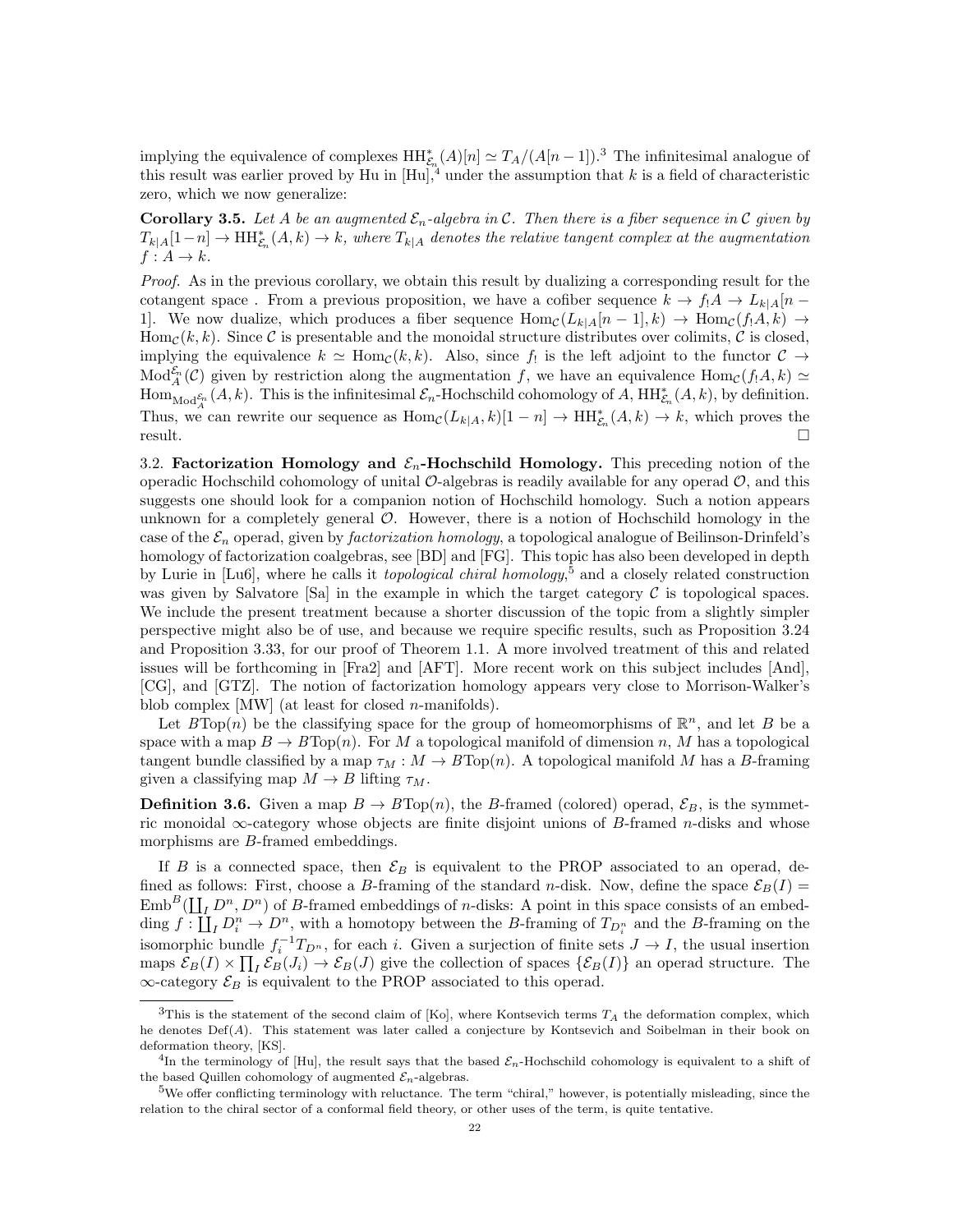**Lemma 3.7.** There is a homotopy equivalence  $\text{Emb}^B(D^n, D^n) \simeq \Omega B$  of topological monoids, where  $\Omega B$  is the based loop space of B.

*Proof.* By definition, the space  $\text{Emb}^B(D^n, D^n)$  sits in a homotopy pullback square:

$$
\text{Emb}^B(D^n, D^n) \longrightarrow \text{Map}_{/B}(D^n, D^n)
$$
  
\n
$$
\downarrow \qquad \qquad \downarrow
$$
  
\n
$$
\text{Emb}^{\text{Top}}(D^n, D^n) \longrightarrow \text{Map}_{/B\text{Top}(n)}(D^n, D^n)
$$

There are evident homotopy equivalences  $\text{Map}_{/B\text{Top}(n)}(D^n, D^n) \simeq \Omega B\text{Top}(n) \simeq \text{Top}(n)$  and likewise Map<sub>/B</sub> $(D^n, D^n) \simeq \Omega B$ . By the Kister-Mazur theorem, [Ki], the inclusion of Top(n) into  $\text{Emb}^{\text{Top}}(D^n, D^n)$  is a homotopy equivalence. The map defined by the bottom row is a homotopy inverse to this map, therefore it is a homotopy equivalence. The top map in the diagram is therefore the pullback of a homotopy equivalence, and thus it is also a homotopy equivalence.  $\Box$ 

Thus, a choice of basepoint in B similarly defines a map  $\mathcal{E}_n(I) \times \Omega B^I \to \mathcal{E}_B(I)$ , which is a homotopy equivalence for B connected.

*Remark* 3.8. The connectedness assumption on  $B$  is not essential in what follows, but we will include it for simplicity and because it holds in virtually all cases of interest, e.g., when B is one of  $\ast$ ,  $BO(n)$ ,  $B\text{Spin}(n)$ ,  $BPL(n)$  or  $B=M$ , a connected topological *n*-manifold M.

Example 3.9. Consider  $B = E \text{Top}(n) \rightarrow B \text{Top}(n)$ , a homotopy point of  $B \text{Top}(n)$ . An  $E \text{Top}(n)$ structure on an n-manifold M is then equivalent to a topological framing of  $\tau_M$ . The operad  $\mathcal{E}_{ETon(n)}$ is homotopy equivalent to the usual  $\mathcal{E}_n$  operad, because there is a natural homotopy equivalence  $\mathcal{E}_n(I) \stackrel{\sim}{\to} \mathcal{E}_{E\text{Top}(n)}(I)$ , sending a rectilinear embeddings to a framed embedding. By smoothing theory, framed topological manifolds are essentially equivalent to framed smooth manifolds (except possibly in dimension 4).

*Example* 3.10. For  $B = BO(n)$ , with the usual map  $BO(n) \to BTop(n)$ , then  $\mathcal{E}_{BO(n)}$  is equivalent to the ribbon  $\mathcal{E}_n$  operad. See [SW] for a treatment of this operad.

**Definition 3.11.** Let  $B \to B \text{Top}(n)$  be as above, and let C be a symmetric monoidal  $\infty$ -category. Then  $\mathcal{E}_B$ -alg(C) is  $\infty$ -category Fun<sup>⊗</sup>( $\mathcal{E}_B$ ,C) of symmetric monoidal functors from  $\mathcal{E}_B$  to C.

With this setting, we may give a construction of a topological version of factorization homology. Recall that an  $\mathcal{E}_B$ -algebra A in C is a symmetric monoidal functor  $A : \mathcal{E}_B \to \mathcal{C}$ , so that there is an equivalence  $A(I) \simeq A^{\otimes I}$ . Let M be a B-framed topological n-manifold. M defines a contravariant functor  $\mathbb{E}_M : \mathcal{E}_B^{\text{op}} \to \text{Spaces}$ , given by  $\mathbb{E}_M(I) = \text{Emb}^B(\coprod_I D^n, M)$ . That is,  $\mathbb{E}_M$  is the restriction of the Yoneda embedding of  $M$  to the  $\infty$ -subcategory of n-disks.

**Definition 3.12.** As above, given  $B \to B \text{Top}(n)$ , let A be an  $\mathcal{E}_B$ -algebra in C, and let M be a topological n-manifold with structure  $B$ . The factorization homology of  $M$  with coefficients in  $A$  is the homotopy coend of the functor  $\mathbb{E}_M \otimes A : \mathcal{E}_B^{\text{op}} \times \mathcal{E}_B \to \text{Spaces} \times \mathcal{C} \xrightarrow{\otimes} \mathcal{C}$ :

$$
\int_M A := \mathbb{E}_M \otimes_{\mathcal{E}_B} A.
$$

Remark 3.13. Although formulated slightly differently, this construction is equivalent to the construction of topological chiral homology by Lurie in [Lu6], which we will explain in [Fra2].

The following example demonstrates how factorization homology specializes to the case of usual homology:

Example 3.14. Let  $C^{\oplus}$  be the  $\infty$ -category of chain complexes equipped with the direct sum monoidal structure. Since every complex V has a canonical and essentially unique map  $V \oplus V \rightarrow V$ , there is an equivalence  $\mathcal{E}_n$ -alg $(\mathcal{C}^{\oplus}) \simeq \mathcal{C}$ . The factorization homology of a framed *n*-manifold M with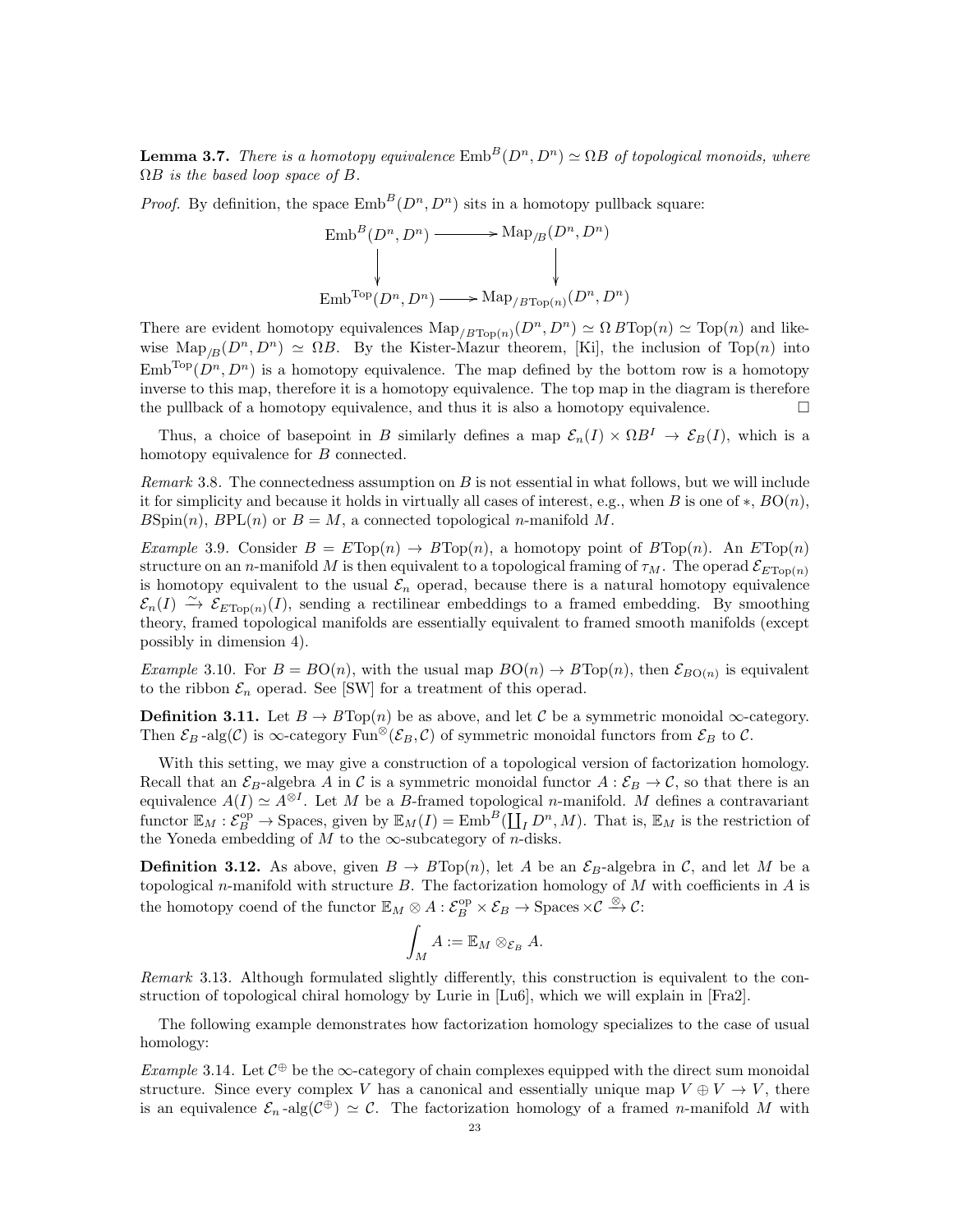coefficients in a complex V is then equivalent to  $\int_M V \simeq C_*(M, V)$ , the complex of singular chains on  $M$  tensored with  $V$ .

The B-framed manifold M, and hence the functor it defines, has an action of the group  $\text{Top}^B(M)$ , the group of B-framed homeomorphisms of M. Consequently, the factorization homology  $\int_M A$ inherits an action of Top<sup>B</sup>(M). More generally, factorization homology defines a functor

$$
\text{Mflds}_n^B \times \mathcal{E}_B \text{-alg}(\mathcal{C}) \xrightarrow{\int} \mathcal{C}
$$

where Mflds<sup>B</sup> is the  $\infty$ -category of B-framed topological n-manifolds with morphisms given by embeddings,  $\text{Hom}(M, N) := \text{Emb}^B(M, N)$ . If M is a topological k-manifold with a B-framing structure on  $M \times \mathbb{R}^{n-k}$ , then we will write  $\int_M (-)$  for  $\int_{M \times \mathbb{R}^{n-k}} (-)$ .

Remark 3.15. There is alternative construction, which we briefly sketch. Let M,  $\mathcal{E}_B$ , and A be as above. The functor  $\mathbb{E}_M : \mathcal{E}_n^{\text{op}} \to \text{Spaces}$  defines a symmetric sequence with terms  $\mathbb{E}_M(I) :=$  $\text{Emb}^B(\coprod_I D^n, M)$ , the space of B-framed topological embeddings of the disjoint union of disks  $\coprod_{I} D^{n}$  into M. There are natural maps  $\mathbb{E}_{M}(I) \times \coprod_{I} \mathcal{E}_{B}(J_{i}) \to \mathbb{E}_{M}(J)$  for every surjection of finite sets  $J \to I$ . These maps give  $\mathbb{E}_M$  the structure of a right  $\mathcal{E}_B$ -module in symmetric sequences. Since A is an  $\mathcal{E}_B$ -algebra, it can be consider as a left  $\mathcal{E}_B$ -module in symmetric sequences (concentrated in sequence degree zero). Then one can define  $\int_M A = \mathbb{E}_M \circ_{\mathcal{E}_B} A$ , the geometric realization of the two-sided bar construction of  $\mathcal{E}_B$  with coefficients in the left module A and the right module  $\mathbb{E}_M$ .

We now present several illustrative computations.

**Proposition 3.16.** Let A be an  $\mathcal{E}_n$ -algebra in C. Then there is a natural equivalence  $U_A \simeq$  $\int_{S^{n-1}\times\mathbb{R}} A$  between the enveloping algebra  $U_A$  and the factorization homology of the  $(n-1)$ -sphere with coefficients in A.

*Proof.* By Lemma 2.13, the enveloping algebra  $U_A$  is computed by the left Kan extension of the  $A: \mathcal{E}_n \to \mathcal{C}$  along the functor  $\psi: \mathcal{E}_n \to \mathcal{E}_{n*}$ , defined by adding a distinguished element \* to a set  $I \in \mathcal{E}_n$ . This Kan extension,  $i_1A(*)$ , is equivalent to the colimit of A over the overcategory colim<sub> $\mathcal{E}_{n/k}$ </sub> A. The colimit of a diagram  $A: \mathcal{X} \to \mathcal{C}$  can be computed as the geometric realization of the simplicial diagram

$$
\coprod_{\{K\}\in\mathcal{X}_0} A(K) \succeq \coprod_{\{J\to I\}\in\mathcal{X}_1} A(J) \succeq \coprod_{\{F\to E\to D\}\in\mathcal{X}_1\times_{\mathcal{X}_0}\mathcal{X}_1} A(F)\dots
$$

where  $\mathcal{X}_0$  is the space of objects of  $\mathcal{X}, \mathcal{X}_1$  is the space of morphisms, and  $\mathcal{X}_1 \times_{\mathcal{X}_0} \mathcal{X}_1$  is the space of composable morphisms. If  $C$  is tensored over the  $\infty$ -category of spaces, then, e.g., the first object in this simplicial diagram can be written as  $\coprod_{\mathcal{X}_0} A \simeq \coprod_{[K]\in\pi_0\mathcal{X}_0} Aut(K) \otimes A(K)$ , where  $Aut(K)$  is the space of automorphisms of the object K in  $\mathcal{X}$ , and  $\pi_0\mathcal{X}_0$  is the collection of equivalence classes of objects of  $\mathcal X$ . There is a similar description of the higher terms in the above simplicial object.

Applying this to the case of the composite functor  $A : \mathcal{E}_{n/k} \to \mathcal{E}_n \to \mathcal{C}$ , we can compute colim<sub> $\mathcal{E}_{n/k}$ </sub> A as the geometric realization of a simplicial object

$$
\coprod_K \mathcal{E}_n(K_*) \otimes A^{\otimes K} \Longleftarrow \coprod_{\text{Hom}_{\mathcal{E}_n}(J,I)} \mathcal{E}_n(I_*) \otimes A^{\otimes J} \underbrace{\Longleftarrow \cdots}
$$

The factorization homology  $\int_{S^{n-1}\times\mathbb{R}} A$  is defined as a coend, computed as the colimit of a simplicial object

$$
\coprod_{K} \text{Emb}^{fr}(\coprod_{K} D^{n}, S^{n-1} \times \mathbb{R}) \otimes A^{\otimes K} \Longleftarrow \coprod_{\text{Hom}_{\mathcal{E}_{n}}(J,I)} \text{Emb}^{fr}(\coprod_{I} D^{n}, S^{n-1} \times \mathbb{R}) \otimes A^{\otimes J} \Longleftarrow \cdots
$$

We have a map  $\mathcal{E}_n(K_*) \to \text{Emb}^{\text{fr}}(\coprod_I D^n, S^{n-1} \times \mathbb{R})$ , given by translating the disks so that the disk labeled by ∗ moves to the origin, and this map is a homotopy equivalence. Thus, the terms in the two simplicial objects above are equivalent; it can be easily seen in addition that the maps are same. We therefore obtain the equivalence  $U_A \simeq \int_{S^{n-1}} A$ , since they are computed as the geometric realizations of equivalent simplicial objects.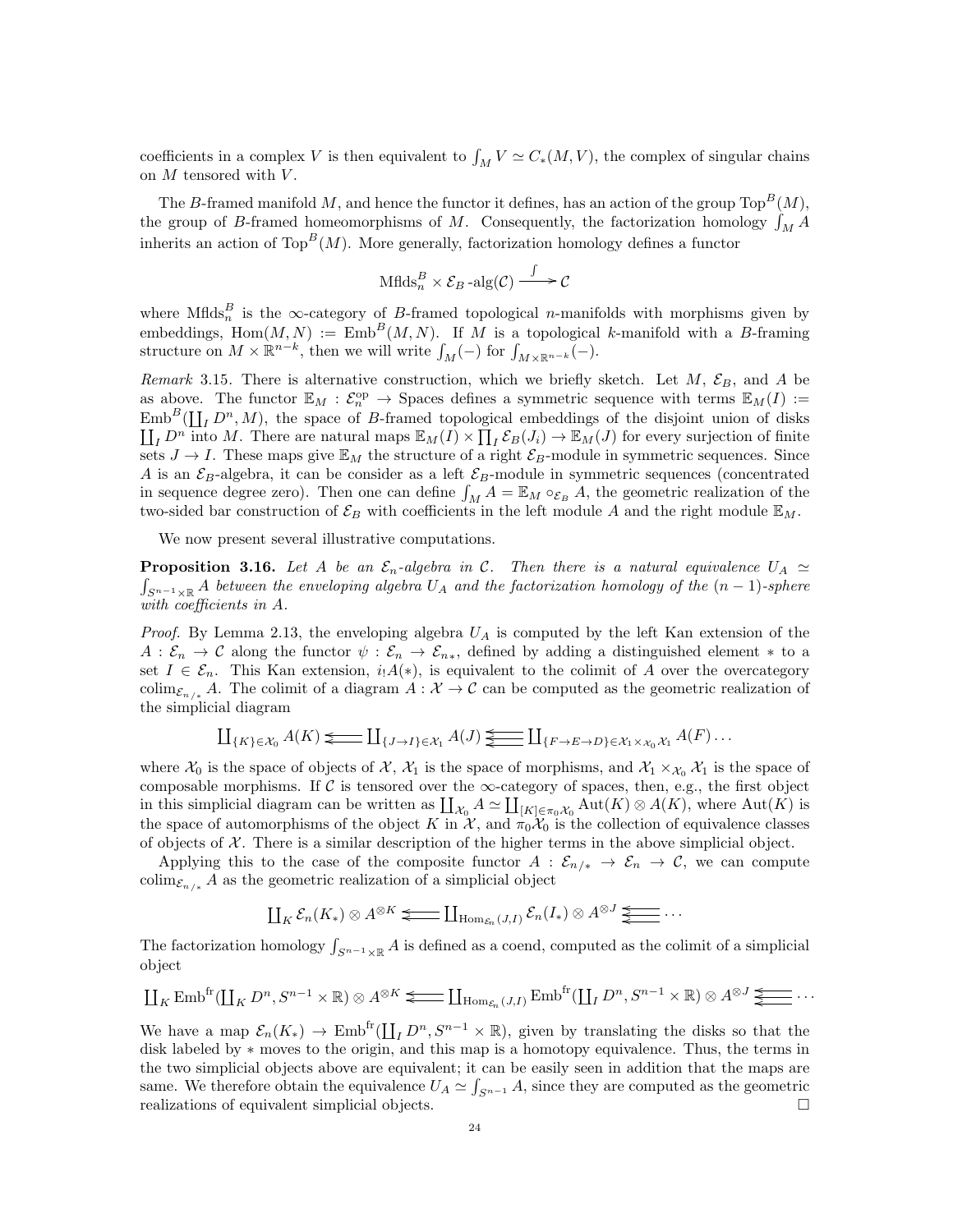Remark 3.17. This result confirms the intuition that since an  $\mathcal{E}_n$ -A-module structure and a left action of  $\int_{S^{n-1}} A$  both consist of an  $S^{n-1}$  family of left A-module structures, the two should be equivalent.

We briefly note a corollary of Proposition 3.16:

**Corollary 3.18.** Let  $A = \text{Free}_{\mathcal{E}_n}(V)$  be the  $\mathcal{E}_n$ -algebra freely generated by V in C. Then there is an equivalence

$$
\int_{S^{n-1}} A \simeq A \otimes \text{Free}_{\mathcal{E}_1}(V[n-1]).
$$

*Proof.* Combining Proposition 3.16 and Proposition 2.25, we compose the equivalences  $\int_{S^{n-1}} A \simeq$  $U_A \simeq A \otimes \text{Free}_{\mathcal{E}_1}(V[n-1]).$ 

Remark 3.19. There is a generalization of the formula in the preceding corollary where one replaces each occurrence of '1' with 'i', to compute  $\int_{S^{n-i}} A$ . This will be considered in [Fra2].

Returning to our equivalence  $U_A \simeq \int_{S^{n-1}} A$ , we see that there is, consequently, an  $\mathcal{E}_1$ -algebra structure on  $\int_{S^{n-1}\times\mathbb{R}} A$  corresponding to the canonical algebra structure of  $U_A$ . This has a very simple geometric construction, and generalization, which we now describe. Let  $M^k$  be a k-manifold with a B-framing of  $M \times \mathbb{R}^{n-k}$ . There is a space of embeddings  $\coprod_I M \times \mathbb{R}^{n-k} \to M \times \mathbb{R}^{n-k}$ parametrized by  $\mathcal{E}_{n-k}(I)$ : More precisely, there is a map of operads  $\mathcal{E}_{n-k} \to \mathcal{E}nd_{M\times\mathbb{R}^{n-k}}$  from the  $\mathcal{E}_{n-k}$  operad to the endomorphism operad of the object  $M\times\mathbb{R}^{n-k}$  in Mflds $^{B}_{n}$ . As a consequence,  $M\times$  $\mathbb{R}^{n-k}$  attains the structure of an  $\mathcal{E}_{n-k}$ -algebra in the  $\infty$ -category Mflds $_n^B$ . Passing to factorization homology, this induces a multiplication map

$$
m: \int_{\coprod_{I} M \times \mathbb{R}^{n-k}} A \simeq \left( \int_{M \times \mathbb{R}^{n-k}} A \right)^{\otimes I} \longrightarrow \int_{M \times \mathbb{R}^{n-k}} A
$$

for each point of  $\mathcal{E}_{n-k}(I)$ . This gives  $\int_{M\times\mathbb{R}^{n-k}} A$  an  $\mathcal{E}_{n-k}$ -algebra structure. In other words, the factorization homology functor  $\int A : \mathrm{Mflds}_n^B \to \mathcal{C}$  is symmetric monoidal, so it defines a functor from  $\mathcal{E}_{n-k}$ -algebras in Mflds<sup>B</sup> to  $\mathcal{E}_{n-k}$ -algebras in  $\mathcal{C}$ ;  $M \times \mathbb{R}^{n-k}$  is an  $\mathcal{E}_{n-k}$ -algebra in Mflds<sup>B</sup><sub>n</sub>, therefore  $\int_{M\times\mathbb{R}^{n-k}} A$  is an  $\mathcal{E}_{n-k}$ -algebra in C. In the particular case of  $M = S^{n-1}$ , this can be seen to be equivalent to the usual  $\mathcal{E}_1$ -algebra structure of  $U_A$ .

We now turn to the problem of defining an analogue of Hochschild homology for  $\mathcal{E}_n$ -algebras. As we shall see shortly, in the case  $n = 1$  there is an equivalence  $\int_{S^1} A \simeq \text{HH}_*(A)$ , between the factorization homology of the circle and Hochschild homology. It might be tempting to attempt to define the  $\mathcal{E}_n$ -Hochschild homology of  $\mathcal{E}_n$ -algebra A as the factorization homology of the n-sphere  $S^n$ with coefficients in A. However, unless  $n$  is 1, 3, or 7, the *n*-sphere is not a parallelizable manifold, and so the construction requires some modification in order to be well-defined. Our modification will make use of the following basic observation.

**Lemma 3.20.** Let A be an  $\mathcal{E}_n$ -algebra in C. There is an equivalence of  $\mathcal{E}_1$ -algebras  $\int_{S^{n-1}} A \simeq$  $(\int_{S^{n-1}} A)^{\rm op}$ , between the factorization homology of  $S^{n-1}$  with coefficients in A and its opposite algebra, induced by the product map  $\tau : S^{n-1} \to S^{n-1} \times \mathbb{R}$  of reflection in a hyperplane with reflection about the origin on R.

*Proof.* Let  $\mathcal{E}_1(I) \times \prod_I S^{n-1} \times \mathbb{R} \stackrel{m}{\longrightarrow} S^{n-1} \times \mathbb{R}$  be our  $\mathcal{E}_1(I)$  family of embeddings. The opposite  $\mathcal{E}_1$ -algebra of  $(\int_{S^{n-1}\times\mathbb{R}} A)^{\text{op}}$  is defined by the action of  $\Sigma_2$  on the operad  $\mathcal{E}_1$ , which we now define. A configuration  $f: \coprod_I D^1 \hookrightarrow D^1$  defines an ordering of the set I, e.g., the left-to-right order of the labeled disks in  $D^1$ . For  $\sigma \in \Sigma_2$ , the nontrivial element, the map  $\sigma(f)$  has the same image, but reverses the ordering of the disks. The action of the element  $\sigma$  intertwines with reflection about a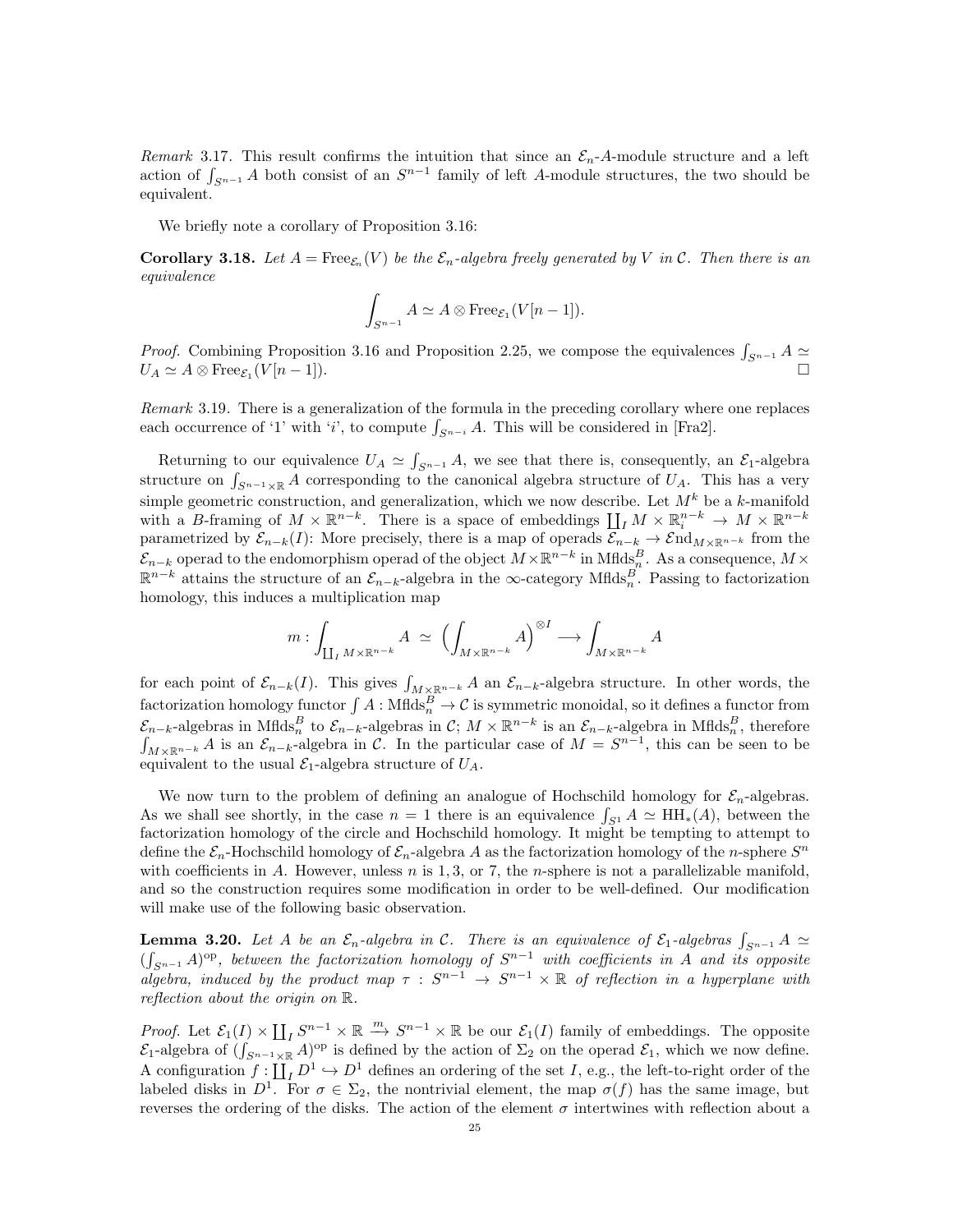hyperplane  $\tau: S^{n-1} \times \mathbb{R} \to S^{n-1} \times \mathbb{R}$  as follows

$$
\mathcal{E}_1(I) \times \coprod_I S^{n-1} \times \mathbb{R} \xrightarrow{\mathrm{id} \times \tau} \mathcal{E}_1(I) \times \coprod_I S^{n-1} \times \mathbb{R}
$$
\n
$$
\mathcal{E}_1(I) \times \coprod_I S^{n-1} \times \mathbb{R} \longrightarrow \begin{bmatrix} \downarrow & & & & \downarrow \\ & & & & \downarrow & & & \downarrow \\ & & & & & \downarrow & & & \downarrow \\ & & & & & \downarrow & & & \downarrow \\ & & & & & & \downarrow & & & \downarrow \\ & & & & & & \downarrow & & & \downarrow \\ & & & & & & \downarrow & & & \downarrow \\ & & & & & & \downarrow & & & \downarrow \\ & & & & & & \downarrow & & & \downarrow \\ & & & & & & \downarrow & & & \downarrow \\ & & & & & & \downarrow & & & \downarrow \\ & & & & & & \downarrow & & & \downarrow \\ & & & & & & \downarrow & & & \downarrow \\ & & & & & & \downarrow & & & \downarrow \\ & & & & & & \downarrow & & & \downarrow \\ & & & & & & \downarrow & & & \downarrow \\ & & & & & & \downarrow & & & \downarrow \\ & & & & & & \downarrow & & & \downarrow \\ & & & & & & \downarrow & & & \downarrow \\ & & & & & & \downarrow & & & \downarrow \\ & & & & & & \downarrow & & & \downarrow \\ & & & & & & \downarrow & & & \downarrow \\ & & & & & & \downarrow & & & \downarrow \\ & & & & & & \downarrow & & & \downarrow \\ & & & & & & \downarrow & & & \downarrow \\ & & & & & & \downarrow & & & \downarrow \\ & & & & & & \downarrow & & & \downarrow \\ & & & & & & \downarrow & & & \downarrow \\ & & & & & & \downarrow & & & \downarrow \\ & & & & & & \downarrow & & & \downarrow \\ & & & & & & \downarrow & & & \downarrow \\ & & & & & & \downarrow & & & \downarrow \\ & & & & & & \downarrow & & & \downarrow \\ & & & & & & \downarrow & & & \downarrow \\ & & & & & & \downarrow & & & \downarrow \\ & & & & & & \downarrow & & & \downarrow \\ & & & & & & \downarrow & & & \downarrow \\ & & & & & & \downarrow & & & \downarrow \\ & & & & & & \downarrow & & & \downarrow \\ & & & & & & \downarrow & & & \downarrow \\ & & & & & & \downarrow & & & \down
$$

where the diagram commutes up to a canonical homotopy (which translates and scales the concentric punctured n-disks). Passage to factorization homology thereby gives a subsequent commutative diagram

$$
\mathcal{E}_1(I) \otimes \int_{\coprod_I S^{n-1} \times \mathbb{R}} A \xrightarrow{\operatorname{id} \otimes \tau} \mathcal{E}_1(I) \otimes \int_{\coprod_I S^{n-1} \times \mathbb{R}} A
$$
\n
$$
m^{\operatorname{op}} \left( \begin{array}{c} \sigma \otimes \operatorname{id} \\ \downarrow \\ m \end{array} \right) \xrightarrow{m^{\operatorname{op}}} \begin{array}{c} \uparrow \\ \downarrow \\ \downarrow \\ \downarrow \\ \downarrow \\ \downarrow \\ \downarrow \end{array}
$$
\n
$$
\downarrow m^{\operatorname{op}} \left( \begin{array}{c} \downarrow \\ \downarrow \\ \downarrow \\ \downarrow \\ \downarrow \\ \downarrow \end{array} \right)
$$
\n
$$
\downarrow m^{\operatorname{op}} \left( \begin{array}{c} \downarrow \\ \downarrow \\ \downarrow \\ \downarrow \\ \downarrow \\ \downarrow \end{array} \right)
$$
\n
$$
\downarrow m^{\operatorname{op}} \left( \begin{array}{c} \downarrow \\ \downarrow \\ \downarrow \\ \downarrow \\ \downarrow \\ \downarrow \end{array} \right)
$$

in which the left hand vertical map  $m^{\text{op}}$  defines the opposite  $\mathcal{E}_1$ -algebra structure on  $\int_{S^{n-1}\times\mathbb{R}} A$ , and the right hand vertical arrow m denotes its usual  $\mathcal{E}_1$ -algebra structure. This is exactly the condition that the factorization homology map  $\tau: (\int_{S^{n-1}\times \mathbb{R}} A)^{\text{op}} \to \int_{S^{n-1}\times \mathbb{R}} A$  is a map of  $\mathcal{E}_1$ -algebras, and the map is clearly an equivalence since the reflection map is a homeomorphism.

*Example* 3.21. When A is an  $\mathcal{E}_1$ -algebra, this result is quite familiar:  $\int_{S^0} A$  is equivalent as an  $\mathcal{E}_1$ -algebra to  $A \otimes A^{op}$ , and its opposite is  $(A \otimes A^{op})^{op} \simeq A^{op} \otimes A$ . There is an obvious equivalence of  $\mathcal{E}_1$ -algebras  $\tau : A^{op} \otimes A \to A \otimes A^{op}$  switching the two factors, which is precisely the self map of the 0-sphere  $S^0$  given by reflection about the origin.

As a consequence of this lemma, any left  $\int_{S^{n-1}} A$ -module M attains a canonical right  $\int_{S^{n-1}} A$ module structure  $M^{\tau}$  obtained by the restriction,  $M^{\tau} := \text{Res}_{\tau} M$ .

**Definition 3.22.** Let A be an  $\mathcal{E}_n$ -algebra in C. Considering A as an  $\mathcal{E}_n$ -A-module in the usual fashion, and using Proposition 3.16, A has the structure of a left  $\int_{S^{n-1}} A$ -module with  $A^{\tau}$  the corresponding right  $\int_{S^{n-1}} A$ -module. The  $\mathcal{E}_n$ -Hochschild homology of  $\overline{A}$  is the tensor product

$$
\mathop{\mathrm{HH}}\nolimits^{\mathcal{E}_n}_*(A) := A^\tau \otimes_{\int_{S^{n-1}} A} A
$$

and, for M an  $\mathcal{E}_n$ -A-module, the  $\mathcal{E}_n$ -Hochschild homology of A with coefficients in M is the tensor product  $\mathop{\mathrm{HH}}\nolimits_*^{\mathcal{E}_n}(A,M) := M^\tau \otimes_{\int_{S^{n-1}} A} A.$ 

If A has an  $\mathcal{E}_{n+1}$ -algebra refinement, then there is an equivalence  $HH_*^{\mathcal{E}_n}(A) \simeq \int_{S^n} A$ . This is because, for a A an  $\mathcal{E}_{n+1}$ -algebra, there is an equivalence of  $\mathcal{E}_n$ -A-modules  $A \simeq A^{\tau}$ , from which we obtain  $HH_{*}^{\mathcal{E}_{n}}(A) \simeq A \otimes_{\int_{S^{n-1}} A} A \simeq \int_{S^{n}} A.$ 

*Remark* 3.23. The preceding construction of  $HH_*^{\mathcal{E}_n}(A)$  actually applies somewhat more generally. If M is a topological n-manifold with a framing of the tangent microbundle  $\tau_M$  after restricting to the complement of a point  $x \in M$  and for which there is a framed homeomorphism  $U \setminus x \cong S^{n-1} \times \mathbb{R}$ for a small neighborhood U of x and the standard framing on  $S^{n-1}\times\mathbb{R}$ , then one can construct an object  $\int_M A$  for an  $\mathcal{E}_n$ -algebra A. This  $\int_M A$  can be defined as

$$
\int_M A := A^\tau \otimes_{\int_{S^{n-1}} A} \int_{M \smallsetminus \{x\}} A.
$$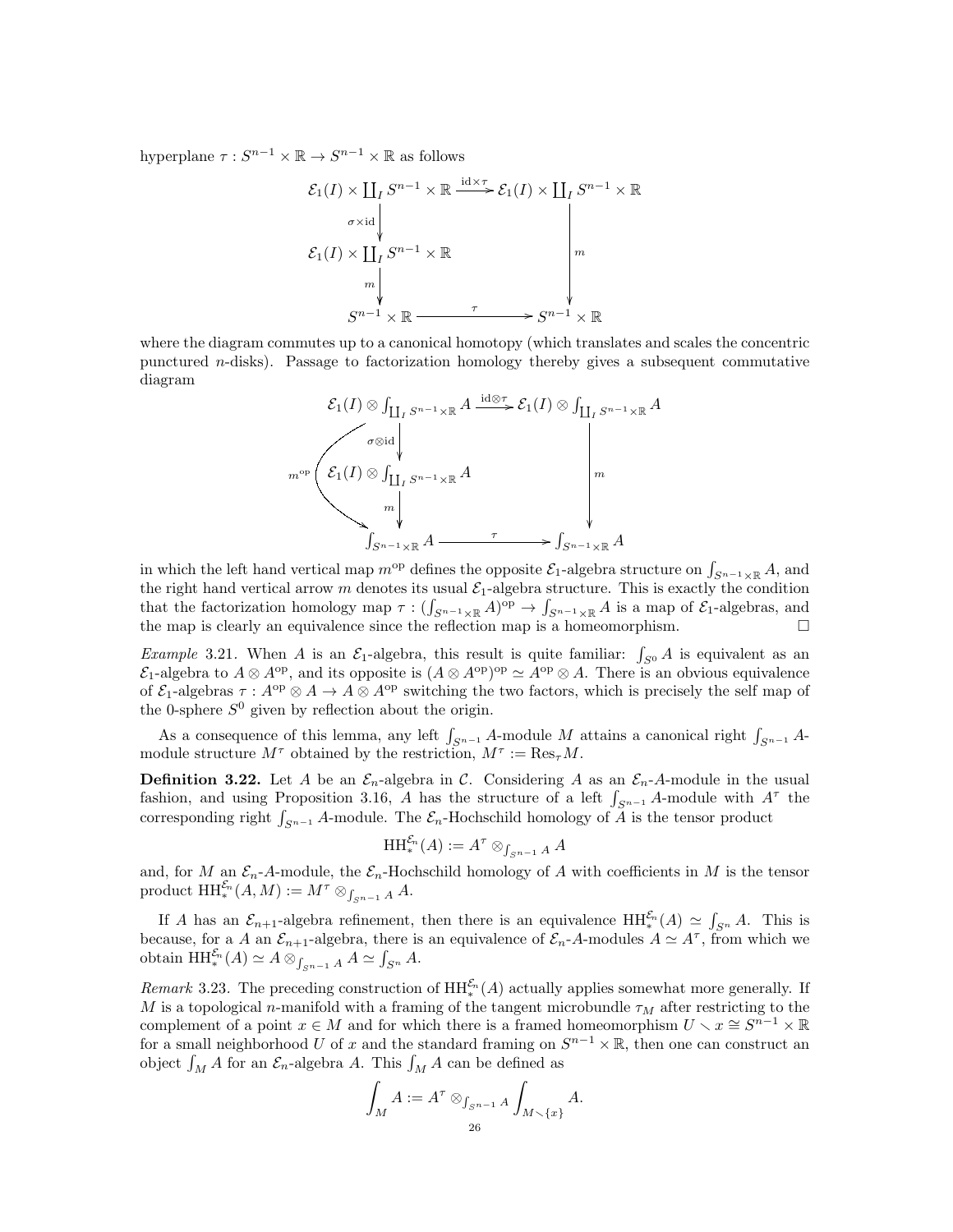The group  $\text{Top}^{\text{fr}}_{*}(M)$  of based homeomorphisms that preserve the framing away from  $M \setminus \{x\}$ (equivalently, the pullback  $Top_*(M) \times_{Top(M \smallsetminus \{x\})} Top^{\text{fr}}(M \smallsetminus \{x\}))$  acts naturally on  $\int_M A$ .

Let N be a framed manifold with boundary  $\partial N$ . Then  $\int_N A$  has the structure of both a left and right  $\int_{\partial N} A$ -module, by the preceding constructions. We can now formulate the following gluing, or ⊗-excision, property of factorization homology.

**Proposition 3.24.** Let M be a B-framed n-manifold expressed as a union  $M \cong U \cup_V U'$  by Bframed embeddings of B-framed submanifolds, and in which  $V \cong V_0 \times \mathbb{R}$  is identified as the product of an  $(n-1)$ -manifold with R. Then, for any  $\mathcal{E}_B$ -algebra A in C, there is a natural equivalence

$$
\int_M A \simeq \int_U A \otimes_{\int_V A} \int_{U'} A.
$$

*Proof.* Given a bisimplicial object  $X_{\bullet *} : \Delta^{\rm op} \times \Delta^{\rm op} \to \mathcal{C}$ , one can compute the colimit of  $X_{\bullet *}$  in several steps. In one way, one can can first take the geometric realization in one of the horizontal direction, which gives a simplicial object  $|X_{\bullet}|_{*}$  with *n*-simplices given by  $|X_{\bullet}|_{n} = |X_{\bullet,n}|$ , and then take the geometric realization of the resulting simplicial object. In the other way, one can take the geometric realization in the vertical simplicial direction to obtain a different simplicial object  $|X_*|_{\bullet}$ with n-simplices given by  $|X_*|_n = |X_{n,*}|$ , and then take the geometric realization of  $|X_*|_n$ . These both compute colim<sub>∆</sub><sub>op  $X_{\bullet *}$ </sub>.

Both  $\int_U A \otimes_{\int_V A} \int_{U'} A$  and  $\int_M A$  are defined as geometric realizations of simplicial objects, the two-sided bar construction and the coend, respectively. To show their equivalence, therefore, we will construct a bisimplicial object  $X_{\bullet*}$  such that the realization in the horizontal direction gives the two-sided bar construction computing the relative tensor product, and the realization in the vertical direction gives the simplicial object computing the coend  $\mathbb{E}_M \otimes_{\mathcal{E}_B} A$ . To do so, observe that each of the terms in the two-sided bar construction,  $\int_U A \otimes (\int_V A)^{\otimes i} \otimes \int_{U'} A$ , is given as the geometric realization of a simplicial object. That is, define  $X_{ij}$  to be the *i*th term in the simplicial object computing the tensor products of coends  $\int_U A \otimes (\int_V A)^{\otimes j} \otimes \int_{U'} A$ . For fixed a vertical degree j,  $X_{\bullet,j}$  forms a simplicial object whose colimit is  $|X_{\bullet,j}| \simeq \int_U A \otimes (\int_V A)^{\otimes j} \otimes \int_{U'} A$ . We will now define the vertical maps. We begin with the case of the 0th column. Note the equivalence

$$
X_{0,j} \simeq \coprod_{J} \mathbb{E}_U(J) \otimes A^{\otimes J} \otimes \left( \coprod_{I} \mathbb{E}_V(I) \otimes A^{\otimes I} \right)^{\otimes j} \otimes \coprod_{K} \mathbb{E}_{U'}(K) \otimes A^{\otimes K}.
$$

We will show that the  $X_{0,j}$  form a simplicial object as j varies, and that the realization  $|X_{0,*}|$ is equivalent to  $\coprod_I \mathbb{E}_M(I) \otimes A^{\otimes I}$ . First, we can write the colimit  $M \cong U \cup_V U'$  as a geometric realization of the simplicial object

$$
M \longleftarrow U \sqcup U' \longleftarrow U \sqcup V \sqcup U' \underleftarrow{\underleftarrow{\longleftarrow}} U \sqcup V \sqcup V \sqcup U' \dots
$$

The degeneracy maps in this simplicial diagram, induced by  $U \sqcup V \rightarrow U$  and  $V \sqcup U' \rightarrow U'$ , are not quite embeddings, and hence do not quite define maps of embedded disks  $\mathbb{E}_U(J) \times \mathbb{E}_V(I) \longrightarrow$  $\mathbb{E}_U(J \coprod I)$ , because the disks may intersect. However, this is easily rectified: Choose an embedding  $j: U \hookrightarrow U$  that contracts U into the complement of a closed neighborhood of the boundary  $\partial U$ . Replacing the identity map  $id_U$  with j, the map  $j \sqcup f : U \sqcup V \hookrightarrow U$  is now an embedding, hence induces a map  $\mathbb{E}_U(J) \times \mathbb{E}_V(I) \to \mathbb{E}_U(J \sqcup I)$  for all finite sets J and I, and likewise for U'. Using these maps, we can write  $\mathbb{E}_M(I)$ , for each I, as a geometric realization of the embedding spaces of the pieces  $U, V$ , and  $U'$ :

$$
\mathbb{E}_M(I) \longleftarrow \coprod_{I \to \{1,2\}} \mathbb{E}_U(I_1) \times \mathbb{E}_{U'}(I_2) \longleftarrow \coprod_{I \to \{*,1,2\}} \mathbb{E}_U(I_1) \times \mathbb{E}_V(I_*) \times \mathbb{E}_{U'}(I_2) \underleftarrow{\underleftarrow{\cdots}}
$$

By tensoring with  $A^{\otimes I}$ , which preserves geometric realizations, we obtain a simplicial object computing  $\mathbb{E}_M(I) \otimes A^{\otimes I}$ :

$$
\coprod \mathbb{E}_U(I_1) \otimes A^{\otimes I_1} \otimes \mathbb{E}_{U'}(I_2) \otimes A^{\otimes I_2} \Longleftarrow \coprod \mathbb{E}_U(I_1) \otimes A^{\otimes I_1} \otimes \mathbb{E}_V(I_*) \otimes A^{\otimes I_*} \otimes \mathbb{E}_{U'}(I_2) \otimes A^{\otimes I_2} \Longleftarrow \cdots
$$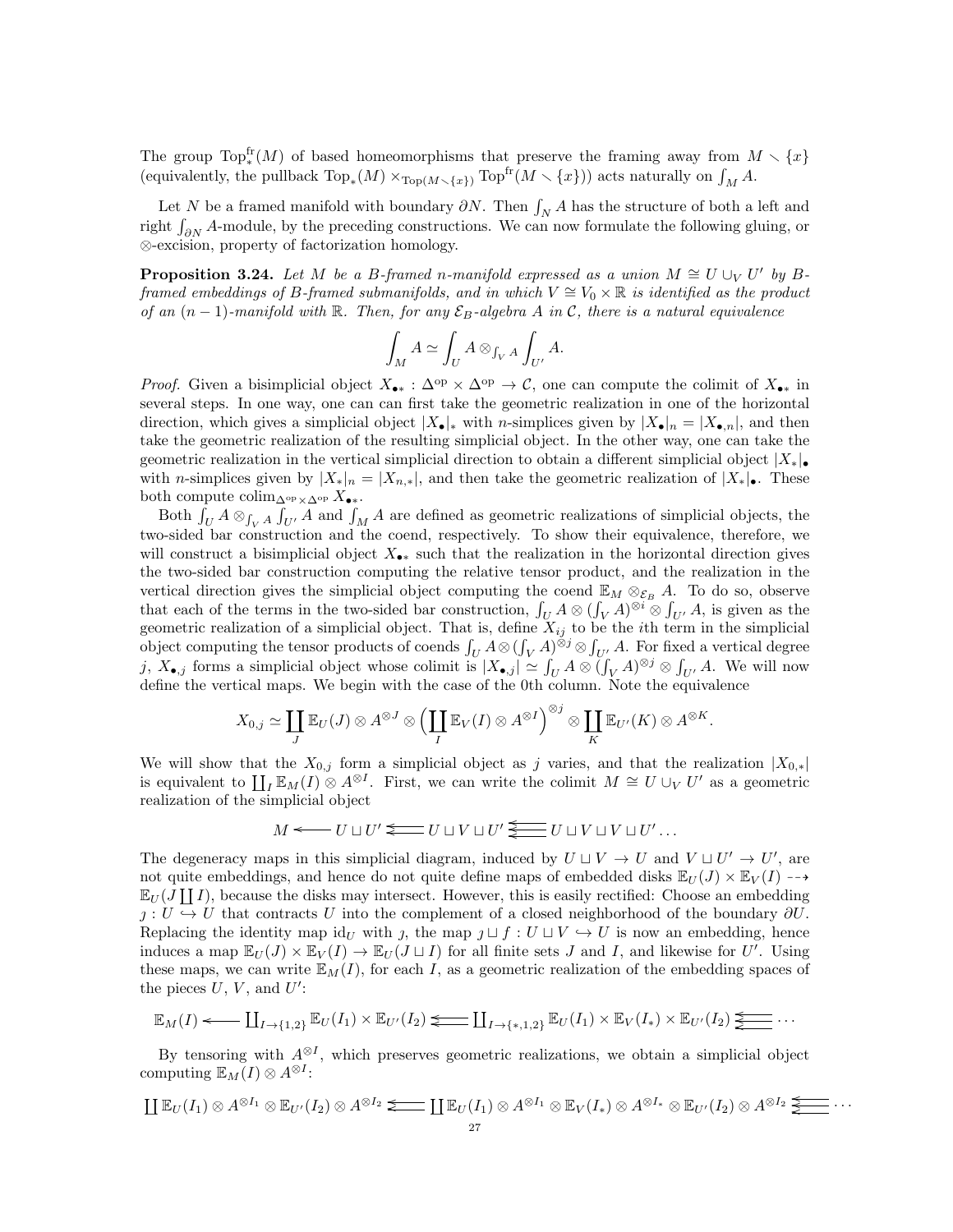Taking the direct sum over all  $I$ , the jth term of the resulting simplicial object is equivalent to  $X_{0,j}$ . Thus, the  $X_{0,*}$  has the structure of a simplicial object, and the realization  $|X_{0,*}|$  is equivalent to  $\coprod_I \mathbb{E}_M(I) \otimes A^{\otimes I}$ , the 0th term of the simplicial object computing  $\int_M A$ . An identical argument gives each  $X_{i,*}$  a simplicial structure whose realization is the *i*th term of the simplicial object computing  $\int_M A$ .  $\bigcup_{M} A$ .

The preceding proposition has several easy, but important, consequences:

**Corollary 3.25.** For A an  $\mathcal{E}_1$ -algebra, there is an equivalence  $\int_{S^1} A \simeq HH_*(A)$  between the factorization homology of the circle with coefficients in A and the Hochschild homology of A.

Proof. We have the equivalences

$$
\int_{S^1} A \simeq \int_{D^1} A \underset{S^0}{\otimes} \int_{D^1} A \simeq A \otimes_{A \otimes A^{op}} A \simeq \text{HH}_*(A).
$$

Remark 3.26. With a more sophisticated proof, [Lu6], one can see further that the simplicial circle action in the cyclic bar construction computing  $HH_*(A)$  agrees with the topological circle action by rotations on  $\int_{S^1} A$ .

By exactly the same method of proof, we can obtain:

**Corollary 3.27.** Let A be an  $\mathcal{E}_{\infty}$ -algebra, which obtains an  $\mathcal{E}_{B}$ -algebra structure by restriction along the map of operads  $\mathcal{E}_B \to \mathcal{E}_{\infty}$ , and let M be a B-manifold. Then there is a natural equivalence

$$
\int_M A \simeq M \otimes A
$$

between the factorization homology of M with coefficients in A and the tensor of the space M with the  $\mathcal{E}_{\infty}$ -algebra A. More generally, the following diagram commutes:

$$
\text{Mflds}_n^B \times \mathcal{E}_{\infty} - \text{alg}(\mathcal{C}) \longrightarrow \text{Spaces} \times \mathcal{E}_{\infty} - \text{alg}(\mathcal{C}) \xrightarrow{\otimes} \mathcal{E}_{\infty} - \text{alg}(\mathcal{C})
$$
\n
$$
\downarrow \qquad \qquad \downarrow \text{forget}
$$
\n
$$
\text{Mflds}_n^B \times \mathcal{E}_B - \text{alg}(\mathcal{C}) \xrightarrow{\qquad \qquad \downarrow} \mathcal{C}
$$

*Proof.* The proof is a standard induction on a handle decomposition of  $M$ , in the style of proofs of the h-principle. There is a slight complication in that if  $M'$  is a nonsmoothable topological 4manifold, then M' will not admit a handle decomposition: However the 5-manifold  $M' \times \mathbb{R}$  can be decomposed into handles. Since A is an  $\mathcal{E}_{\infty}$ -algebra, it is an  $\mathcal{E}_{5}$ -algebra, and  $\int_{M'} A$  can therefore be calculated as the factorization homology  $\int_{M\times\mathbb{R}} A$  of the 5-manifold  $M\times\mathbb{R}$ . Thus, in this case we can instead perform induction on the handle decomposition of  $M := M' \times \mathbb{R}$ .

The base case of the induction,  $M \cong \mathbb{R}^n$ , is immediately given by the equivalences  $\int_{\mathbb{R}^n} A \simeq A$  $\mathbb{R}^n \otimes A$ . Since both operations send disjoint unions to tensor products, we also have the equivalence  $\int_{\mathbb{R}^n \cup \mathbb{R}^n} A \simeq A \otimes A \simeq (\mathbb{R}^n \cup \mathbb{R}^n) \otimes A$ . Applying Proposition 3.24 to the presentation of  $S^1 \times \mathbb{R}^{n-1}$ as a union of  $\mathbb{R}^n \cup_{S^0 \times \mathbb{R}^n} \mathbb{R}^n$ , we obtain the equivalence  $\int_{S^1 \times \mathbb{R}^{n-1}} A \simeq A \otimes_{A \otimes A} A \simeq S^1 \otimes A$ . We can continue the induction to show that for all thickened spheres, the factorization homology  $\int_{S^k \times \mathbb{R}^{n-k}} A$ is equivalent to the tensor  $S^k \otimes A$ .

Now we show the inductive step: Let M be obtained from  $M_0$  by adding a handle of index q + 1. Therefore M can be expressed as the union  $M \cong M_0 \cup_{S^q \times \mathbb{R}^{n-q}} \mathbb{R}^n$ , where  $\mathbb{R}^n$  is an open neighborhood of the  $(q + 1)$ -handle in M. Again applying Proposition 3.24, we can compute the factorization homology  $\int_M A$  as

$$
\int_M A \simeq \int_{M_0} A \bigotimes_{\substack{\int \mathbb{R}^n A \\ \text{supp} \ y \text{supp} \ y}} \int_{\mathbb{R}^n} A \simeq M_0 \otimes A \bigotimes_{\substack{S^q \times \mathbb{R}^{n-q} \otimes A}} \mathbb{R}^n \otimes A \simeq M \otimes A
$$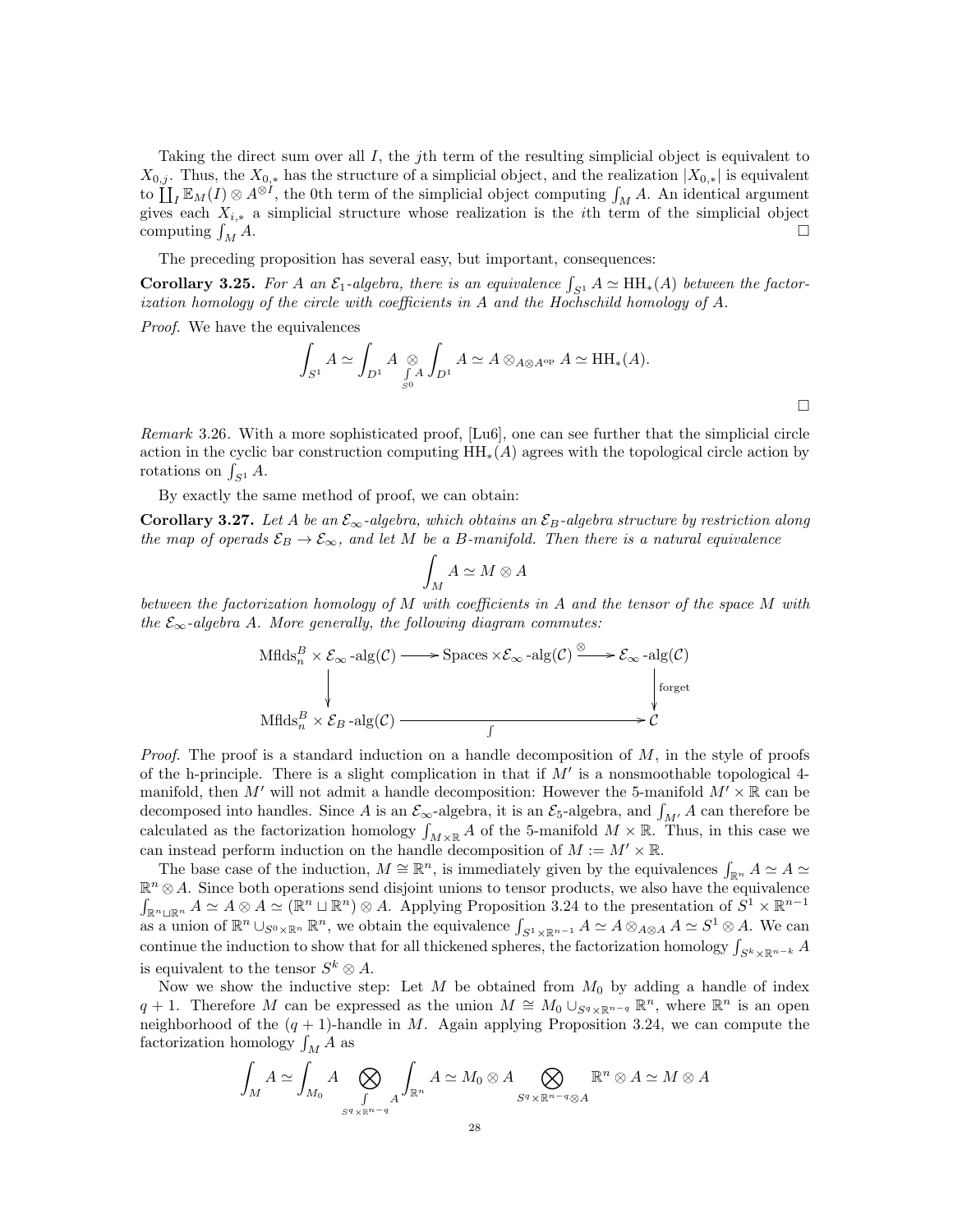where the middle equivalence holds by the inductive hypothesis, the base case, and our previous examination of the result in the special case of thickened spheres.

The preceding equivalences between the enveloping algebra  $U_A \simeq S^{n-1} \otimes A$  in the case that A is an  $\mathcal{E}_{\infty}$ -algebra, the tensor  $S^{n-1} \otimes A$ , allow for some further interpretation of the sequence  $U_A \rightarrow A \rightarrow L_A[n]$  of Theorem 2.26:

Remark 3.28. Let A be an  $\mathcal{E}_{\infty}$ -algebra. Recall from our discussion of the first derivative in Goodwillie calculus that the  $\mathcal{E}_{\infty}$ -cotangent complex of A can be calculated as a sequential colimit

$$
A \oplus L_A \simeq \varinjlim \Omega_A^n \Sigma_A^n(A \otimes A) \simeq \varinjlim \Omega_A^n(S^n \otimes A)
$$

where  $A \otimes A$  is regarded an an augmented  $\mathcal{E}_{\infty}$ -algebra over A, and  $\Omega_A^n$  and  $\Sigma_A^n$  are the iterated loop an suspension functors in  $\mathcal{E}_{\infty}$ -alg<sub>A</sub><sup>aug</sup>. Using the equivalence,  $U_A^{\mathcal{E}_n} \simeq S^{n-1} \otimes A$ , between the  $\mathcal{E}_n$ -enveloping algebra of A and the tensor of A with the  $(n-1)$ -sphere, this sequence can now be seen to be comparable to the expression of  $L_A$  as the sequential colimit  $\varinjlim L_A^{\mathcal{E}_n}$  of the  $\mathcal{E}_n$ -cotangent complexes of A, using the description of  $L_A^{\mathcal{E}_n}$  as the kernel of  $(S^{n-1} \otimes A)[1-n] \to A[1-n]$ .

We have already seen that the factorization homology  $\int_{M\times\mathbb{R}^k} A$  has the structure of an  $\mathcal{E}_k$ -algebra; the preceding proposition allows us to see that that algebra structure can be made to be A-linear. Before stating the following corollary, we recall by Theorem 2.42 that the  $\infty$ -category Mod<sub>A</sub>(C) is an  $\mathcal{E}_{n-1}$ -monoidal ∞-category; the definition of an  $\mathcal{O}$ -algebra in a symmetric monoidal  $\infty$ -category can be slightly modified to make sense in an  $\mathcal{O}\text{-monoidal}\infty\text{-category},$  see [Lu3], [Fra1]. Then:

Corollary 3.29. For  $M^{n-k}$  a framed manifold,  $k \geq 1$ , and A an  $\mathcal{E}_n$ -algebra in C, then the factorization homology  $\int_{M^{n-k}\times\mathbb{R}^k} A$  has the structure of an  $\mathcal{E}_k$ -algebra in  $\text{Mod}_A(\mathcal{C})$ .

*Proof.* We describe the case  $k = 1$ . A framed embedding  $\mathbb{R}^{n-1} \hookrightarrow M$  gives  $\int_{M \times \mathbb{R}} A$  an  $\int_{\mathbb{R}^{n-1} \times \mathbb{R}^1} A$ module structure. The tensor product relative A of

$$
\int_{M\times\mathbb{R}^1} A\otimes \int_{M\times\mathbb{R}^1} A \simeq \int_{M\times (-1,0]\cup_{\mathbb{R}^{n-1}} M\times [0,1)} A
$$

where the union on the right hand side is taken over the image  $\mathbb{R}^{n-1} \hookrightarrow M \times \{0\}$ , and is homotopic to the wedge  $M \vee M$ . There is family of embedding of  $M \times (-1,0] \cup_{\mathbb{R}^{n-1}} M \times [0,1]$  into  $M \times \mathbb{R}$ parametrized by  $\mathcal{E}_1(2)$  (which are homotopic to the coproduct map  $M \vee M \to M$ ), giving a space of maps from  $\int_{M\times\mathbb{R}^1} A\otimes_A \int_{M\times\mathbb{R}^1} A$  to  $\int_{M\times\mathbb{R}^1} A$ . Extending this construction to *I*-fold tensor products can be seen to give  $\int_{M\times\mathbb{R}^1} A$  an  $\mathcal{E}_1$ -algebra structure in A-modules.

With some of the technical tools of factorization homology now at hand, we now return to an outstanding problem from the previous section, the calculation relating the  $n$ -times iterated bar construction and the infinitesimal Hochschild homology of an augmented  $\mathcal{E}_n$ -algebra. That is, we now prove the equivalence  $Bar^{(n)} A \simeq HH_{*}^{\mathcal{E}_n}(A,k)$ . This will be a basic argument that certain simplicial objects defining tensor products calculate the same objects; it helpful to first state the following trivial lemma.

**Lemma 3.30.** For A an augmented  $\mathcal{E}_n$ -algebra in C and R an  $\mathcal{E}_1$ -algebra in A-modules, then there is an equivalence

$$
k \otimes_R M \simeq k \bigotimes_{k \otimes_A R} k \otimes_A M
$$

for every R-module M.

*Proof.* Note that  $k \otimes_A R$  obtains an  $\mathcal{E}_1$ -algebra structure in C, since the induction functor  $k \otimes_A$ is monoidal hence preserves algebra structure. Letting the  $R$ -module input " $M$ " vary, we obtain two linear functors  $Mod_R(\mathcal{C}) \to \mathcal{C}$ . To prove that two linear functors agree, it suffices to check on a generator for the  $\infty$ -category, which is  $M = R$ . In this case, there is an obvious cancellation to both sides, which are equivalent to k.  $\square$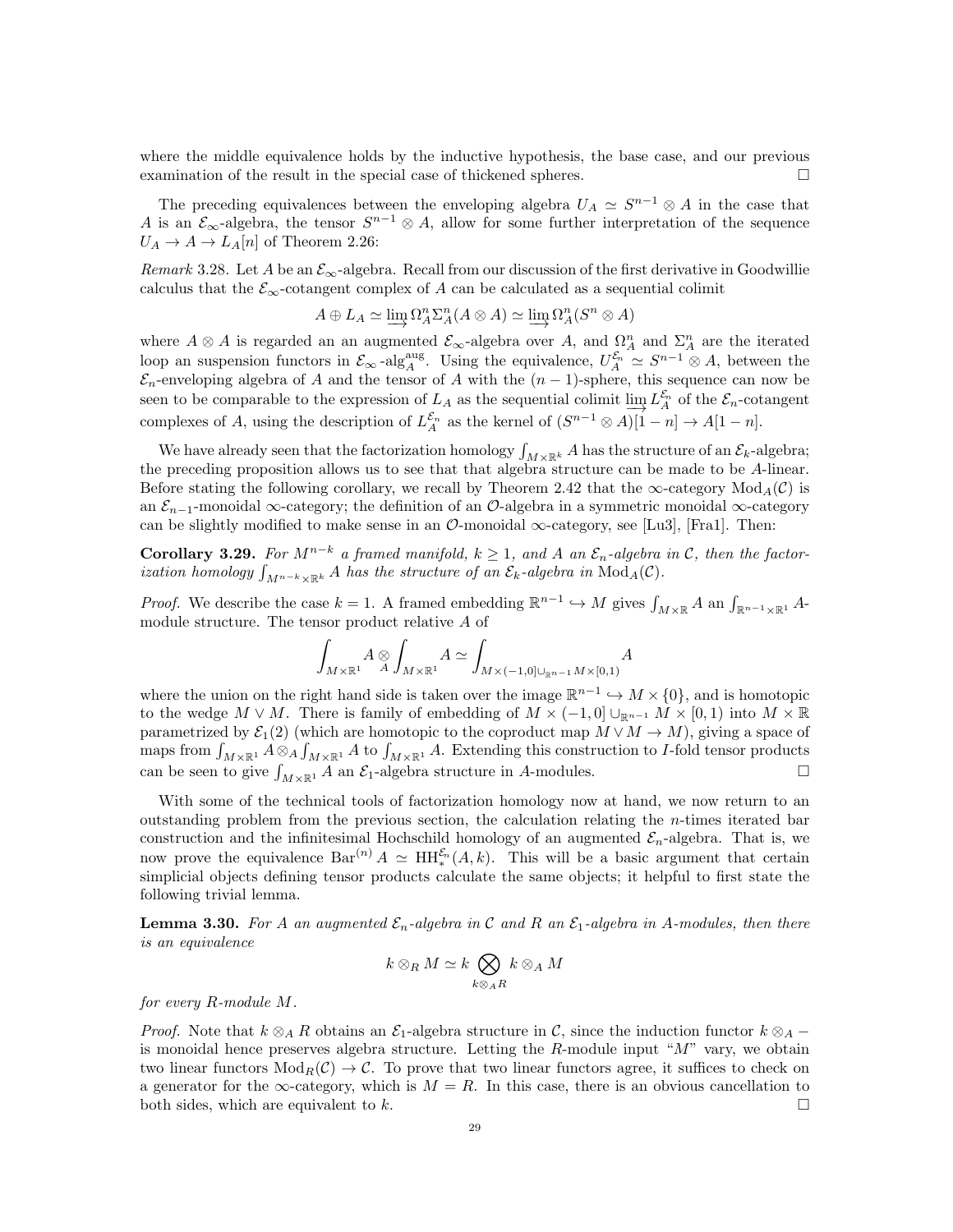*Proof of Lemma 2.45.* We prove the result by induction. The case of  $n = 1$  is already familiar, but we restate to motivate the argument for higher n. The  $\mathcal{E}_n$ -Hochschild homology is calculated as  $k \otimes_{\int_{S^0} A} A = k \otimes_{A \otimes A} A$ . We may then apply the reasoning of Lemma 3.30 to obtain

$$
k \otimes_{A \otimes A} A \simeq k \bigotimes_{k \otimes_A (A \otimes A)} k \otimes_A A \simeq k \otimes_A k = \text{Bar}^{(1)} A.
$$

For the inductive step, we now assume the equivalence  $Bar^{(i)} A \simeq HH_*^{\mathcal{E}_n}(A, k)$  and show the equivalence for  $i + 1$ . By definition,  $Bar^{(i+1)} A$  is equivalent to the tensor product  $k \otimes_{Bar^{(i)} A} k$ , and we now show the same iteration produces the infinitesimal Hochschild homology. The essential input is Proposition 3.16, which reduces the problem to factorization homology, and Proposition 3.24, which allows for induction by successively dividing spheres along their equators. This allows the calculation

$$
\mathcal{HH}_{*}^{\mathcal{E}_{i+1}}(A,k) = k \otimes_{\int_{S^i} A} A \simeq k \bigotimes_{k \otimes_A \int_{S^i} A} k \otimes_A A \simeq k \bigotimes_{k \otimes_A \int_{S^i} A} k
$$

applying Lemma 3.30 for the middle equivalence. The algebra in the last term  $k \otimes_A \int_{S^i} A$  is equivalent to  $k \otimes_{\int_{S^{i-1}} A} A$ , again using Proposition 3.24, which is equivalent to  $Bar^{(i)} A$ , using the inductive hypthesis. We thus obtain the equivalence of the iterative simplicial objects calculate  $HH_*^{\mathcal{E}_n}(A, k)$ and  $Bar^{(n)} A$ .

Example 3.31. The preceding lemma has a clear interpretation when A is an  $\mathcal{E}_{\infty}$ -algebra: In this case, there is an equivalence  $Bar^{(n)} A \simeq \Sigma_k^n A$  between the *n*-fold bar construction and the *n*-fold suspension of A in the ∞-category of augmented  $\mathcal{E}_{\infty}$ -algebras; likewise, there is an equivalence between the infinitesimal  $\mathcal{E}_n$ -Hochschild homology with  $k \otimes_{S^{n-1} \otimes A} A \simeq k \otimes_A A \otimes_{S^{n-1} \otimes A} A \simeq$  $k \otimes_A (S^n \otimes A)$ . The equivalence  $\Sigma_k^n A \simeq k \otimes_A (S^n \otimes A)$  is then implied by a basic observation for pointed topological spaces: The based n-fold loops  $\Omega^n X$  is equivalent to the fiber  $*\times_X X^{S^n}$  of the space of all maps over the base point in  $X$ .

Remark 3.32. The equivalence of Lemma 2.45,  $Bar^{(n)} A \simeq HH^{E_n}(A, k)$ , may be thought of as instance of the pushforward for factorization homology:  $\int_{M\times N} A \simeq \int_M \int_N A$ . HH $_{*}^{\mathcal{E}_n}(A, k)$  calculates the factorization homology of the *n*-disk  $D^n$  with coefficients in the pair  $(A, k)$ . Likewise, Bar<sup>(1)</sup>  $A =$  $k \otimes_A k$  calculates the factorization homology of the interval  $D^1$  with coefficients in the pair  $(A, k)$ . Thus, Bar<sup>(n)</sup> A can be seen to equivalent to  $HH_*^{\mathcal{E}_n}(A,k)$ , by expressing the *n*-disk as a product  $D^n \cong (D^1)^n$ , and using the pushforward formula  $n-1$  times. We will give a fuller discussion in [Fra2].

We will make significant use of the following result in Section 4, in studying moduli problems.

**Proposition 3.33.** For a framed  $(n-1)$ -manifold M, and an  $\mathcal{E}_n$ -algebra A in C, there is a natural equivalence

$$
\text{Mod}_{f_{M \times \mathbb{R}}A}(\mathcal{C}) \simeq \int_M \text{Mod}_A(\mathcal{C})
$$

where the framing of  $M \times \mathbb{R}$  is the product of the given framing on M and a framing of  $\mathbb{R}$ .

*Proof.* We again prove the equivalence by induction on a handle decomposition of  $M$ . The two sides are equivalent in the case of  $M \cong \mathbb{R}^{n-1}$ . By Proposition 3.24, the factorization homology  $\int_M \text{Mod}_A(\mathcal{C})$  glues by tensor products, decomposing M into glued together Euclidean spaces. The right hand side does as well, using the result,  $Mod_{A \otimes_B C} \simeq Mod_A \otimes_{Mod_B} Mod_C$ , a consequence of, e.g., Theorem 4.7 of [BFN] in the special case of algebras, i.e., affine stacks.

Remark 3.34. The preceding proposition will be important for our purposes in the case  $M =$  $S^{n-1} \times \mathbb{R}$ , in Proposition 4.36.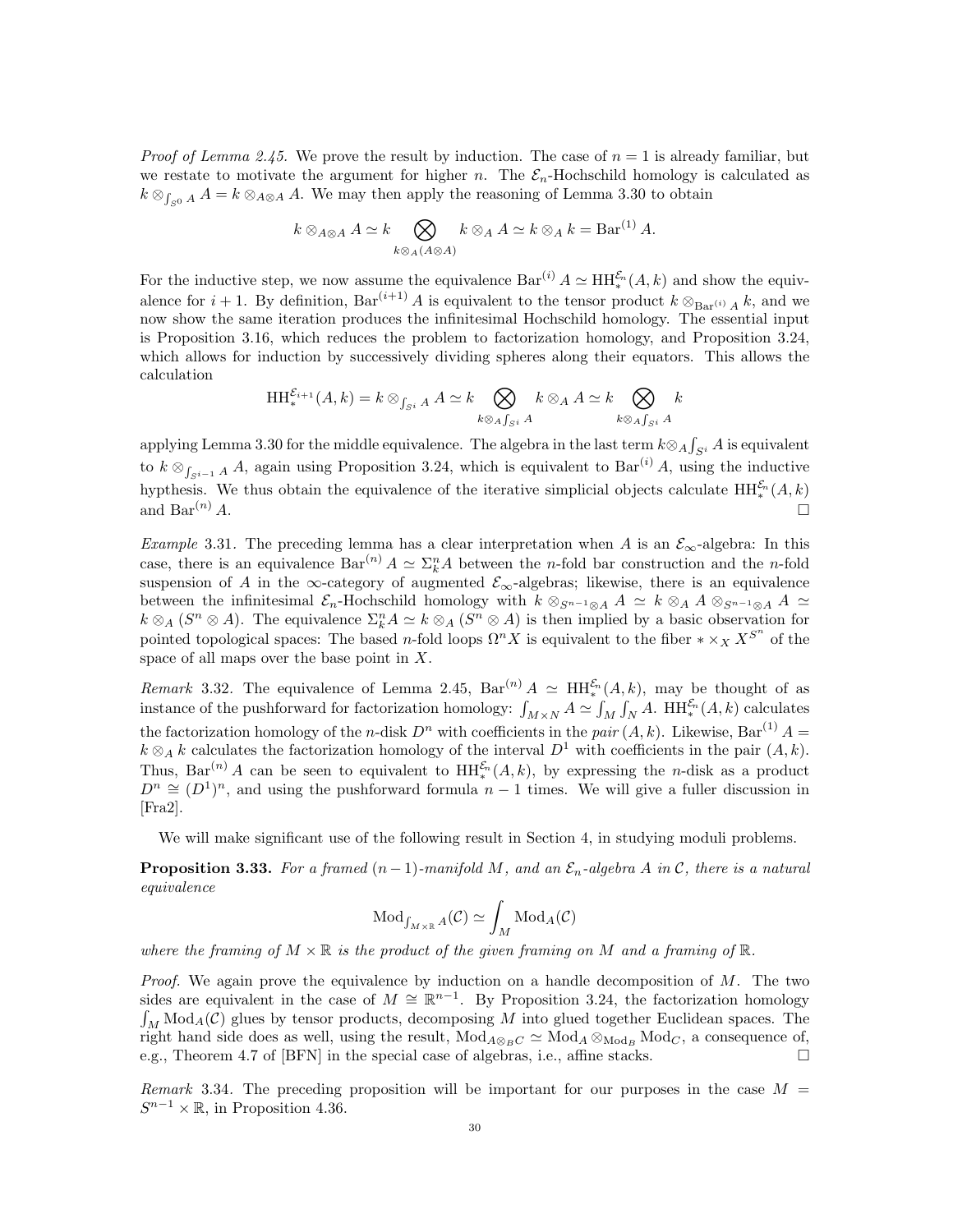We end with the following conceptual characterization of factorization homology. Note that a symmetric monoidal functor  $H:$  Mflds $_A^B \to \mathcal{C}$  gives  $H(N^{n-1} \times \mathbb{R})$  the structure of an  $\mathcal{E}_1$ -algebra in C. Let C be a presentable symmetric monoidal  $\infty$ -category whose monoidal structure distributes over geometric realizations and filtered colimits.

**Definition 3.35.** H(Mflds<sup>B</sup><sub>n</sub>, C), the  $\infty$ -category of homology theories for B-framed n-manifolds with coefficients in C, is the full  $\infty$ -category of symmetric monoidal functors  $H : Mflds_n^B \to C$ satisfying ⊗-excision:  $H(U \cup_V U') \simeq H(U) \otimes_{H(V)} H(U')$  for every codimension-1 gluing,  $V \cong$  $N^{n-1}\times\mathbb{R}$ .

Induction on a handle decomposition (excepting dimension 4) allows the proof of the following result:

**Theorem 3.36** ([Fra2]). There is an equivalence of  $\mathbf{H}(\text{Mflds}_n^B, \mathcal{C}) \simeq \mathcal{E}_B$ -alg(C) between C-valued homology theories for B-framed n-manifolds and  $\mathcal{E}_B$ -algebras in C. The functor  $\textbf{H}(\text{Mflds}_n^B, \mathcal{C}) \rightarrow$  $\mathcal{E}_B$ -alg(C) is given by evaluation on  $\mathbb{R}^n$ , and the adjoint is given by factorization homology.

We defer a proof to [Fra2], which focuses on the application of factorization homology to topology.

## 4. Moduli Problems

In this final section, we consider some moduli functors and algebraic groups defined by certain symmetries of  $\mathcal{E}_n$ -algebras. Previously, we showed that for an  $\mathcal{E}_n$ -algebra A, there exists a fiber sequence  $A[n-1] \to T_A \to \text{HH}_{\mathcal{E}_n}^*(A)[n]$ . However, we did not exhibit any algebraic structure on the sequence, and we gave no rhyme or reason as to why it existed at all. Our goal is to complete the proof of Theorem 1.1, by giving a moduli-theoretic interpretation of this sequence. Namely, we will show that this sequence arises as the Lie algebras of a very natural fiber sequence of derived algebraic groups  $B^{n-1}A^{\times} \to \text{Aut}_A \to \mathfrak{B}^nA$ , and relatedly, a sequence of  $\mathcal{E}_{n+1}$ -moduli problems. As a consequence of this interpretation, the sequence  $A[n-1] \to T_A \to \text{HH}_{\mathcal{E}_n}^*(A)[n]$  will obtain a Lie algebra structure and, relatedly, a nonunital  $\mathcal{E}_{n+1}[-n]$ -algebra structure.

Our construction of the group  $\text{Aut}_{\mathfrak{B}^n A}$  of automorphisms of an enriched  $(\infty, n)$ -category  $\mathfrak{B}^n A$ will rely on a basic result, Corollary 4.21, for which we rely on a preprint of Gepner, [Gep]. intuitively,  $\mathfrak{B}^n A$  has a single object and a single k-morphism  $\phi^k$  for  $1 \leq k < n$ , and the hom-object  $\text{Mor}(\phi^{n-1}, \phi^{n-1}) = A.$ 

We now begin our treatment. For the remainder of this work,  $\mathcal C$  is a stable presentable symmetric monoidal ∞-category whose monoidal structure distributes over colimits. We assume further that  $\mathcal{C} \simeq \text{Ind}(\mathcal{C})$  is generated under filtered colimits by a small  $\infty$ -subcategory  $\mathcal{C}_\diamond \subset \mathcal{C}$  of compact objects  $(i.e.,  $C$  is compactly generated), and the compact objects coincide with the dualizable objects in$ C. We make use of the notions of the cotangent and tangent complexes of a moduli functor, for which we give an abbreviated summary. See  $[TV1]$ ,  $[TV2]$ ,  $[T_0]$ , and  $[Lu5]$  for a general treatment of derived algebraic geometry and  $[Lu7]$  and  $[Fra1]$  for derived algebraic geometry for  $\mathcal{E}_n$ -rings. In the following,  $\mathcal O$  is an operad for which  $\mathcal O(1)$  is the unit.

**Definition 4.1.** For X a functor from  $\mathcal{O}$ -alg(C) to the  $\infty$ -category of spaces, the  $\infty$ -category of  $\mathcal{O}$ -quasicoherent sheaves on X is

$$
\mathrm{QC}^{\mathcal{O}}_X = \lim_{R \in (\mathcal{O} - \mathrm{alg}(\mathcal{C}))_{/X}^{\mathrm{op}}} \mathrm{Mod}^{\mathcal{O}}_R(\mathcal{C}) \simeq \underline{\mathrm{Hom}}_{\mathrm{Fun}}(X, \mathrm{Mod})
$$

where X is regarded as a functor to  $\infty$ -categories by composing with the inclusion of spaces into  $\infty$ -categories,  $X : \mathcal{O}$ -alg $(\mathcal{C}) \to$  Spaces  $\to$  Cat<sub> $\infty$ </sub>, and Mod :  $\mathcal{O}$ -alg $(\mathcal{C}) \to$  Cat<sub> $\infty$ </sub> is the covariant functor assigning to R the  $\infty$ -category  $Mod_R^{\mathcal{O}}(\mathcal{C})$ , and to a morphism  $R \to R'$  the induction functor  $U'_R \otimes_{U_R} (-).$ 

In other words, an  $\mathcal{O}\text{-quasicoherent sheaf }M$  on X is an assignment of an R-module  $\eta^*M$  for every R-point  $\eta \in X(R)$ , compatible with base change.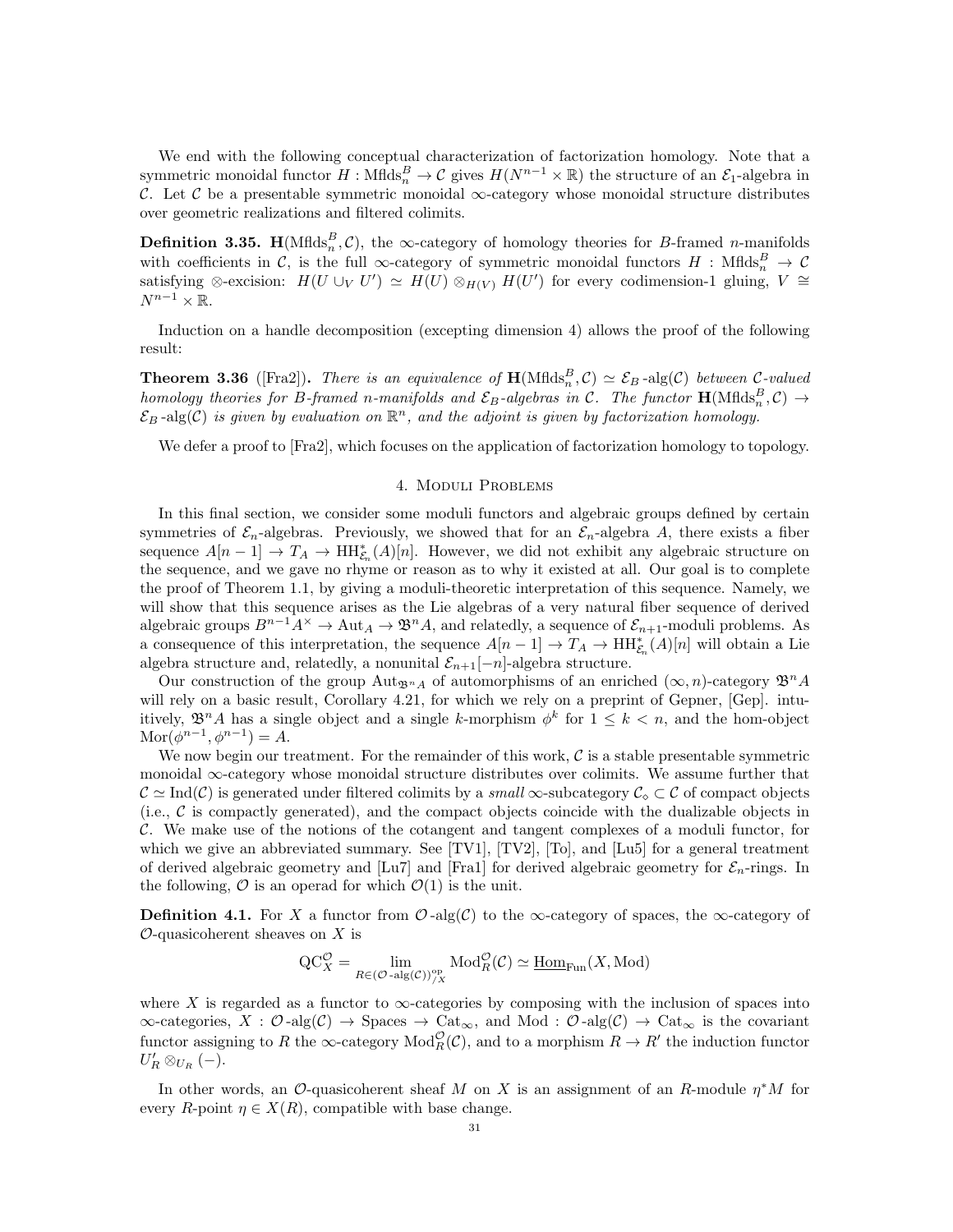Example 4.2. Denote by Spec R, the functor of points  $\text{Map}_{\mathcal{O} - \text{alg}}(R, -)$  associated to R. In this case, the above limit is easy to compute: The  $\infty$ -category  $\mathcal{O}$ -alg $(\mathcal{C})^{\text{op}}_{\mathcal{C}}$  $^{op}_{/Spec R}$  has a final object, namely Spec R itself, and as a consequence, there is a natural equivalence  $\operatorname{QC}_{\operatorname{Spec} R}^{\mathcal{O}} \simeq \operatorname{Mod}_R^{\mathcal{O}}(\mathcal{C})$ .

We can now make the following definition of the relative cotangent complex, which generalizes our previous notion of the cotangent complex of a map of  $\mathcal{O}$ -algebras.

**Definition 4.3.** Let X and Y be functors from  $\mathcal{O}$ -alg(C) to the  $\infty$ -category of spaces, and let  $f: X \to Y$  be a map from X to Y. The relative cotangent complex  $L_{X|Y}$  of f, if it exists, is the  $O$ -quasicoherent sheaf on  $X$  for which there is natural equivalence

 $\mathrm{Map}_R(\eta^* L_{X|Y}, M) \simeq \mathrm{Fiber}_\eta(X(R \oplus M) \to X(R) \times_{Y(R)} Y(R \oplus M)).$ 

Remark 4.4. This definition is likely difficult to digest on first viewing: Intuitively, the relative cotangent complex is a linear approximation to the difference between  $X$  and  $Y$ , and it provides a linear method of calculating the value of X on a split square-zero extension  $X(R \oplus M)$  given knowledge of Y and  $X(R)$ .

If X and Y both admit absolute cotangent complexes (i.e., cotangent complexes relative to Spec k), then there is a cofiber sequence  $f^*L_Y \to L_X \to L_{X|Y}$ , known as the transitivity sequence.

Our particular focus will be on the case of the tangent complex associated to a k-point of a moduli functor  $e : \text{Spec } k \to X$ . It is convenient for our examples not to define the tangent space at this point in terms of the cotangent complex, because it might be the case that the tangent complex exists while the cotangent complex fails to exist. That is, we can make sense of the notion of the tangent space at the following extra generality.

**Definition 4.5.** The  $\infty$ -category  $M_{\mathcal{O}}(\mathcal{C})$  of infinitesimal  $\mathcal{O}$ -moduli problems over  $\mathcal{C}$  consists of the full ∞-subcategory of all functors  $\mathcal{F} \in \text{Fun}(\mathcal{O}\text{-}\mathrm{alg}^{\text{aug}}(\mathcal{C}_{\diamond}), \text{Spaces})$  for which:

- (1)  $\mathcal{F}(k)$  is equivalent to a point;
- (2) The restriction  $\mathcal{F}(k\oplus -): \mathcal{C}_{\diamond} \to \text{Spaces}$  to split square-zero extensions preserves finite limits;
- (3) F preserves products, i.e., the map  $\mathcal{F}(R \times_k R') \to \mathcal{F}(R) \times \mathcal{F}(R')$  is an equivalence for all  $R, R' \in \mathcal{O}$ -alg<sup>aug</sup> $(\mathcal{C}_{\diamond}).$

The first condition allows us to specify a single point Spec  $k \to \mathcal{F}$  to study; the second condition, we next show, implies the existence of the tangent space at that point. The third condition will allow the tangent space of the moduli problem to attain algebraic structure, as we shall see in the final section.

Remark 4.6. Note that for a map of operads  $\mathcal{O} \to \mathcal{Q}$ , restriction along the forgetful functor on algebras induces  $M_{\mathcal{O}}(\mathcal{C}) \to M_{\mathcal{Q}}(\mathcal{C})$ . In particular, restriction along the forgetful functor defined by  $\mathcal{E}_n \to \mathcal{E}_{n+k}$  induces functors  $\mathcal{M}_{\mathcal{E}_n}(\mathcal{C}) \to \mathcal{M}_{\mathcal{E}_{n+k}}(\mathcal{C})$ , for all  $k \geq 0$ .

Given an infinitesimal moduli problem F, we construct a functor  $T\mathcal{F}:\mathcal{C}_{\diamond}\to\mathcal{S}$  pectra, from the  $\infty$ -category  $\mathcal{C}_{\infty}$  of compact objects of C to the  $\infty$ -category of spectra. The *i*th space of the spectrum  $T\mathcal{F}(M)$  is defined as

$$
T\mathcal{F}(M)(i) = \mathcal{F}(k \oplus M[i]).
$$

By condition (2) of F being infinitesimal, this sequence of spaces forms an Ω-spectrum, which is a (typically nonconnective) delooping of the infinite loop space  $\mathcal{F}(k \oplus M)$ .

Intuitively, the functor  $T\mathcal{F}$  assigns to an object M the spectrum of M-valued derivations of k on F. By the second assumption on F,  $T\mathcal{F}$  can be seen to preserve finite limits, i.e.,  $T\mathcal{F}$  is an exact functor in the terminology of [Lu1]. We make use of the following result. See, for instance, [BFN].

**Proposition 4.7.** The functor  $C \to \text{Fun}^{\text{ex}}(\mathcal{C}_{\infty}, \text{Spectra})$ , defined by sending an object M to the exact functor Map $(k, M \otimes -)$ , is an equivalence.

Thus, there exists an object T in C associated to the colimit preserving functor  $T\mathcal{F}$ , with the property that there is an equivalence of spectra  $T\mathcal{F}(M) \simeq \text{Map}_{\mathcal{C}}(k, T \otimes M)$ . We will abuse notation and refer to this functor and the object by the same symbols: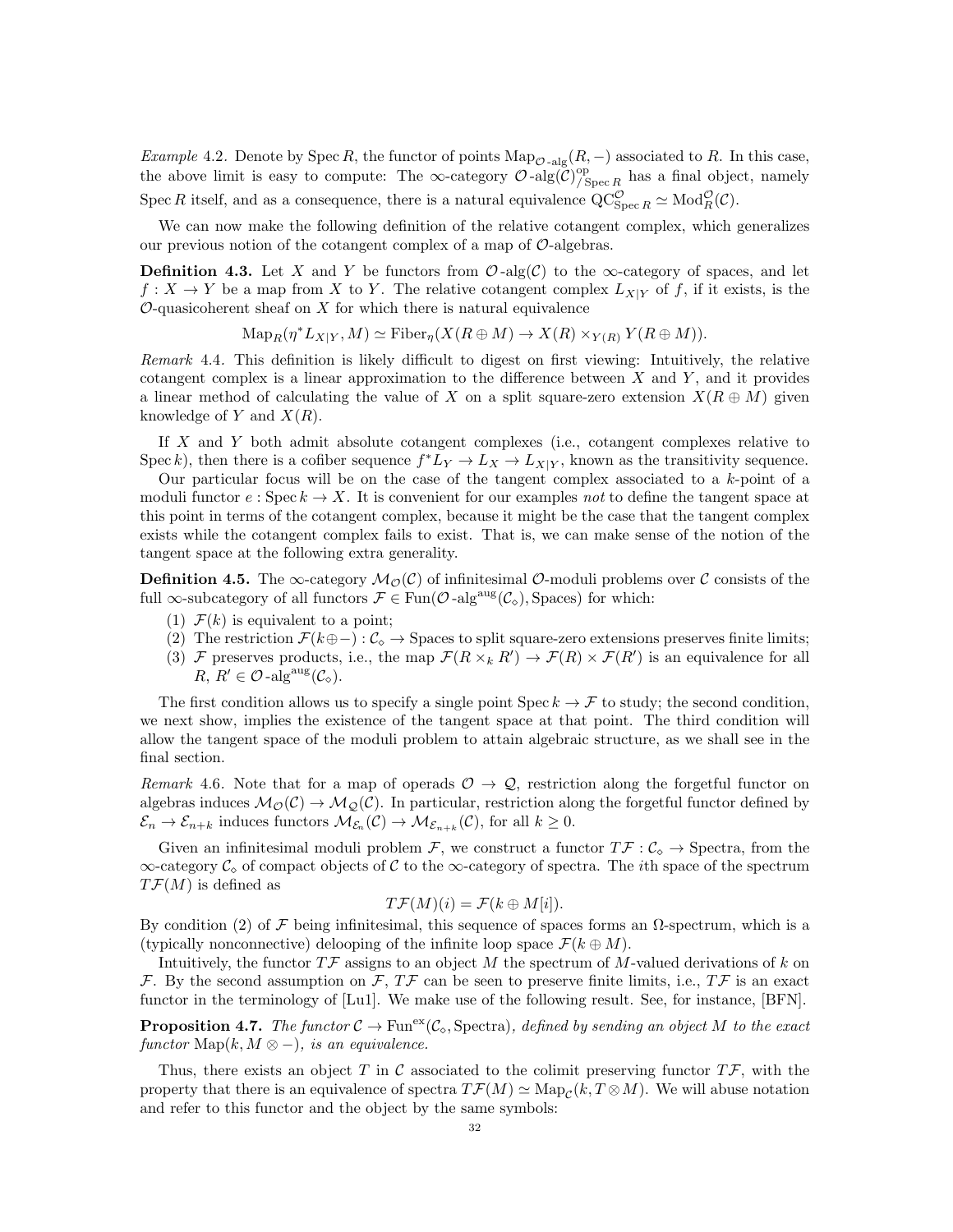**Definition 4.8.** The tangent space  $T\mathcal{F}$  of an infinitesimal moduli problem  $\mathcal{F}$  is the object of  $\mathcal{C}$  for which there is a natural equivalence  $\text{Map}_{\mathcal{C}}(k, T\mathcal{F} \otimes M) \simeq T\mathcal{F}(M)$  for all  $M \in \mathcal{C}$ .

Given a moduli functor  $X : \mathcal{O}$ -alg $(\mathcal{C}) \to$  Spaces with a map  $p :$  Spec  $k \to X$ , we can reduce X at the point p to define a functor,  $X_p$ :  $\mathcal{O}$ -alg<sup>aug</sup>( $\mathcal{C}$ )  $\rightarrow$  Spaces, as having values  $X_p(R)$  = Fiber<sub>p</sub>( $X(R) \to X(k)$ ), the homotopy fiber of the map  $X(R) \to X(k)$  over the point  $p \in X(k)$ .

**Definition 4.9.** For a moduli functor X, a map  $p : \text{Spec } k \to X$  is a formally differentiable point of X if the reduction  $X_p$ , as defined above, is an infinitesimal moduli problem.

In other words, a point is formally differentiable if it is possible to define the tangent space at that point.

Remark 4.10. If the functor  $T\mathcal{F}$  also preserves infinite products and coproducts when restricted to  $\mathcal{C}$ , rather than  $\mathcal{C}_{\infty}$ , then, by Yoneda representability reasoning, there will additionally exist a cotangent object LF that corepresents TF. If F is the reduction of a pointed moduli functor  $X_p$  which has a cotangent complex  $L_X$  in  $\mathbf{QC}_X^{\mathcal{O}}$ , then there are equivalences  $TX_p \simeq (p^*L_X)^{\vee}$  and  $LX_p \simeq p^*L_X$ .

**Lemma 4.11.** For a moduli functor with a formally differentiable point  $p : \text{Spec } k \to X$ , there is a natural equivalence  $T\Omega X_p \simeq TX_p[-1]$ , where  $\Omega X$  is the pointed moduli functor whose R-points are given as the based loop space  $\Omega_p(\mathcal{F}(R))$  based at the point  $p : * \to \mathcal{F}(R)$ .

*Proof.* To validate this equivalence, it suffices to determine an equivalence of the functors  $T\Omega X_p$ and  $\Omega TX_p$ , which is immediately manifest.

Now equipped with the requisite notions of a pointed moduli problem and its infinitesimal tangent complex, we turn to the particular moduli problems of interest.

**Definition 4.12.** Let A and C be  $\mathcal{E}_n$ -algebras in C. The algebraic space of morphisms, Mor $(A, C)$ , is a functor from  $\mathcal{E}_{\infty}\text{-algebras}$  to spaces defined by

$$
Mor(A, C)(R) = Map_{\mathcal{E}_n \text{-alg}_R} (R \otimes A, R \otimes C).
$$

This construction can be extended to make  $\mathcal{E}_n$ -alg(C) enriched over Fun( $\mathcal{E}_{\infty}$ -alg(C), Spaces), in the sense of [Gep]. Note that the space  $\text{Mor}(A, A)(R)$  naturally has a composition structure for each R, whereby the functor  $\text{Mor}(A, A)$  can be made to take values in  $\mathcal{E}_1$ -algebras in spaces (or, equivalently, topological monoids). In the following, we will refer to a moduli functor valued in topological groups, or loop spaces, as an algebraic group.<sup>6</sup> We may now define the algebraic group of automorphisms of an  $\mathcal{E}_n$ -algebra.

**Definition 4.13.** The algebraic group  $Aut_A$ , of automorphisms of an  $\mathcal{E}_n$ -algebra A, is the functor  $\mathcal{E}_{\infty}$ -alg $(\mathcal{C})$  to loop spaces whose R-points consists of all maps  $\mathrm{Aut}_A(R) \subset \mathrm{Map}_{\mathcal{E}_n}$ -alg<sub>R</sub> $(R \otimes A, R \otimes A)$ that are homotopy equivalences.

That is,  $\text{Aut}_A$  is the open subfunctor of  $\text{Mor}(A, A)$  consisting of equivalences. The classifying functor  $B \text{Aut}_A$  is the infinitesimal moduli functor associated to the composite  $B \circ \text{Aut}_A$ :  $\mathcal{E}_{\infty}$ -alg $(\mathcal{C}) \to \Omega$ -Spaces  $\to$  Spaces.

Remark 4.14. For the functors  $\mathcal{F} = B \text{Aut}_A$ , the associated functor  $\text{Fiber}(\mathcal{F}(R) \to \mathcal{F}(k))$ , for R an  $\mathcal{E}_{\infty}$ -algebra over k, has a familiar interpretation: It is infinitesimally equivalent to the functor Def A of deformations of A, in that there is a map that induces an equivalence on tangent spaces.

We now turn to second type of algebraic group which will be of great interest for us, the group of units of an  $\mathcal{E}_n$ -algebra. This definition first requires the following construction. For C any closed presentable symmetric monoidal  $\infty$ -category, there is functor (–)  $\otimes 1_{\mathcal{C}}$ : Spaces  $\rightarrow \mathcal{C}$ , given by

 ${}^{6}$ For more general purposes, further conditions are required, as a sheaf condition with respect to a Grothendieck topology on  $\mathcal{E}_{\infty}$ -alg(C)<sup>op</sup>. For our restricted purpose in this work, which involves infinitesimal automorphisms and formal geometry, these extra conditions are not necessary (though they would typically be satisfied for the groups of interest).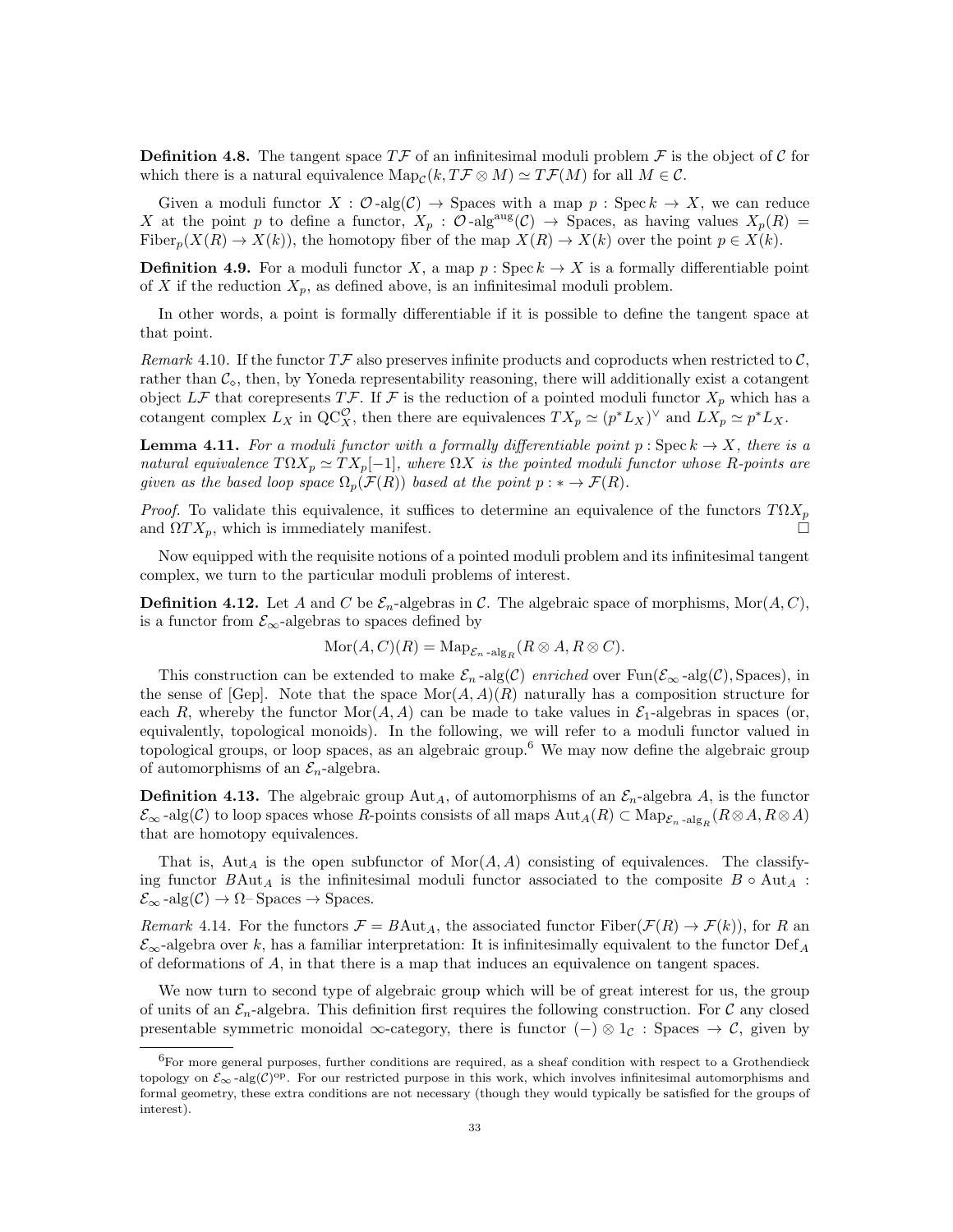assigning to a space X the tensor  $X \otimes 1_{\mathcal{C}}$ , where  $1_{\mathcal{C}}$  is the unit of the monoidal structure on  $\mathcal{C}$ . This functor is symmetric monoidal, by assumption on  $\mathcal{C}$ , and as a consequence its right adjoint Map( $1_c$ , −) :  $\mathcal{C}$  → Spaces is right lax symmetric monoidal. In other words, if A is an  $\mathcal{O}$ -algebra in C, for any topological operad  $\mathcal{O}$ , then  $\text{Map}(1_C, A)$  attains the structure of an  $\mathcal{O}$ -algebra in spaces.

**Definition 4.15.** The functor  $GL_1: \mathcal{E}_n$ -alg $(\mathcal{C}) \to \Omega^n$ -Spaces is the composite of  $Map(1_{\mathcal{C}},-)$  with the functor  $\mathcal{E}_n$ -alg(Spaces)  $\to \mathcal{E}_n$ -alg(Spaces)<sup>gp</sup>  $\simeq \Omega^n$ -Spaces which assigns to an  $\mathcal{E}_n$ -monoid its subspace of invertible elements (which is equivalent to an  $n$ -fold loop space).

This allows the formulation of the algebraic units of an  $\mathcal{E}_n$ -algebra.

**Definition 4.16.** The algebraic group  $A^{\times}$  of units of A is the functor  $\mathcal{E}_{\infty}$ -alg $(\mathcal{C}) \to \Omega^{n}$ -Spaces assigning to R the n-fold loop space  $A^{\times}(R) = GL_1(R \otimes A)$ , where  $GL_1$  is the functor  $\mathcal{E}_n$ -alg(Mod<sub>R</sub>)  $\rightarrow$  $\Omega^n$ – Spaces of the previous definition.

Remark 4.17. In the example where C is the  $\infty$ -category of spectra, then this notion of GL<sub>1</sub> clearly coincides with the standard notion from algebraic topology. In particular, for a nonconnective  $\mathcal{E}_n$ ring A with connective cover  $\tau_{\geq 0}A$ , the spaces  $GL_1(A)$  and  $GL_1(\tau_{\geq 0}A)$  will be equivalent. However, the algebraic groups  $A^{\times}$  and  $\overline{(\tau_{\geq 0}A)^{\times}}$  will differ despite their equivalence on k-points, due to the nonequivalence of  $\tau_{\geq 0}(R \otimes A)$  and  $\tau_{\geq 0}(R \otimes \tau_{\geq 0}A)$  for general R.

4.1. Automorphisms of Enriched  $\infty$ -Categories. We now consider our final type of algebraic group, Aut<sub>Bn</sub> A: It will take some preliminaries to finally arrive at the definition. First, note that our definition of the algebraic group  $\text{Aut}_A$  should apply verbatim to define an algebraic group structure on automorphisms of any object " $\mathfrak{B}^n A$ " as long as it can be suitably base-changed, i.e., so long as " $R \otimes \mathfrak{B}^n A$ " can be defined for each  $R \in \mathcal{E}_{\infty}$ -alg $(\mathcal{C})$ .

Let X be a monoidal ∞-category. We will use the notion of  $\infty$ -categories enriched in X, which we denote  $\text{Cat}_{\infty}(\mathcal{X})$ , developed by Gepner in [Gep]. We will not give the technical definitions but instead summarize the very rudimentary properties from [Gep] necessary for our purposes: Given a monoidal ∞-category  $\mathcal X$ , one constructs  $\mathcal E_1$ -alg $\star(\mathcal X)$ , an ∞-category of  $\mathcal E_1$ -algebras in X with many objects; Cat<sub>∞</sub>( $\mathcal{X}$ ), ∞-categories enriched in  $\mathcal{X}$ , is a localization of  $\mathcal{E}_1$ -alg<sub>★</sub>( $\mathcal{X}$ ), obtained by inverting the enriched functors which are fully faithful and essentially surjective.

There is a functor, which we will denote  $\mathfrak{B},$ 

$$
\mathcal{E}_1\operatorname{-alg}(\mathcal{X}) \xrightarrow{\mathfrak{B}} \operatorname{Cat}_{\infty}(\mathcal{X})
$$

where for any  $A \in \mathcal{E}_1$ -alg(X),  $\mathfrak{B}A$  is an enriched  $\infty$ -category with a single distinguished object  $* \in \mathfrak{B}A$ , and such that there is an equivalence of the hom object Mor<sub> $\mathfrak{B}A(*, *) = A$  as algebras in</sub> X. We denote by 1 the enriched  $\infty$ -category  $\mathfrak{B}1_{\mathcal{X}}$ . The functor  $\mathfrak{B}$  factors as

$$
\mathcal{E}_1\text{-alg}(\mathcal{X}) \longrightarrow \text{Cat}_{\infty}(\mathcal{X})^{1/} \longrightarrow \text{Cat}_{\infty}(\mathcal{X})
$$

through  $\mathrm{Cat}_{\infty}(\mathcal{X})^{1/}$ , enriched  $\infty$ -categories with a distinguished object 1. There is likewise a functor  $\mathrm{Cat}_{\infty}(\mathcal{X})^{1/} \to \mathcal{E}_1$ -alg $(\mathcal{X})$  sending an enriched  $\infty$ -category A with a distinguished object  $1 \to \mathcal{A}$  to the endomorphism algebra object  $\text{End}_{\Lambda}(1)$ . We have the following adjunction:

$$
\mathrm{Cat}_{\infty}(\mathcal{X})^{1/}
$$

$$
\mathfrak{B}\left(\sqrt{\frac{\mathrm{End}(1)}{\mathrm{End}(1)}}\right)
$$

$$
\mathcal{E}_1\text{-alg}(\mathcal{X})
$$

We summarize these points in the following theorem:

**Theorem 4.18** ([Gep]). For a symmetric monoidal  $\infty$ -category X, there is an symmetric monoidal  $\infty$ -category  $\mathrm{Cat}_{\infty}(\mathcal{X})$  with unit 1, with a symmetric monoidal functor  $\mathfrak{B}:\mathcal{E}_1\operatorname{-alg}(\mathcal{X})\to \mathrm{Cat}_{\infty}(\mathcal{X})^{1/2}$ which is fully faithful.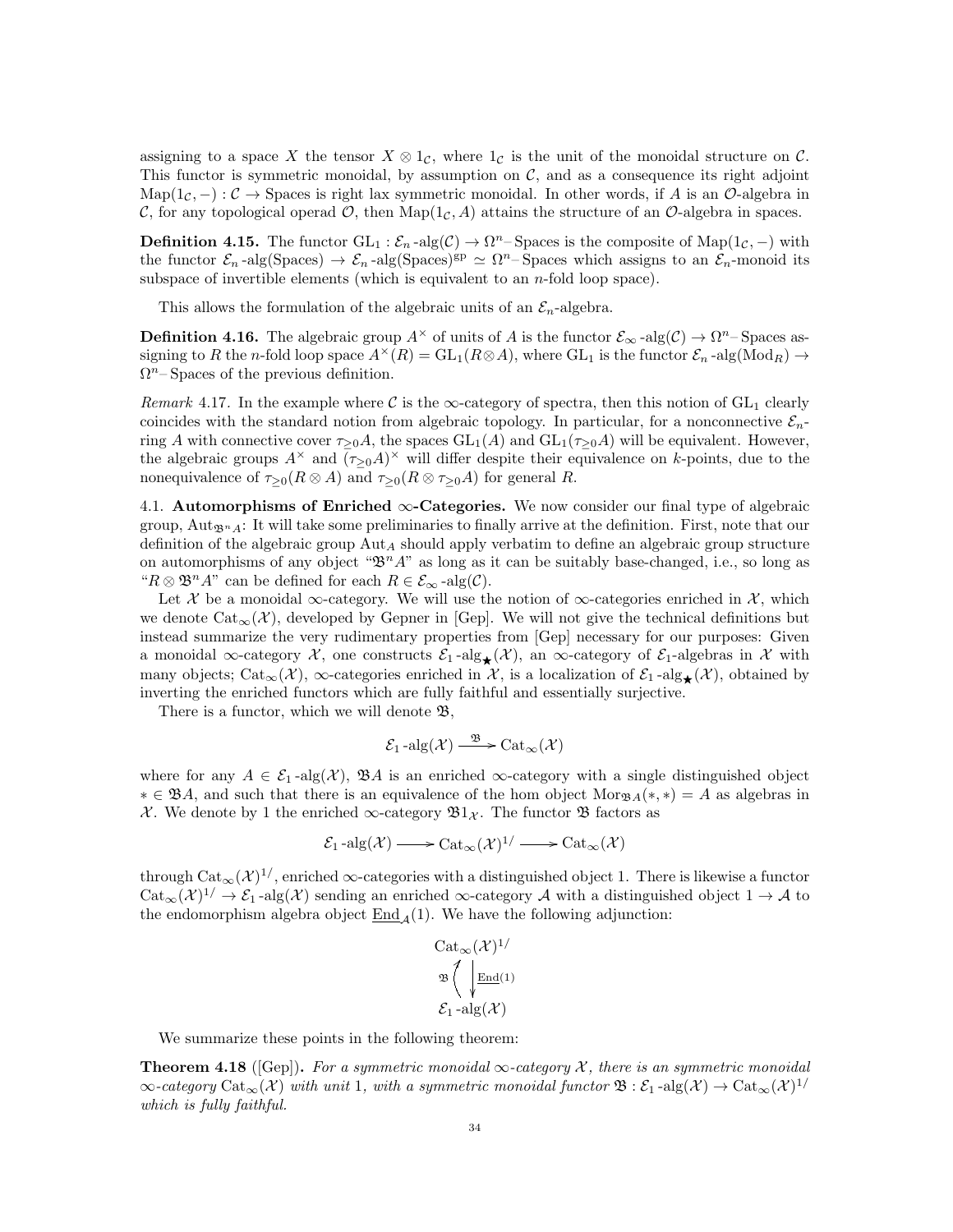Example 4.19. In the case that  $\mathcal X$  is Spaces, the  $\infty$ -category of spaces equipped with the Cartesian monoidal structure, then  $\mathcal{E}_1$ -alg(Spaces) is equivalent to the  $\infty$ -category of topological monoids and  $Cat_{\infty}$ (Spaces) is equivalent to Cat<sub>∞</sub>. The functor **B** is equivalent to the functor that assigns to a topological monoid G to its simplicial nerve  $N_{\bullet}G = \mathfrak{B}G$ , thought of as an  $\infty$ -category with a single object whose endomorphisms equal  $G$ . (Since the usual classifying space  $BG$  is equivalent to the geometric realization of the simplicial nerve  $|\mathfrak{B}G|$ , this is the motivation for the notation " $\mathfrak{B}$ ".)

This theorem has the following corollary.

**Corollary 4.20.** For any A and C in  $\mathcal{E}_1$ -alg(X), there is a homotopy pullback diagram of spaces:

$$
Map_{\mathcal{E}_1 \text{-alg}(\mathcal{X})}(A, C) \longrightarrow Map_{Cat_{\infty}(\mathcal{X})}(\mathfrak{B}A, \mathfrak{B}C)
$$
  
\n
$$
\downarrow \qquad \qquad \downarrow
$$
  
\n
$$
\downarrow \qquad \qquad \downarrow
$$
  
\n
$$
Map_{Cat_{\infty}(\mathcal{X})}(1, \mathfrak{B}C)
$$

*Proof.* Since the functor  $\mathfrak{B}: \mathcal{E}_1$ -alg $(\mathcal{X}) \to \text{Cat}_{\infty}(\mathcal{X})^{1/}$  has a right adjoint and the unit of the adjunction is an equivalence, we have that  $\mathfrak B$  is fully faithful. Therefore,  $\text{Map}_{\mathcal E_1\text{-alg}}(A, C)$  is homotopy equivalent to  $\text{Map}_{\text{Cat}_{\infty}(\mathcal{X})^{1/}}(\mathfrak{B}A, \mathfrak{B}C)$ . The result now follows from the standard formula for mapping objects in an under category.  $\square$ 

For C a symmetric monoidal  $\infty$ -category, the  $\infty$ -category  $\mathcal{E}_1$ -alg(C) inherits the symmetric monoidal structure of C. Thus, the construction above can be iterated to obtain a functor  $\mathfrak{B}^2$ :  $\mathcal{E}_1$ -alg $(\mathcal{E}_1$ -alg $(\mathcal{C})) \rightarrow \text{Cat}_{\infty}(\text{Cat}_{\infty}(\mathcal{C}))$ , where  $\infty$ -category  $\text{Cat}_{\infty}(\text{Cat}_{\infty}(\mathcal{C}))$  is our definition for  $Cat_{(\infty,2)}(\mathcal{C}), (\infty,2)$ -categories enriched in  $\mathcal{C},$  [Gep]. Iterating, we obtain a fully faithful functor

$$
\mathcal{E}_1
$$
-alg<sup>(n)</sup>-alg $(\mathcal{C}) \hookrightarrow \mathrm{Cat}_{(\infty,n)}(\mathcal{C})^{1/2}$ 

where  $\mathcal{E}_1$ -alg<sup>(n)</sup>(C) is the  $\infty$ -category of *n*-times iterated  $\mathcal{E}_1$ -algebras in C, and  $1 = \mathfrak{B}^n 1_{\mathcal{C}}$  is the unit of Cat<sub>(∞,n)</sub>( $\mathcal{C}$ ). As a consequence, we have an identical formula for mapping spaces as in Corollary 4.20. That is, we may now use this result to describe mapping spaces of  $\mathcal{E}_n$ -algebras, using the theorem of Dunn, and Lurie, that an  $\mathcal{E}_n$ -algebra is an *n*-times iterated  $\mathcal{E}_1$ -algebra. By the same reasoning as for Corollary 4.20, we have the following corollary of Theorem 4.18 and Theorem 2.42:

**Corollary 4.21.** For any  $\mathcal{E}_n$ -algebras A and C in X, there is a homotopy pullback diagram:

$$
\text{Map}_{\mathcal{E}_n \text{-alg}(\mathcal{X})}(A, C) \longrightarrow \text{Map}_{\text{Cat}_{(\infty, n)}(\mathcal{X})}(\mathfrak{B}^n A, \mathfrak{B}^n C)
$$
\n
$$
\downarrow \qquad \qquad \downarrow
$$
\n
$$
\downarrow \qquad \qquad \downarrow
$$
\n
$$
\downarrow \qquad \qquad \downarrow
$$
\n
$$
\downarrow
$$
\n
$$
\text{Map}_{\text{Cat}_{(\infty, n)}(\mathcal{X})}(1, \mathfrak{B}^n C)
$$

Finally, we will need the following comparison between enriched  $\infty$ -categories and tensored  $\infty$ categories. Let C be a presentable symmetric monoidal  $\infty$ -category whose monoidal structure distributes over colimits, and let  $\text{Mod}_A^{(n)}$  abbreviate the *n*-fold application of the Mod-functor, defined by

$$
\mathrm{Mod}_A^{(k+1)}:=\mathrm{Mod}_{\mathrm{Mod}_A^{(k)}}(\mathrm{Cat}_{(\infty,k)}^{\mathrm{Pr}}(\mathcal{C}))
$$

where  $\text{Cat}_{(\infty,k)}^{\text{Pr}}(\mathcal{C})$  consists of those  $(\infty,k)$ -categories enriched in  $\mathcal{C}$  which are presentable. An A-module in  $\mathcal{C}$  is equivalent to an enriched functor  $\mathfrak{B} A \to \mathcal{C}$ . Likewise, there is an equivalence  $\mathrm{Mod}_A^{(k+1)} \simeq \mathrm{Fun}(\mathfrak{B}^{k+1}A, \mathrm{Cat}_{(\infty, k)}^{\mathrm{Pr}}(\mathcal{C})).$ 

**Proposition 4.22** ([Gep]). The map  $\text{Map}(\mathfrak{B}^n A, \mathfrak{B}^n C) \to \text{Map}(\text{Mod}_A^{(n)}, \text{Mod}_C^{(n)})$  is full on components, and the essential image consists of those functors F for which there exists an equivalence  $F(\text{Mod}_A^{(i)}) \simeq \text{Mod}_C^{(i)},$  for each  $i < n$ .

We now define the algebraic group  $\text{Aut}_{\mathfrak{B}^n A}$ :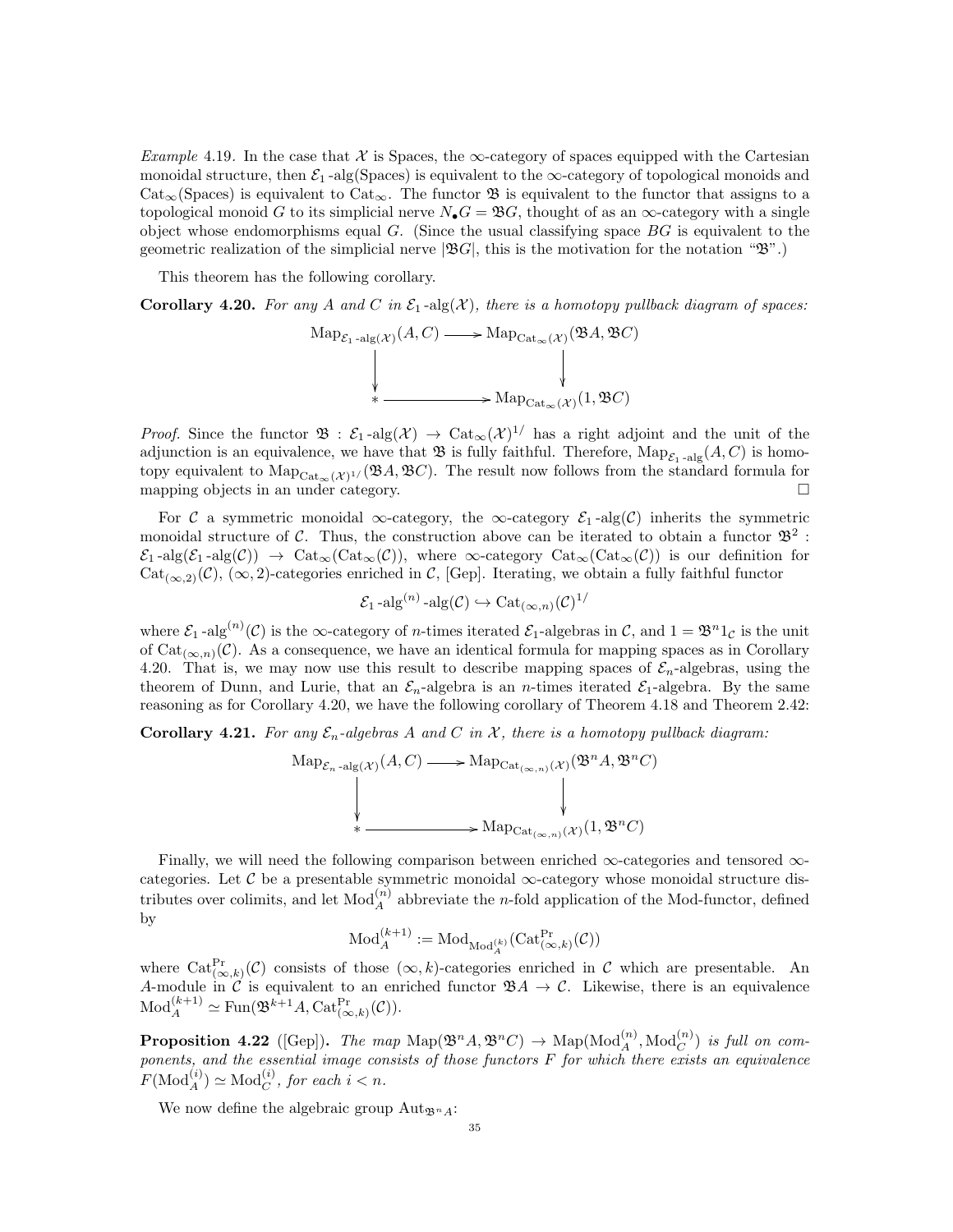**Definition 4.23.** For an  $\mathcal{E}_n$ -algebra in a symmetric monoidal  $\infty$ -category C, the algebraic group of automorphisms of  $\mathfrak{B}^n A$  is the functor  $\text{Aut}_{\mathfrak{B}^n A} : \mathcal{E}_{\infty}$ -alg $(\mathcal{C}) \to \Omega$ -Spaces whose R-points are given by the subspace

 $\mathrm{Aut}_{\mathfrak{B}^n A}(R) \subset \mathrm{Map}_{\mathrm{Cat}_{(\infty,n)}(\mathrm{Mod}_R(\mathcal{C}))}(\mathfrak{B}^n(R \otimes A), \mathfrak{B}^n(R \otimes A))$ 

of those functors which are equivalences.

In order to apply the theory of infinitesimal moduli problems to our algebraic groups of interest, it is necessary to make the following observation.

**Lemma 4.24.** The moduli functors  $\text{Mor}(A, C)$ ,  $\text{Aut}_A$ ,  $A^\times$ , and  $\text{Aut}_{\mathfrak{B}^nA}$  have formally differentiable points, i.e., the reduction of the moduli functors at their natural basepoints form infinitesimal moduli problems.

*Proof.* We give the proof for  $f \in \text{Mor}(A, C)$ , the others cases being similar. Condition (1) is immediate. Conditions (2) and (3) are implied by the fact the tensor products in  $\mathcal C$  distribute over finite limits, and therefore the reduction  $\text{Mor}(A, C)_f$  preserves finite limits.

4.2. Infinitesimal Automorphisms of  $\mathcal{E}_n$ -algebras. The results of the rest of this section involve the interrelation of these algebraic groups and the cohomology theories of  $\mathcal{E}_n$ -algebra studied earlier in this paper, and are summarized in the following theorem.

**Theorem 4.25.** There is a fiber sequence of algebraic groups  $B^{n-1}A^{\times} \to \text{Aut}_A \to \text{Aut}_{\mathfrak{B}^n A}$ . Passing to the associated tangent spaces gives a fiber sequence  $A[n-1] \to T_A \to \text{HH}_{\mathcal{E}_n}^*(A)[n].$ 

Remark 4.26. This theorem elaborates on Kontsevich's conjecture from [KS] and [Ko]. Kontsevich conjectured an equivalence of Lie algebras  $HH_{\mathcal{E}_n}^*(A)[n] \simeq T_A/A[n-1]$ , and we go further to interpret this equivalence at the level of moduli problems. For instance, this theorem implies, for A defined over a field of characteristic zero, that the Maurer-Cartan elements of  $\mathrm{HH}_{\mathcal{E}_n}^*(A)[n]$  classify

deformations of the enriched  $\infty$ -category  $\mathfrak{B}^n A$ , or, equivalently, certain deformations of  $Mod_A^{(n)}$ . This is a generalization of the familiar result that Maurer-Cartan elements of the Lie bracket of usual Hochschild cohomology  $HH^*(A)[1]$  classify deformations of  $\mathfrak{B}A$  or, equivalently, deformations of the category of A-modules, for A an associative algebra. This  $n = 1$  case is very close to Keller's theorem in [Ke].

Remark 4.27. By the Lie algebra of an algebraic group  $\mathbb{G}$  in C, we mean its tangent space at the identity map id : Spec  $k \to \mathbb{G}$ , which can be expressed as any of the equivalent tangent spaces,  $\text{Lie}(\mathbb{G}) := T\mathbb{G} \simeq TB\mathbb{G}[-1] \simeq T_{k|BG}$ . It remains to show that this tangent space indeed possesses a Lie algebraic structure: We address this point in the final section.

There is an analogue of the preceding theorem for a map  $f : A \to C$  of  $\mathcal{E}_n$ -algebras:

**Theorem 4.28.** There is a fiber sequence of moduli problems  $\text{Mor}(A, C) \to \text{Mor}(\mathfrak{B}^n A, \mathfrak{B}^n C) \to$  $B^nC^{\times}$ , and given an  $\mathcal{E}_n$ -ring map  $f: A \to C$ , looping gives a corresponding sequence of algebraic groups  $\Omega_f \text{Mor}(A, C) \to \Omega_f \text{Mor}(\mathfrak{B}^n A, \mathfrak{B}^n C) \to B^{n-1}C^{\times}$ . Passage to the tangent spaces at the distinguished point gives a fiber sequence of Lie algebras  $\text{Der}(A, C)[-1] \to \text{HH}_{\mathcal{E}_n}^*(A, C)[n-1] \to$  $C[n-1]$ .

We will prove this piecemeal, beginning with the fiber sequence of moduli functors.

**Proposition 4.29.** There is a fiber sequence of algebraic groups  $B^{n-1}A^{\times} \to \text{Aut}_A \to \text{Aut}_{\mathfrak{B}^n A}$ .

Proof. By Corollary 4.21, there is a fiber sequence of spaces

 $\text{Mor}(A, A)(R) \to \text{Mor}(\mathfrak{B}^n A, \mathfrak{B}^n A)(R) \to \text{Mor}(\mathfrak{B}^n k, \mathfrak{B}^n A)(R)$ 

for every R. Since limits in functor  $\infty$ -categories are computed pointwise in the target, this implies that  $\text{Mor}(A, A) \to \text{Mor}(\mathfrak{B}^n A, \mathfrak{B}^n A) \to \text{Mor}(\mathfrak{B}^n k, \mathfrak{B}^n A)$  is a fiber sequence of moduli functors. Restricting to equivalences in the first and second terms gives rise to an additional fiber sequence  $\mathrm{Aut}_A \to \mathrm{Aut}_{\mathfrak{B}^n A} \to \mathrm{Mor}(\mathfrak{B}^n k, \mathfrak{B}^n A).$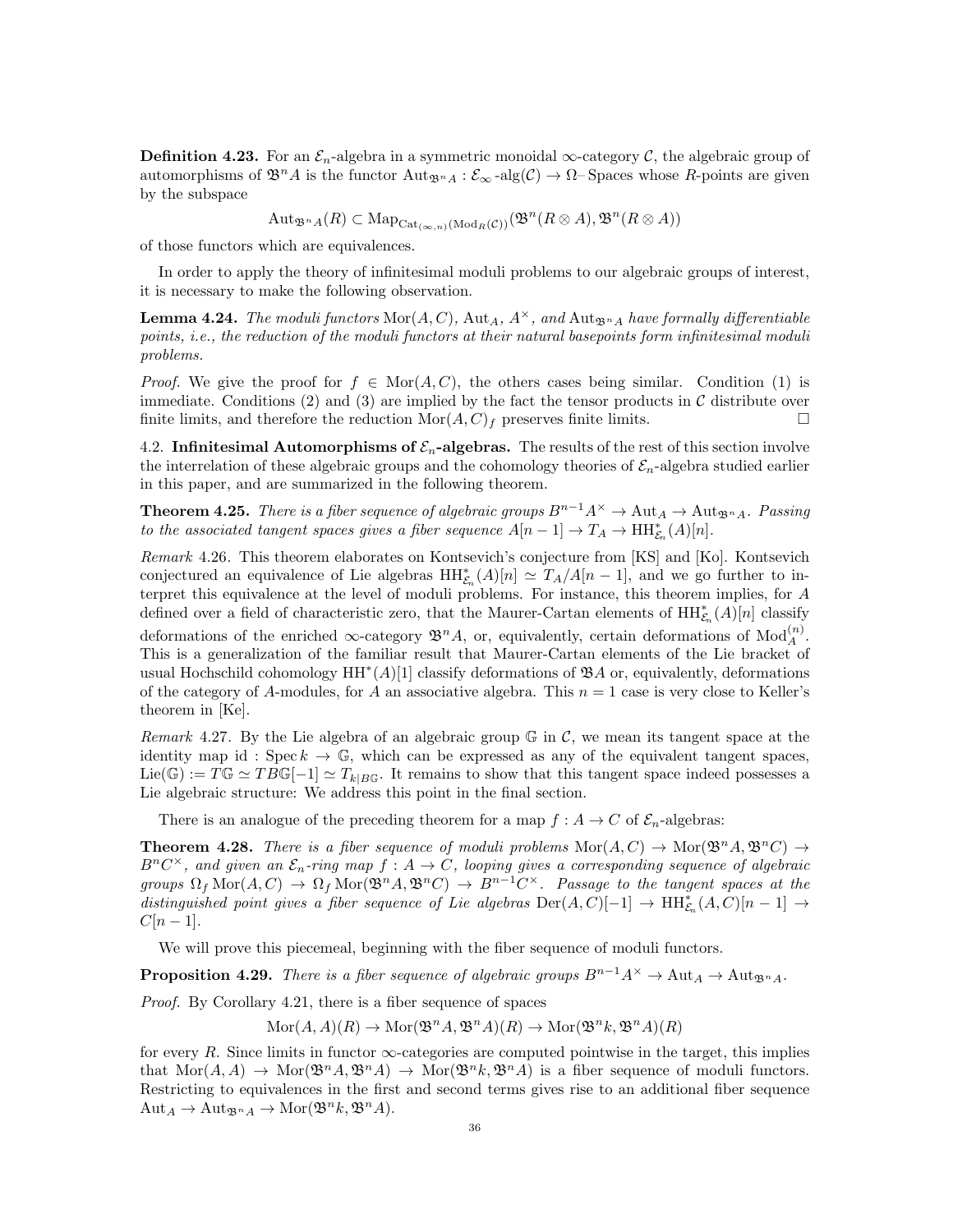Next, we identify the moduli functor  $\text{Mor}(\mathfrak{B}^n k, \mathfrak{B}^n A)(R)$  with  $B^n A^{\times}$ . It suffices to produce a natural equivalence on their k-points, the spaces  $\mathrm{Map}_{\mathrm{Cat}_{(\infty,n)}(\mathcal{C})}(\mathfrak{B}^n k, \mathfrak{B}^n A)$  and  $B^n \mathrm{GL}_1(A)$ , the argument for general R-points being identical. By the adjunction  $\text{Map}(k,-): \mathcal{E}_n$ -alg $(\mathcal{C}) \subseteq$  $\mathcal{E}_n$ -alg(Spaces) : (-) ⊗ k, a map out of  $\mathfrak{B}^nk$  in  $Cat_{(\infty,n)}(\mathcal{C})$  is equivalent to a map out of the contractible, trivial category  $*$  in Cat<sub>(∞,n)</sub>. Thus, we have the equivalence  $\text{Map}_{\text{Cat}_{(\infty,n)}(\mathcal{C})}(\mathfrak{B}^n k, \mathfrak{B}^n A) \simeq$  $\text{Map}_{\text{Cat}_{(\infty,n)}}(*, \mathfrak{B}^n \text{Map}(k, A)).$  For the  $n = 1$  case of  $\text{Cat}_{\infty}$ , there is an equivalence  $\text{Map}_{\text{Cat}_{\infty}}(*, C) =$  $\mathcal{C}^{\sim}$ , the subspace of C consisting of all invertible morphisms. Iterating this relation to obtain the same result for all  $n$ , this implies the equivalence

 $\mathrm{Map}_{\mathrm{Cat}_{(\infty,n)}}(*, \mathfrak{B}^n \mathrm{Map}(k, A)) \simeq \mathrm{Map}_{\mathrm{Cat}_{(\infty,n)}}(*, \mathfrak{B}^n \mathrm{GL}_1(A)) \simeq B^n \mathrm{GL}_1(A),$ 

which completes our argument that  $\text{Mor}(\mathfrak{B}^n k, \mathfrak{B}^n A)$  and  $B^n A^{\times}$  define the same moduli functor. Cumulatively, we may now identify a natural fiber sequence of functors  $\text{Aut}_A \to \text{Aut}_{\mathfrak{B}^n A} \to B^n A^\times$ . The homotopy fiber of the map  $\text{Aut}_A \to \text{Aut}_{\mathfrak{B}^n A}$  can thereby be identified as the looping of the base,  $\Omega B^n A^{\times}$ , which is equivalent to  $B^{n-1}A^{\times}$ . The map Aut<sub>A</sub>  $\rightarrow$  Aut<sub>Bn</sub><sub>A</sub> is a map of algebraic groups, and limits of algebraic groups are calculated in the underlying  $\infty$ -category of functors, therefore the inclusion of the fiber  $B^{n-1}A^{\times} \to \text{Aut}_A$  is a map of algebraic groups.

**Lemma 4.30.** For a fiber sequence of infinitesimal moduli functors  $X \to Y \to Z$ , passage to the tangent spaces results in a fiber sequence  $TX \to TY \to TZ$  in C.

*Proof.* To prove that  $TX \to TY \to TZ$  is a fiber sequence, it suffices to show that  $TX \to TY \to TZ$ is a fiber sequence of functors, i.e., that for every  $M \in \mathcal{C}$ , that  $TX(M) \to TY(M) \to TZ(M)$  is a fiber sequence of spectra. This, in turn, follows from the corresponding fact for the space-valued functors: If this sequence forms a fiber sequence of spaces for every  $M$ , then the previous sequence will be a fiber sequence of spectra, since the functor  $\Omega^{\infty}$  preserves fibrations.

The next step is the identification of the tangent spaces of the individual terms in the sequence  $B^{n-1}A^{\times} \to \text{Aut}_A \to \text{Aut}_{\mathfrak{B}^n A}.$ 

**Lemma 4.31.** There is a natural equivalence  $Lie(Aut_A) \simeq T_A$  and more generally, an equivalence of functors  $T \text{Aut}_A \simeq \text{Hom}_{\text{Mod}_A^{\mathcal{E}_n}}(L_A, -\otimes A)$ 

*Proof.* First, there is an equivalence of tangent spaces  $T\text{Aut}_A$  and  $T\text{Mor}(A, A)$ , for the following general reason. Let  $X \to Y$  is a map of moduli functors for which  $X(R) \to Y(R)$  is an inclusion of components for every  $R$ , which can be thought of as a generalization of the notion of a map being formally Zariski open. In this case, the fibers of the map  $X(R \oplus M) \to X(R) \times_{Y(R)} Y(R \oplus M)$ are trivial, for all  $R$  and  $M$ , and thus the relative cotangent and tangent complexes are trivial. In particular, the relative tangent complex of  $\text{Aut}_A \to \text{Mor}(A, A)$  is trivial, and from the transitivity sequence we obtain the natural equivalence  $T\text{Aut}_A \simeq T\text{Mor}(A, A)$ .

Now, let N be an object of C. By definition, the space  $\text{Map}_{\mathcal{C}}(L_{k|\text{Mor}(A,A)}, N)$  is the loop space of the fiber of the map  $\text{Mor}(A, A)(k \oplus N) \to \text{Mor}(A, A)(k)$  induced by the projection map  $k \oplus N \to k$ . This fiber is the mapping space  ${\rm Map}_{{\mathcal E}_n$  -alg /A(A, A⊕A⊗N), which is equivalent to  ${\rm Map}_{{\rm Mod}^{{\mathcal E}_n}_A}(L_A,A\otimes$ N). Thus, we have an equivalence  $\text{Map}_k(L_{k|\text{Mor}(A,A)}, N) \simeq \Omega \text{Map}_{\text{Mod}_A^{\mathcal{E}_n}}(L_A, A \otimes N)$  for all  $N \in \mathcal{C}$ . By setting  $N = k$ , we obtain the equivalence  $T_{k| \text{Aut}_A} \simeq T_{k| \text{Mor}(A,A)} \simeq T_A[-1]$ . Applying the previous lemma to the case  $\mathcal{F} = BAut_A$  completes the proof. previous lemma to the case  $\mathcal{F} = B \text{Aut}_A$  completes the proof.

Remark 4.32. This is an derived algebraic analogue of the familiar topological fact that the Lie algebra of the diffeomorphism group of a smooth manifold is equivalent to the Lie algebra of vector fields.

**Lemma 4.33.** There is a natural equivalence Lie $(B^{n-1}A^{\times}) \simeq A[n-1].$ 

*Proof.* This is a consequence of the following. First, for a left A-module V, let  $\text{End}_{A}(V)$  be the functor  $\mathcal{E}_{\infty}$ -alg $(\mathcal{C}) \to$  Spaces that assigns to k' the space of maps  $\text{End}_A(V)(k') = \text{Map}_{k' \otimes A}(k' \otimes$  $V, k' \otimes V$ ). A standard calculation shows the equivalence  $T_{k|\text{End}_A(V)}[1] \simeq \text{Hom}_A(V, V)$ . Using that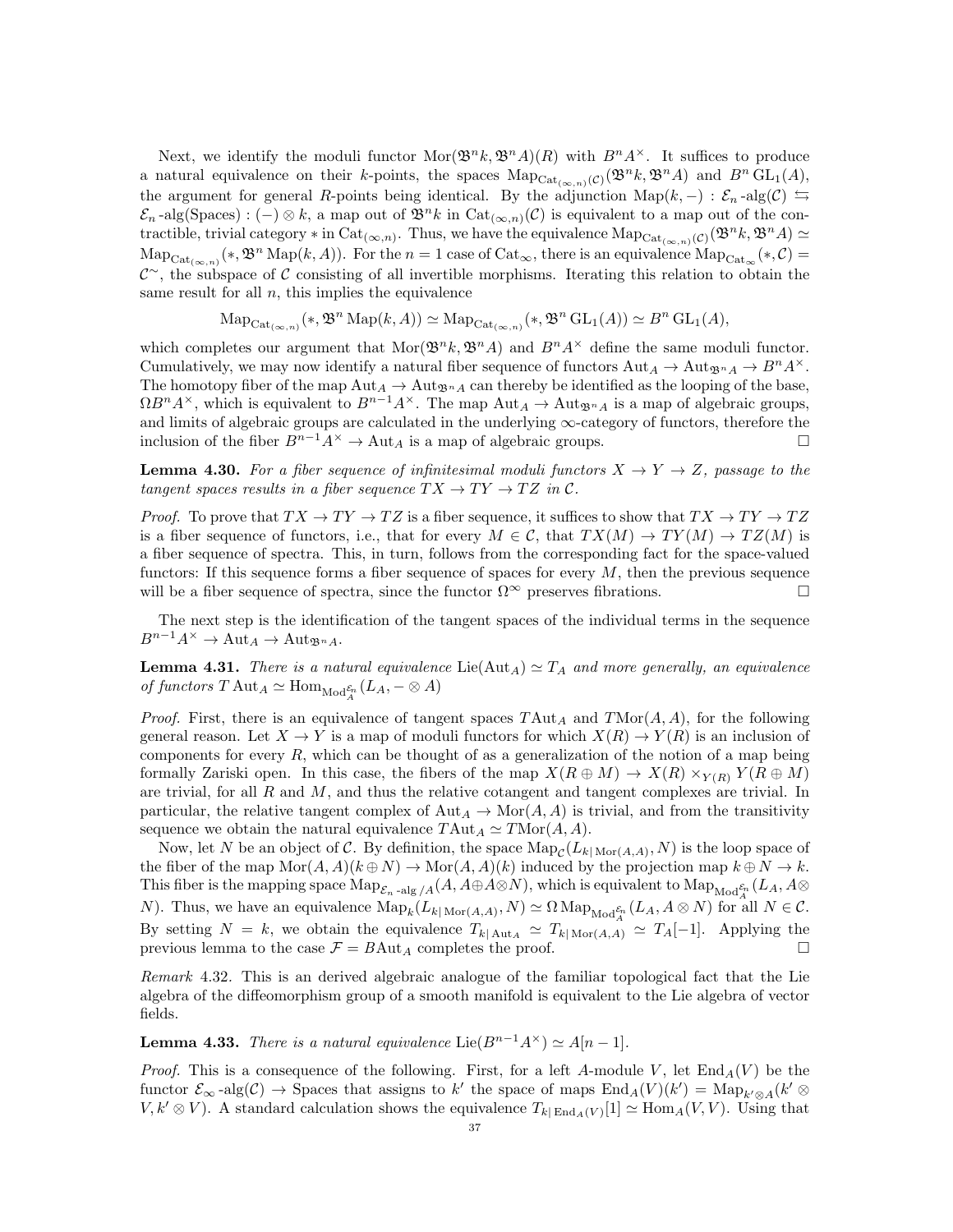$A^{\times} \to \text{End}_{A}(A)$  is formally Zariski open, we obtain that tangent space of  $A^{\times}$  at the identity is A, which can delooped  $n - 1$  times, using Lemma 4.11.

Having described Lie( $\text{Aut}_A$ ) and Lie( $B^{n-1}A^{\times}$ ), we are left to identify the Lie algebra of infinitesimal automorphisms of the enriched  $(\infty, n)$ -category  $\mathfrak{B}^n A$ . Let A be an  $\mathcal{E}_n$ -algebra in C, as before. The remainder of this section proves the following, which will complete the proof of the part of Theorem 4.25 that our sequence relating the tangent complex and Hochschild cohomology is the infinitesimal version of our sequence of algebraic groups relating automorphisms of A and those of  $\mathfrak{B}^n A$ :

Theorem 4.34. There is an equivalence

$$
\mathrm{Lie}(\mathrm{Aut}_{\mathfrak{B}^nA})\simeq \mathrm{HH}_{\mathcal{E}_n}^*(A)[n]
$$

between the Lie algebra of the algebraic group of automorphisms of the C-enriched  $(\infty, n)$ -category  $\mathfrak{B}^n A$ , and the n-fold suspension of the  $\mathcal{E}_n$ -Hochschild cohomology of A.

We prove the theorem by applying the following proposition.

**Proposition 4.35.** There is an equivalence  $\Omega^n \text{Aut}_{\mathfrak{B}^n A}(k) \simeq \text{GL}_1(\text{HH}_{\mathcal{E}_n}^*(A)).$ 

*Proof of Theorem 4.34.* To prove the theorem, it suffices to show an equivalence of spaces between  $T\Omega^n$  Aut<sub> $\mathfrak{B}^n A(N)$  and  $\text{Map}_{\text{Mod}_{A}^{\mathcal{E}_n}}(A, A \otimes N)$  for every N in C: By choosing  $N = k[j]$  to be shifts of</sub>  $k$ , this would then imply the equivalence of Theorem 4.34.

The space  $\operatorname{Map}_{\operatorname{Mod}_A^{\mathcal{E}_n}}(A, A \otimes N)$  is the fiber, over the identity, of the map

$$
\mathrm{Map}_{\mathrm{Mod}^{\mathcal{E}_n}_{A \oplus A \otimes N}}(A \oplus A \otimes N, A \oplus A \otimes N) \longrightarrow \mathrm{Map}_{\mathrm{Mod}^{\mathcal{E}_n}_{A}}(A, A),
$$

which is equivalent to the fiber of the map

$$
\operatorname{GL}_1(\operatorname{HH}_{\mathcal{E}_n}^*(A \oplus A \otimes N)) \longrightarrow \operatorname{GL}_1(\operatorname{HH}_{\mathcal{E}_n}^*(A))
$$

since the bottom row is a subspace, full on connected components, in the top row. We therefore have a map of homotopy fiber sequences:

$$
T\Omega^n \text{Aut}_{\mathfrak{B}^n A}(N) \longrightarrow \Omega^n \text{Map}(\mathfrak{B}^n A \oplus A \otimes N, \mathfrak{B}^n A \oplus A \otimes N) \longrightarrow \Omega^n \text{Map}(\mathfrak{B}^n A, \mathfrak{B}^n A)
$$
\n
$$
\downarrow \sim \qquad \qquad \downarrow \sim \qquad \qquad \downarrow \sim
$$
\n
$$
\text{Map}_{\text{Mod}_{A}^{\mathcal{E}_n}}(A, A \otimes N) \longrightarrow \text{GL}_1(\text{HH}_{\mathcal{E}_n}^*(A \oplus A \otimes N)) \longrightarrow \text{GL}_1(\text{HH}_{\mathcal{E}_n}^*(A))
$$

Since the two right hand vertical arrows, on the base and total space, are homotopy equivalences, this implies that the left hand map, on fibers, is a homotopy equivalence:  $T\Omega^n \text{Aut}_{\mathfrak{B}^n A}(N) \simeq$  $\operatorname{Map}_{\operatorname{Mod}^{\mathcal{E}_n}_{A}}(A, A \otimes N).$ 

The rest of this section will be devoted to the proof of Proposition 4.35. See [Lu6] for a closely related treatment of this result. The essential fact for the proof is the following:

**Proposition 4.36.** There is an equivalence  $HH^*_{\mathcal{E}_{n-1}}(\text{Mod}_A(\mathcal{C})) \simeq \text{Mod}_A^{\mathcal{E}_n}(\mathcal{C}).$ 

Remark 4.37. Proposition 4.36 generalizes a result proved in [BFN], where this statement was proved in the case where A had an  $\mathcal{E}_{\infty}$ -algebra refinement. The argument below is essentially identical, replacing the tensor  $S^k \otimes A$ , used in [BFN], by the factorization homology  $\int_{S^k} A$ .

*Proof.* The proof is a calculation of the ∞-category of functors  $\text{Fun}_{\mathcal{E}_{n-1}-\text{Mod}_A}(\text{Mod}_A, \text{Mod}_A)$ , which are  $\mathcal{E}_{n-1}$ -Mod<sub>A</sub>-module functors. First, we have an equivalence between  $\mathcal{E}_{n-1}$ -Mod<sub>A</sub>-module ∞categories and  $(\int_{S^{n-2}} Mod_A)$ -module  $\infty$ -categories, as a consequence of Proposition 3.16. Thus, we obtain an equivalence

$$
\mathop{\mathrm{HH}}\nolimits_{\mathcal{E}_{n-1}}^*(\mathrm{Mod}_A) \simeq \mathop{\mathrm{Fun}}\nolimits_{\int_{S^{n-2}} \mathrm{Mod}_A}^{\bullet}(\mathrm{Mod}_A, \mathrm{Mod}_A).
$$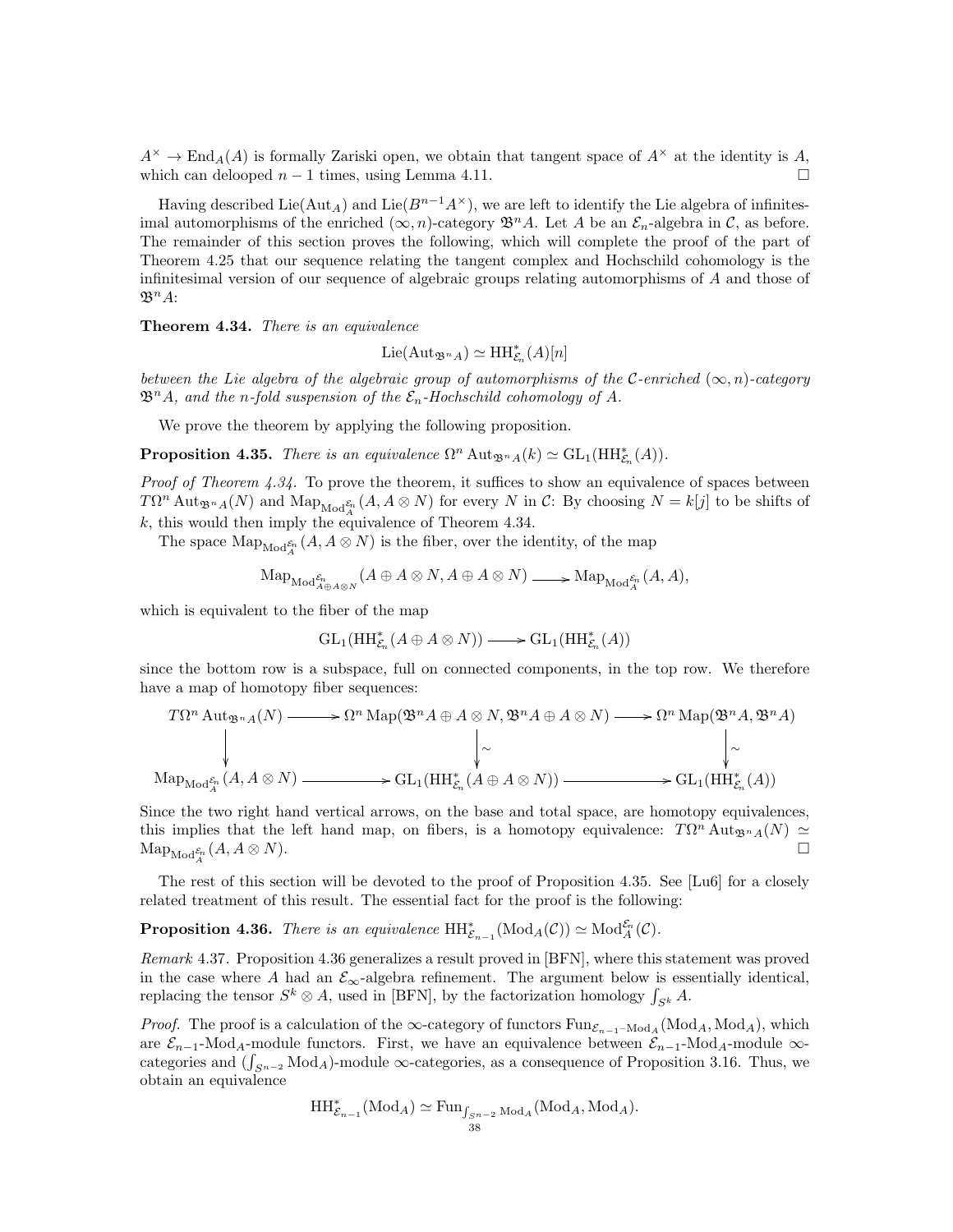Secondly, for M a stably parallelizable k-manifold of dimension less than  $n-1$ , then  $\int_M \text{Mod}_A \simeq$  $\text{Mod}_{\int_M A}$ , by Proposition 3.33. Applying this in the case of  $M = S^{n-2}$  produces the further equivalence

$$
\mathop{\mathrm{HH}}\nolimits^*_{\mathcal{E}_{n-1}}(\mathop{\mathrm{Mod}}\nolimits_A) \simeq \mathop{\mathrm{Fun}}\nolimits_{\mathop{\mathrm{Mod}}\nolimits_{f_{S^{n-2}}A}}(\mathop{\mathrm{Mod}}\nolimits_A, \mathop{\mathrm{Mod}}\nolimits_A).
$$

Finally, we apply the general equivalence of  $\infty$ -categories

 $\text{Fun}_{\text{Mod}_B}(\text{Mod}_A, \text{Mod}_B) \simeq \text{Mod}_{A^{\text{op}} \otimes_B B}$ 

in the case of  $R = \int_{S^{n-2}} A$  and  $A = B$ . Again using the basic features of factorization homology, the equivalences  $A^{op}$   $\otimes_{\int_{S^{n-2}} A} A \simeq \int_{S^{n-1}} A$  and  $\int_{S^{n-1}} A \simeq U_A$  give the promised conclusion of

$$
\mathop{\mathrm{HH}}\nolimits^*_{\mathcal{E}_{n-1}}(\mathop{\mathrm{Mod}}\nolimits_A) \simeq \mathop{\mathrm{Mod}}\nolimits_{f_{S^{n-1}}} A \simeq \mathop{\mathrm{Mod}}\nolimits_A^{\mathcal{E}_n}.
$$

This has an immediate corollary, that the  $\mathcal{E}_n$ -Hochschild cohomology of A is equivalent to the endomorphisms of the unit of the tensor structure for the  $\mathcal{E}_{n-1}$ -Hochschild cohomology of Mod<sub>A</sub>:

**Corollary 4.38.** For A as above, there is a natural equivalence  $HH_{\mathcal{E}_n}^*(A) \simeq \text{Hom}_{HH_{\mathcal{E}_{n-1}}^*(\text{Mod}_A)}(1,1)$ .

We have the following transparent lemma, which we will shortly apply.

**Lemma 4.39.** For  $\mathcal X$  an  $\infty$ -category with a distinguished object 1, and  $\mathcal X^{\sim}$  the underlying space consisting of objects of  $\mathcal X$ , then there is an equivalence  $GL_1(\mathrm{Map}_{\mathcal X}(1,1)) \simeq \Omega_1 \mathcal X^{\sim}$ .

This gives the following:

**Corollary 4.40.** For A an  $\mathcal{E}_n$ -algebra, there are equivalences  $GL_1(HH_{\mathcal{E}_n}^*(A)) \simeq \Omega GL_1(\text{Mod}_A^{\mathcal{E}_n}) \simeq$  $\Omega \operatorname{GL}_1(\mathrm{HH}_{\mathcal{E}_{n-1}}^*(\mathrm{Mod}_A)).$ 

We now complete the proof of Proposition 4.35 (which, in turn, completes the proof of Theorem 4.34).

Proof of Proposition 4.35. By iterating the previous corollary, we obtain

$$
\operatorname{GL}_1(\operatorname{HH}_{\mathcal{E}_n}^*(A)) \simeq \Omega^n \operatorname{GL}_1\left(\operatorname{HH}_{\mathcal{E}_0}^*\left(\operatorname{Mod}_A^{(n)}\right)\right).
$$

For the case  $n = 0$ , the  $\mathcal{E}_0$ -Hochschild cohomology is given simply by endomorphisms,  $HH_{\mathcal{E}_0}^*(R) =$ Hom $(R, R)$ . Hence we have the equivalence  $GL_1(HH_{\mathcal{E}_n}^*(A)) \simeq \Omega_{\text{id}}^n \text{Map}(\text{Mod}_A^{(n)}, \text{Mod}_A^{(n)})$ . Using Proposition 4.22, we finally conclude that  $GL_1(HH_{\mathcal{E}_n}^*(A)) \simeq \Omega_{\rm id}^n \text{Map}(\mathfrak{B}^n A, \mathfrak{B}^n A)$ , proving our proposition.  $\square$ 

Remark 4.41. The proof of Proposition 4.35 extends to show that  $\text{Lie}(\Omega_f \text{Mor}(\mathfrak{B}^n A, \mathfrak{B}^n C))$  is equivalent to  $\mathrm{HH}_{\mathcal{E}_n}^*(A,C)[n-1]$ , for  $f:A\to C$  an  $\mathcal{E}_n$ -algebra map.

It remains to equate the two sequences constructed in the main theorems of this paper are equivalent:

**Proposition 4.42.** The two sequences  $HH_{\mathcal{E}_n}^*(A) \to A \to T_A[1-n]$  constructed in Theorems 2.26 and 4.25 are equivalent.

*Proof.* It suffices to show that the two maps  $HH_{\mathcal{E}_n}^*(A) \to A$  are equivalent to conclude the equivalence of these two sequences, up to an automorphism of  $T_A$ . The map of Theorem 4.25 was the linearization of a map  $\Omega^n$  Aut $_{\mathfrak{B}^n}$   $\to$  A<sup>x</sup>, which was the units of the usual map  $\text{Map}_{\text{Mod}_{A}^{\mathcal{E}_n}}(A, A)$   $\to$  $\text{Map}_{\text{Mod}_A}(A, A)$ , given by the forgetful functor  $\text{Mod}_A^{\mathcal{E}_n} \to \text{Mod}_A$ . The map in Theorem 2.26 is the  $\mathcal{E}_n$ -A-module dual of the map  $U_A \to A$ , defined by the counit of the adjunction between  $\text{Mod}_A^{\mathcal{E}_n}$  and  $\text{Mod}_A$ . Thus, we obtain that these two maps are equivalent.

 $\Box$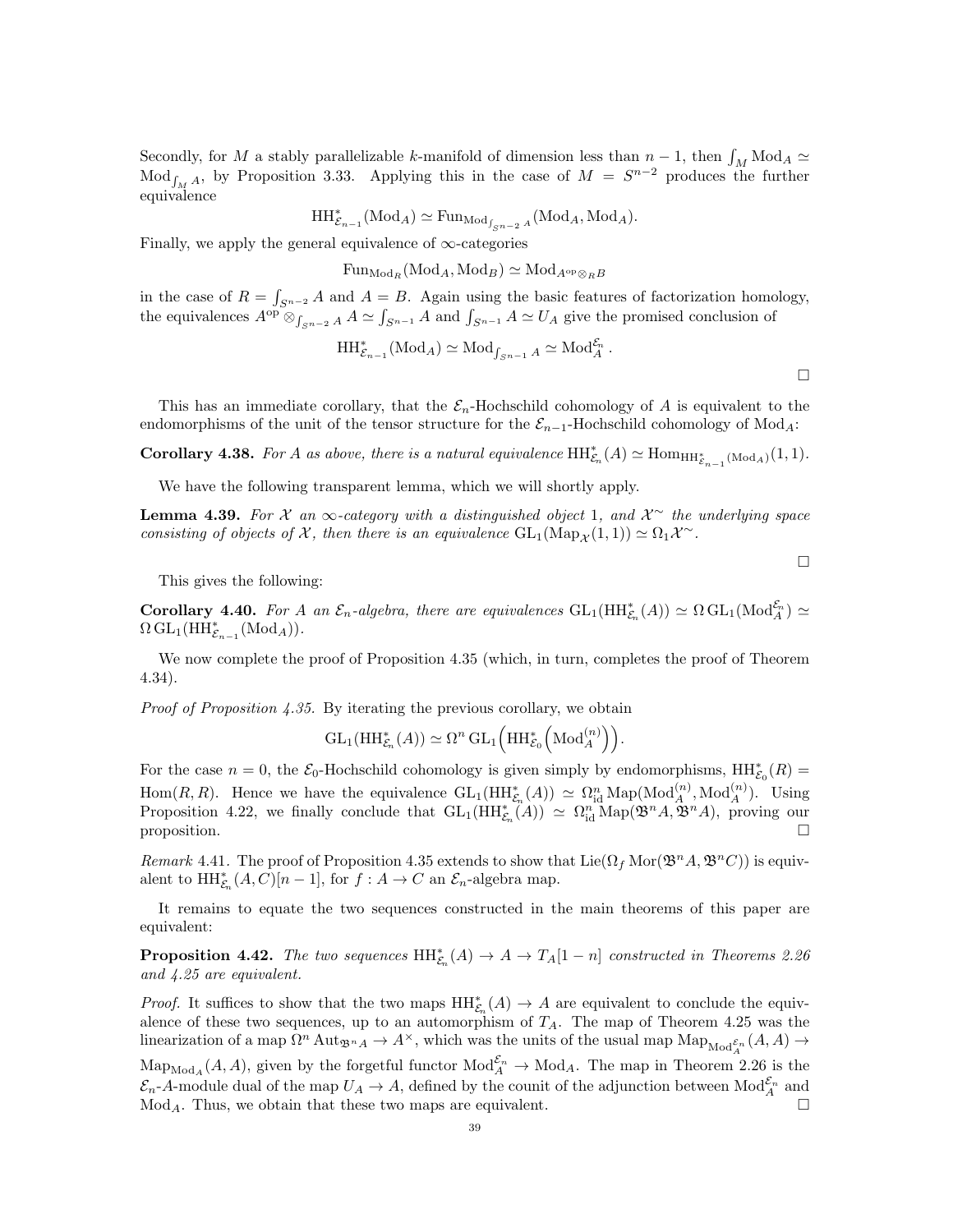4.3. Lie Algebras and the Higher Deligne Conjecture. In the previous section, we showed that the fiber sequence  $A[n-1] \to T_A \to \text{HH}_{\mathcal{E}_n}^*(A)$  could obtained as the tangent spaces associated to a fiber sequence of derived algebraic groups. The sole remaining point of discussion is to identify the algebraic structure on this sequence. As tangent spaces of algebraic groups, one should expect that this is a sequence of (restricted) Lie algebras, as Kontsevich conjectured in [Ko]: This is indeed the case. This sequence has more structure, however: After shifting, it is is a sequence of nonunital  $\mathcal{E}_{n+1}$ -algebras.

We briefly explain in what sense this can be regarded as being more structured. An associative algebra can be equipped with the commutator bracket, which gives it the structure of a Lie algebra. A similar fact is the case for general  $\mathcal{E}_n$ -algebras. If A is an  $\mathcal{E}_n$ -algebra in chain complexes over a field F, then there is a map  $\mathcal{E}_n(2) \otimes A^{\otimes 2} \to A$ . Passing to homology, and using that  $H_*(\mathcal{E}_n(2), \mathbb{F}) \cong$  $H_*(S^{n-1}, \mathbb{F}) \cong \mathbb{F} \oplus \mathbb{F}[n-1]$ , we obtain a map  $(\mathbb{F} \oplus \mathbb{F}[n-1]) \otimes H_*(A)^{\otimes 2} \to H_*(A)$ . We thus obtain two different maps. The degree 0 map defines an associative multiplication, which is quite familiar; the degree  $n-1$  map, on the other hand, defines a Lie bracket, as first proved by Cohen, [Co]. Thus, at least at the level of homology, one can think of an  $\mathcal{E}_n$ -algebra structure on A as consisting of a Lie algebra on the shift  $A[n-1]$  together with some extra structure.

We now show that these structures exist on the tangent spaces we have discussed. That is, that the tangent space of an infinitesimal moduli problem admits same structure as that afforded by the tangent space of an augmented algebra. In particular, for a moduli problem for  $\mathcal{O}-$ -algebras, the tangent space has an  $\mathcal{O}^!$ -algebra structure. First, we show that our  $\mathcal{E}_{\infty}$ -moduli problems of interest admit refinements to  $\mathcal{E}_{n+1}$ -moduli problems.

**Proposition 4.43.** There is a lift of the infinitesimal  $\mathcal{E}_{\infty}$ -moduli problems associated to BAut<sub>A</sub>, BAut<sub>Bn</sub>, and B<sup>n-1</sup>A<sup>×</sup> to the ∞-category  $\mathcal{M}_{\mathcal{E}_{n+1}}(\mathcal{C})$  of infinitesimal  $\mathcal{E}_{n+1}$ -moduli problems.

*Proof.* It suffices to show that there is a factorization of  $\mathbb{G} : \mathcal{E}_{\infty}$ -alg $(\mathcal{C}) \to \mathcal{E}_{n+1}$ -alg $(\mathcal{C}) \to \Omega$ -Spaces, for each G among the groups above. Recall Theorem 2.46, the consequence of the theorem of Dunn, [Du] and [Lu6], for an  $\mathcal{E}_{n+1}$ -algebra R, the  $\infty$ -category Mod<sub>R</sub>(C) has the structure of an  $\mathcal{E}_n$ -monoidal  $\infty$ -category. Using this, we now define the above functors:  $\text{Aut}_A : \mathcal{E}_{n+1}$ -alg $(\mathcal{C}) \to \text{Spaces}$  takes values

$$
\mathrm{Aut}_{A}(R) \subset \mathrm{Map}_{\mathcal{E}_n \text{-alg}(\mathrm{Mod}_R(\mathcal{C}))}(R \otimes A, R \otimes A)
$$

consisting of those maps that are homotopy equivalences. Likewise,  $Aut_{\mathfrak{B}^nA} : \mathcal{E}_{n+1}$ -alg $(\mathcal{C}) \to$  Spaces is defined by taking values

$$
\mathrm{Aut}_{\mathfrak{B}^n A}(R) \subset \mathrm{Map}_{\mathrm{Cat}_{\infty,n}(\mathrm{Mod}_R(\mathcal{C}))}(\mathfrak{B}^n(R \otimes A), \mathfrak{B}^n(R \otimes A)).
$$

And likewise the previous formula may be applied to define  $B^{n-1}A^{\times}$ .

The argument that an infinitesimal  $\mathcal{O}\text{-moduli}$  problem  $\mathcal F$  has a tangent space in  $\mathcal C$  is identical to the  $\mathcal{E}_{\infty}$  case: The assignment  $M \rightsquigarrow \mathcal{F}(k \oplus M)$  can be delooped to form a spectrum-valued functor, which is equivalent to one of the form  $\text{Map}_{\mathcal{C}}(k, T\mathcal{F} \otimes -)$ . We now show that the tangent space of an  $\mathcal{O}\text{-}$  moduli problem obtains the same algebraic structure that the tangent space of an augmented  $\mathcal{O}$ -algebra possesses. The essential idea is that infinitesimal moduli problems are expressible as geometric realizations and filtered colimits of affines (i.e., functors of the form Spec  $A = \text{Map}_{\mathcal{O}}(A, -)$ ): Geometric realizations and filtered colimits preserve algebraic structure, therefore the tangent space of the moduli problem retains the algebraic structure of the terms in the resolution.

**Proposition 4.44.** Assume that there exists a functorial  $O^{\vee}$ -algebra structure on the tangent space of an augmented O-algebra, for some operad  $\mathcal{O}^{\vee}$ . I.e., we are given a factorization of  $T: \mathcal{O}$ -alg<sup>aug</sup> $(\mathcal{C})^{\text{op}} \to \mathcal{C}$ , through the forgetful functor  $\mathcal{O}^{\vee}$ -alg<sup>nu</sup> $(\mathcal{C}) \to \mathcal{C}$ . Then the tangent space of every infinitesimal moduli problem F canonically obtains an  $\mathcal{O}^{\vee}$ -algebra structure. I.e., there is a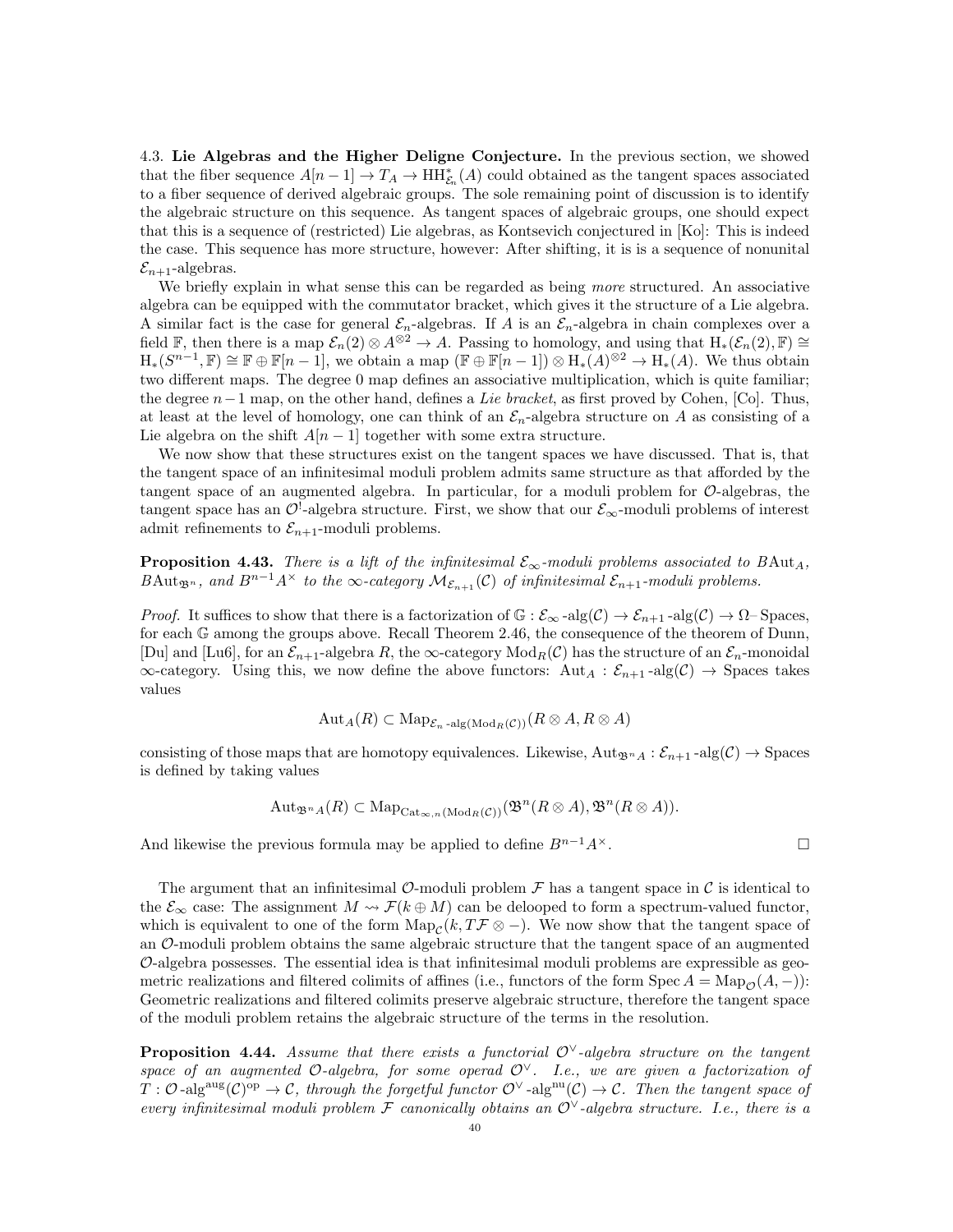$$
\mathcal{O}\text{-}\mathrm{alg}^{\mathrm{aug}}(\mathcal{C}_{\diamond})^{\mathrm{op}} \xrightarrow{\widetilde{T}} \mathcal{O}^{\vee} \text{-}\mathrm{alg}^{\mathrm{nu}}(\mathcal{C})
$$
  
Spec  

$$
\downarrow \qquad \qquad \mathcal{F} \qquad \qquad \mathcal{F} \qquad \qquad \mathcal{A} \qquad \mathcal{A} \otimes (\mathcal{C})
$$

*Proof.* To economize, we abbreviate  $\mathcal{O}$ -alg :=  $\mathcal{O}$ -alg<sup>aug</sup>( $\mathcal{C}_{\diamond}$ ) for the duration of the proof. Consider the embedding Spec :  $\mathcal{O}$ -alg<sup>op</sup>  $\subset \mathcal{P}(\mathcal{O}$ -alg<sup>op</sup>), the Yoneda embedding into presheaves. Since O-alg<sup>op</sup> is a small ∞-category, this factors through the ∞-category of ind-objects, Ind(O-alg<sup>op</sup>) ⊂  $\mathcal{P}(\mathcal{O}-\mathrm{alg}^{\mathrm{op}})$ , whose essential image in the  $\infty$ -category of presheaves consists of those presheaves that preserve finite limits. Consider also the ∞-subcategory of presheaves consisting of all those functors that preserve products, which we denote  $\mathcal{P}_{\Sigma}(\mathcal{O} - \mathrm{alg}^{\mathrm{op}}) \subset \mathcal{P}(\mathcal{O} - \mathrm{alg}^{\mathrm{op}})$ . We thus have the following sequence of fully faithful inclusions of ∞-categories

$$
\mathcal{O}\text{-alg}^{\mathrm{op}} \subset \mathrm{Ind}(\mathcal{O}\text{-alg}^{\mathrm{op}}) \subset \mathcal{M}_{\mathcal{O}}(\mathcal{C}) \subset \mathcal{P}_{\Sigma}(\mathcal{O}\text{-alg}^{\mathrm{op}}) \subset \mathcal{P}(\mathcal{O}\text{-alg}^{\mathrm{op}}).
$$

First, we define the functor  $\tilde{T}: \text{Ind}(\mathcal{O}-\text{alg}^{\text{op}}) \to \mathcal{O}^{\vee}$ -alg<sup>nu</sup> $(\mathcal{C})$ . Any ind-object X can be realized as a filtered colimit  $\lim_{n \to \infty}$  Spec  $A_i$  in the ∞-category of presheaves, and this gives an equivalence of the tangent space  $TX' \simeq \lim_{i \to \infty} TA_i$ , where the filtered colimit is computed in C. However, this is a filtered diagram of  $\mathcal{O}^{\vee}$ -algebras, and the forgetful functor  $\mathcal{O}^{\vee}$ -alg<sup>nu</sup> $(\mathcal{C}) \to \mathcal{C}$  preserves filtered diagram of  $\mathcal{O}^{\vee}$ -algebras, and the forgetful functor  $\mathcal{O}^{\vee}$ -alg<sup>nu</sup> $(\mathcal{C}) \to \$ colimits, hence TX obtains the structure of an  $\mathcal{O}^{\vee}$ -algebra.

We now extend the functor  $\widetilde{T}$  to each moduli problem  $\mathcal{F} \in \mathcal{M}_{\mathcal{O}}(\mathcal{C})$ . Since F preserves products, and  $\mathcal{O}$ -alg<sup>op</sup> is a small  $\infty$ -category, there exists a simplicial resolution of  $\mathcal F$  by ind-representables, by Lemma 5.5.8.14 of [Lu0]. That is, there exists a simplicial presheaf  $\mathcal{F}_{\bullet} \to \mathcal{F}$  mapping to  $\mathcal{F}$ , with each  $\mathcal{F}_i \simeq \lim_{n \to \infty} \text{Spec } A_i$  ind-representable, and such that the map  $|\mathcal{F}_{\bullet}(R)| \to \mathcal{F}(R)$  is an equivalence for every  $R \in \mathcal{O}$ -alg. The tangent space  $T\mathcal{F}$  is thereby equivalent to the geometric realization of  $T\mathcal{F}_{\bullet}$ , the tangent spaces of the resolution. Since the forgetful functor  $\mathcal{O}^{\vee}$ -alg $(\mathcal{C}) \to \mathcal{C}$  preserves geometric realizations, there is an equivalence in C between  $T\mathcal{F}$  and  $|\widetilde{T}\mathcal{F}_\bullet|$ , hence  $T\mathcal{F}$  obtains the structure of an  $\mathcal{O}^{\vee}$ -algebra.

To state this slightly more formally, we have the following pair of left Kan extensions:

$$
\mathcal{O}\text{-alg}^{\text{op}} \xrightarrow{\bar{T}} \mathcal{O}^{\vee} \text{-alg}^{\text{nu}}(\mathcal{C}) \longrightarrow \mathcal{C}
$$
  
\n
$$
\text{Spec}_{\mathcal{V}} \qquad \qquad \mathcal{O}^{\vee} \longrightarrow \mathcal{O}
$$
  
\n
$$
\mathcal{M}_{\mathcal{O}}(\mathcal{C}) - \overline{1} \qquad \qquad \text{Spec}_{\mathcal{V}} \qquad \qquad \overline{1}
$$

By the preceding, both left Kan extensions can be calculated in terms of filtered colimits and geometric realizations that are preserved by the forgetful functor  $\mathcal{O}^{\vee}$ -alg<sup>nu</sup>( $\mathcal{C}$ )  $\to \mathcal{C}$ . As a consequence we obtain the equivalence  $Spec_1 \widetilde{T} \mathcal{F} \simeq Spec_1 T\mathcal{F}$  for each infinitesimal moduli problem  $\mathcal{F}$ . Since the left Kan extension Spec,  $T\mathcal{F} \simeq T\mathcal{F}$  exactly calculates the usual tangent space of  $\mathcal{F}$ , we obtain a canonical  $\mathcal{O}^{\vee}$ -algebra structure on  $T\mathcal{F}$ , for each  $\mathcal{F}$ 

Remark 4.45. The condition of being product-preserving is essential in the definition of an infinitesimal moduli problem: One can always left Kan extend the functor  $\mathcal{O}$ -alg $(\mathcal{C}_\diamond)^{op} \to \mathcal{O}^{\vee}$ -alg $(\mathcal{C})$ along the inclusion, Spec, but there would be no guarantee that the result would be the tangent space of F, due to the difference between colimits in  $\mathcal{O}^{\vee}$ -algebras and colimits in C. Condition (2) is a slight weakening of a Schlessinger-type formal representability condition, [Sc].

Proposition 4.44, together with Proposition 2.37, implies the following:

**Corollary 4.46.** For  $\mathcal{O}^! = (1 \circ_{\mathcal{O}} 1)^{\vee}$  the derived Koszul dual operad of the operad  $\mathcal{O}$ , the tangent space of an infinitesimal O-moduli problem has the structure of an  $\mathcal{O}^!$ -algebra. That is, there is a functor  $T: \mathcal{M}_{\mathcal{O}}(\mathcal{C}) \to \mathcal{O}^!$ -alg<sup>nu</sup> $(\mathcal{C})$ .

lift: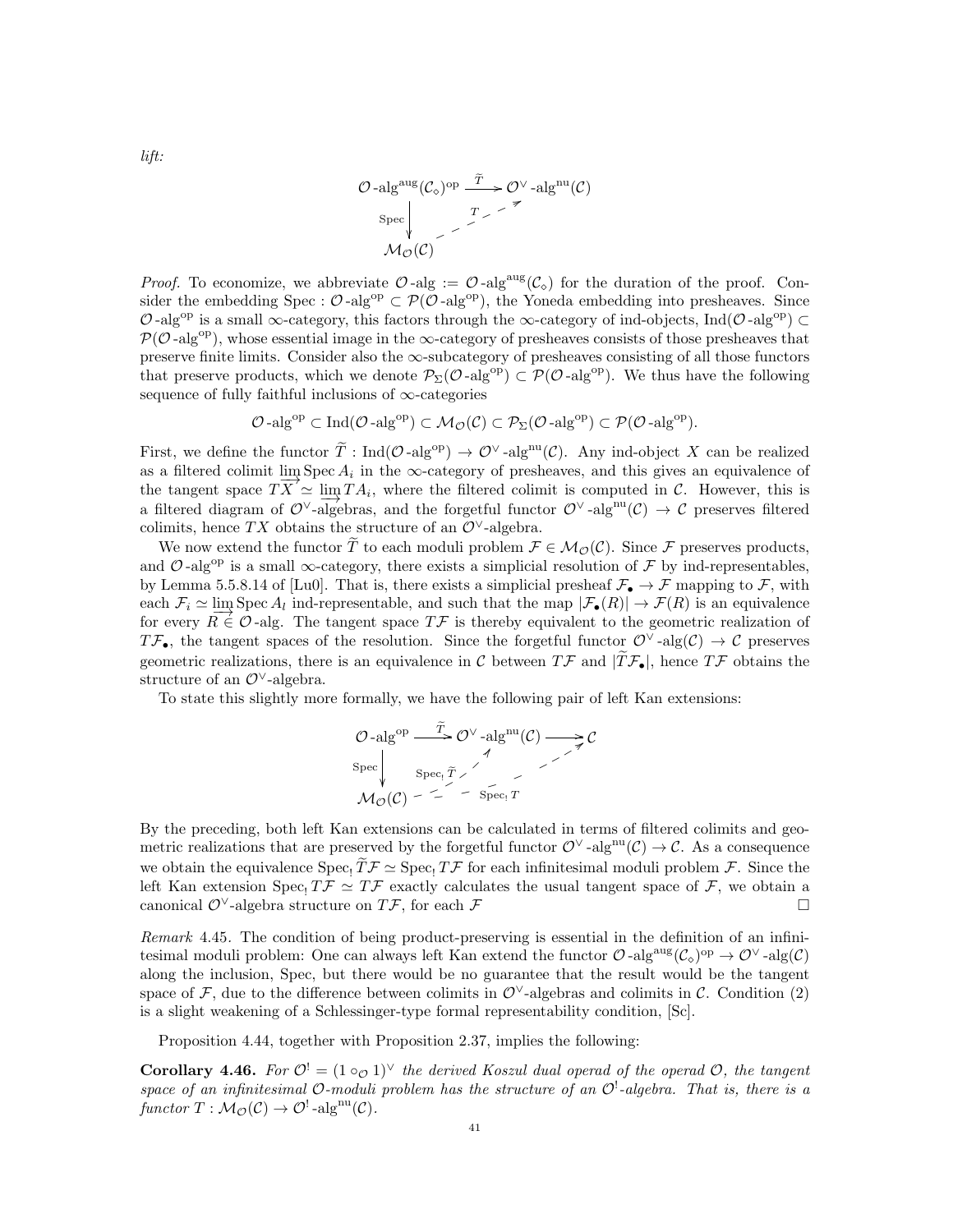The next result follows from Proposition 4.44 and Proposition 2.41, coupled with Proposition 4.43.

Corollary 4.47. There is a commutative diagram



in which the vertical arrows are given the tangent spaces of the moduli problems, and the horizontal arrows are given by restriction of moduli problems along the functors  $\mathcal{E}_{n+k}$ -alg $\mathcal{E}(\mathcal{C}_{\diamond}) \to$  $\mathcal{E}_n$ -alg<sup>aug</sup> $(\mathcal{C}_\diamond).$ 

*Proof.* By Proposition 2.41, we have functors  $\mathcal{E}_m$ -alg<sup>aug</sup> $(\mathcal{C}_\circ)^{\text{op}} \to \mathcal{E}_m[-m]$ -alg<sup>nu</sup> $(\mathcal{C})$  for each m. The theorem follows by applying Proposition 4.44 to obtain the corresponding picture for infinitesimal moduli problems.

Remark 4.48. If an additional hypothesis is placed on the infinitesimal moduli problems, and  $C = Mod_{\mathbb{F}}$  is chain complexes over a field  $\mathbb{F}$ , then Lurie, in [Lu7], has outlined an argument that the functor from  $\mathcal{E}_n$ -moduli problems to nonunital  $\mathcal{E}_n$ -algebras is an equivalence. At the level of generality of the present work, however, it seems very possible that such modification does not produce an equivalence between moduli problems and their tangent spaces.

This completes the proof of Theorem 1.1: Since the reduction of the functors  $B^n A^{\times} \to B \text{Aut}_A \to$ BAut<sub>Dn</sub><sub>A</sub> defines a fiber sequence in  $\mathcal{M}_{\mathcal{E}_{\infty}}(\mathcal{C})$ , therefore their tangent spaces attain the structure of Lie algebras, after shifting by 1. Since this fiber sequence lifts to a sequence of infinitesimal  $\mathcal{E}_{n+1}$ -moduli problems, their tangent spaces attain the structure of nonunital  $\mathcal{E}_{n+1}$ -algebras, after shifting by  $n$ . Applying Lemma 4.30, these tangent complexes form a fiber sequence, the terms of which are  $A[-1], T_A[-n]$  and  $HH^*_{\mathcal{E}_n}(A)$  by the calculations of Lemma 4.33, Lemma 4.31, and Theorem 4.34.

Despite showing the existence of an interesting nonunital  $\mathcal{E}_{n+1}$ -algebra structure on  $A[-1]$ , and, more generally, a nonunital  $\mathcal{E}_{n+i}$ -algebra structure on  $A[-i]$ , we have not offered a satisfying description of it. We suggest the following.

**Conjecture 4.49.** Given the equivalence of operads  $\mathcal{E}_n[-n] \simeq \mathcal{E}_n^!$ , then the nonunital  $\mathcal{E}_{n+1}$ -algebra structure on  $A[-1]$  given in Theorem 1.1 is equivalent, after suspending by n, to that defined by restricting the  $\mathcal{E}_n$ -algebra structure of A along the map of operads

$$
\mathcal{E}_{n+1}[-n-1] \simeq \mathcal{E}_{n+1}^! \longrightarrow \mathcal{E}_n^! \simeq \mathcal{E}_n[-n],
$$

Koszul dual to the usual map of operads  $\mathcal{E}_n \to \mathcal{E}_{n+1}$ . Likewise, the Lie algebra structure constructed on the sequence  $A[n-1] \to T_A \to \text{HH}_{\mathcal{E}_n}^*(A)[n]$  is equivalent to that obtained from the sequence of nonunital  $\mathcal{E}_{n+1}$ -algebras  $A[-1] \to T_A[-n] \to HH_{\mathcal{E}_n}^*(A)$  by restricting along a map of operads Lie  $\rightarrow \mathcal{E}_n[1-n]$ , which is the Koszul dual of the usual operad map  $\mathcal{E}_{n+1} \rightarrow \mathcal{E}_{\infty}$ .

We conclude with several comments.

Remark 4.50. This gives a new construction and interpretation of the  $\mathcal{E}_{n+1}$ -algebra on  $\mathcal{E}_n$ -Hochschild cohomology  $\mathrm{HH}_{\mathcal{E}_n}^*(A)$ , the existence of which is known as the higher Deligne conjecture, [Ko], and was previously proved in full generality in [Lu6] and [Th], in [HKV] over a field, and in [MS] for  $n = 1$ , among many other places. To summarize, when A is an  $\mathcal{E}_n$ -algebra in a stable  $\infty$ -category, then  $\mathrm{HH}_{\mathcal{E}_n}^*(A)$  has an  $\mathcal{E}_{n+1}$ -algebra structure because it can be identified with the tangent complex to a  $\mathcal{E}_{n+1}$ -moduli problem. This should not be thought of as a genuinely new proof, however, because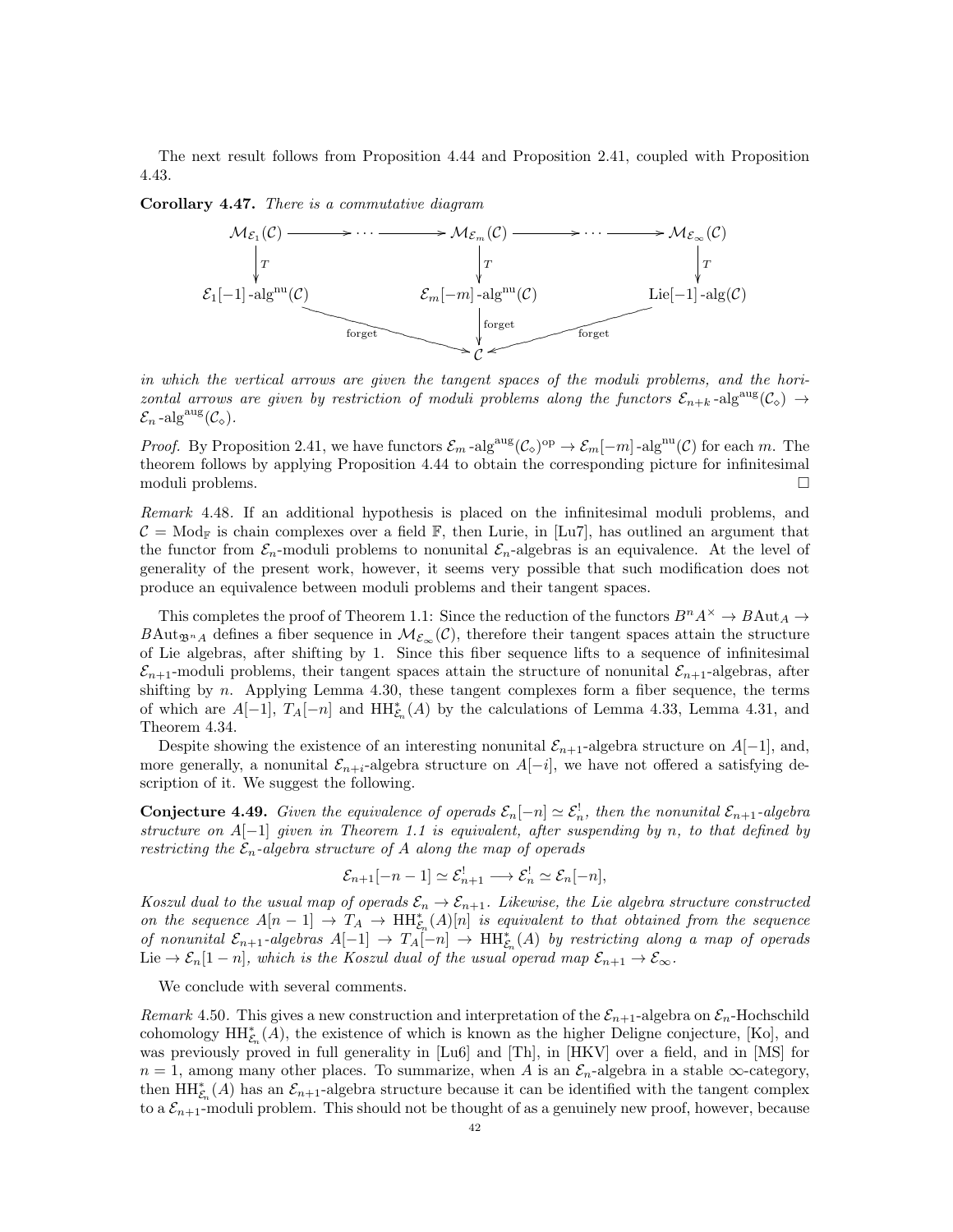it uses the same essential ingredient as [Lu6], [HKV], and possibly all of the other proofs: that  $\mathcal{E}_n$ algebras are *n*-iterated  $\mathcal{E}_1$ -algebras. The particular benefit of this construction of the  $\mathcal{E}_{n+1}$ -algebra structure is that it relates it to deformation theory, as well as to nonunital  $\mathcal{E}_{n+1}$ -algebra structures on  $T_A[-n]$  and  $A[-1]$ . In characteristic zero, a nonunital  $\mathcal{E}_{n+1}$ -algebra structure on  $T_A[-n]$  was previously constructed in [Ta].

Remark 4.51. A consequence of Theorem 1.1 is, in characteristic zero, solutions to the Maurer-Cartan equation for the Lie bracket on  $HH^*_{\mathcal{E}_n}(A)[n]$  classify deformations of  $\mathfrak{B}^n A$ , hence  $Mod_A^{(n)}$ . It would interesting to have a direct construction of these deformations.

#### **REFERENCES**

- [And] Andrade, Ricardo. From manifolds to invariants of  $E_n$ -algebras. Thesis (PhD) Massachusetts Institute of Technology. 2010.
- [Ang] Angeltveit, Vigleik. Uniqueness of Morava K-theory. Vigleik Angeltveit (2011). Uniqueness of Morava K-theory. Compos. Math. 147 (2011), no. 2, 633–648,
- [AFT] Ayala, David; Francis, John; Tanaka, Hiro. Structured singular manifolds and factorization homology. Preprint. Available at http://arxiv.org/abs/1206.5164
- [Ba] Basterra, Maria. André-Quillen cohomology of commutative S-algebras. Journal of Pure and Applied Algebra 144 (1999) no. 2, 111-143.
- [BM1] Basterra, Maria; Mandell, Michael. Homology and cohomology of E∞ ring spectra, Math. Z. 249 (2005), 903–944.
- [BM2] Basterra, Maria; Mandell, Michael. The Multiplication on BP. Preprint, 2010. arXiv:1101.0023.
- [BD] Beilinson, Alexander; Drinfeld, Vladimir. Chiral algebras. American Mathematical Society Colloquium Publications, 51. American Mathematical Society, Providence, RI, 2004.
- [BFN] Ben-Zvi, David; Francis, John; Nadler, David. Integral transforms and Drinfeld centers in derived algebraic geometry. J. Amer. Math. Soc. 23 (2010), no. 4, 909–966.
- [BV] Boardman, J. Michael; Vogt, Rainer. Homotopy invariant algebraic structures on topological spaces. Lecture Notes in Mathematics, Vol. 347. Springer-Verlag, Berlin-New York, 1973. x+257 pp.
- [Ch] Ching, Michael. Bar constructions for topological operads and the Goodwillie derivatives of the identity. Geom. Topol. 9 (2005), 833–933.
- [Co] Cohen, Frederick. The homology of  $C_{n+1}$ -spaces,  $n \geq 0$ . Lecture Notes in Math., Vol. 533, Springer-Verlag, Berlin-Heidelberg-New York, 1976, pp. 207–351.
- [CG] Costello, Kevin; Gwilliam, Owen. Factorization algebras in perturbative quantum field theory. Preprint. Available at http://www.math.northwestern.edu/ costello/renormalization
- [Du] Dunn, Gerald. Tensor product of operads and iterated loop spaces. J. Pure Appl. Algebra 50 (1988), no. 3, 237–258.
- [Fra1] Francis, John. Derived algebraic geometry over  $\mathcal{E}_n$ -rings. Thesis (PhD) Massachusetts Institute of Technology. 2008.
- [Fra2] Francis, John. Factorization homology of topological manifolds. Preprint. Available at http://arxiv.org/abs/1206.5522
- [FG] Francis, John; Gaitsgory, Dennis. Chiral Koszul duality. Selecta Math. (N.S.) 18 (2012), no. 1, 27–87.
- [Fre1] Fresse, Benoit. On the homotopy of simplicial algebras over an operad. Trans. Amer. Math. Soc. 352 (2000), no. 9, 4113–4141.
- [Fre2] Fresse, Benoit. Koszul duality of En-operads. Selecta Math. (N.S.) 17 (2011), no. 2, 363–434.
- [Gep] Gepner, David. Enriched ∞-categories. In preparation.
- [GJ] Getzler, Ezra; Jones, J. Operads, homotopy algebra and iterated integrals for double loop spaces. Unpublished work, 1994. Available at arXiv:hep-th/9403055.
- [GTZ] Ginot, Grégory; Tradler, Thomas; Zeinalian, Mahmoud. Derived higher Hochschild homology, topological chiral homology and factorization algebras. Preprint.
- [GK] Ginzburg, Victor; Kapranov, Mikhail. Koszul duality for operads. Duke Math. J. 76 (1994), no. 1, 203–272.
- [GH] Goerss, Paul; Hopkins, Michael. Andé-Quillen (co)-homology for simpli- cial algebras over simplicial operads. Une dégustation topologique: homotopy theory in the Swiss Alps (Arolla, 1999), Contemp. Math., 265, 41–85, Amer. Math. Soc., Providence, RI, 2000.
- [Go] Goodwillie, Thomas. Calculus III: Taylor Series. Geometry and Topology, Volume 7 (2003) 645-711.
- [Hu] Hu, Po. Higher string topology on general spaces. Proc. London Math. Soc. (3) 93 (2006), no. 2, 515–544. [HKV] Hu, Po; Kriz, Igor; Voronov, Alexander. On Kontsevich's Hochschild cohomology conjecture. Compos. Math.
- 142 (2006), no. 1, 143–168.
- [Jo] Joyal, André. Quasi-categories and Kan complexes. Special volume celebrating the 70th birthday of Professor Max Kelly. J. Pure Appl. Algebra 175 (2002), no. 1-3, 207–222.